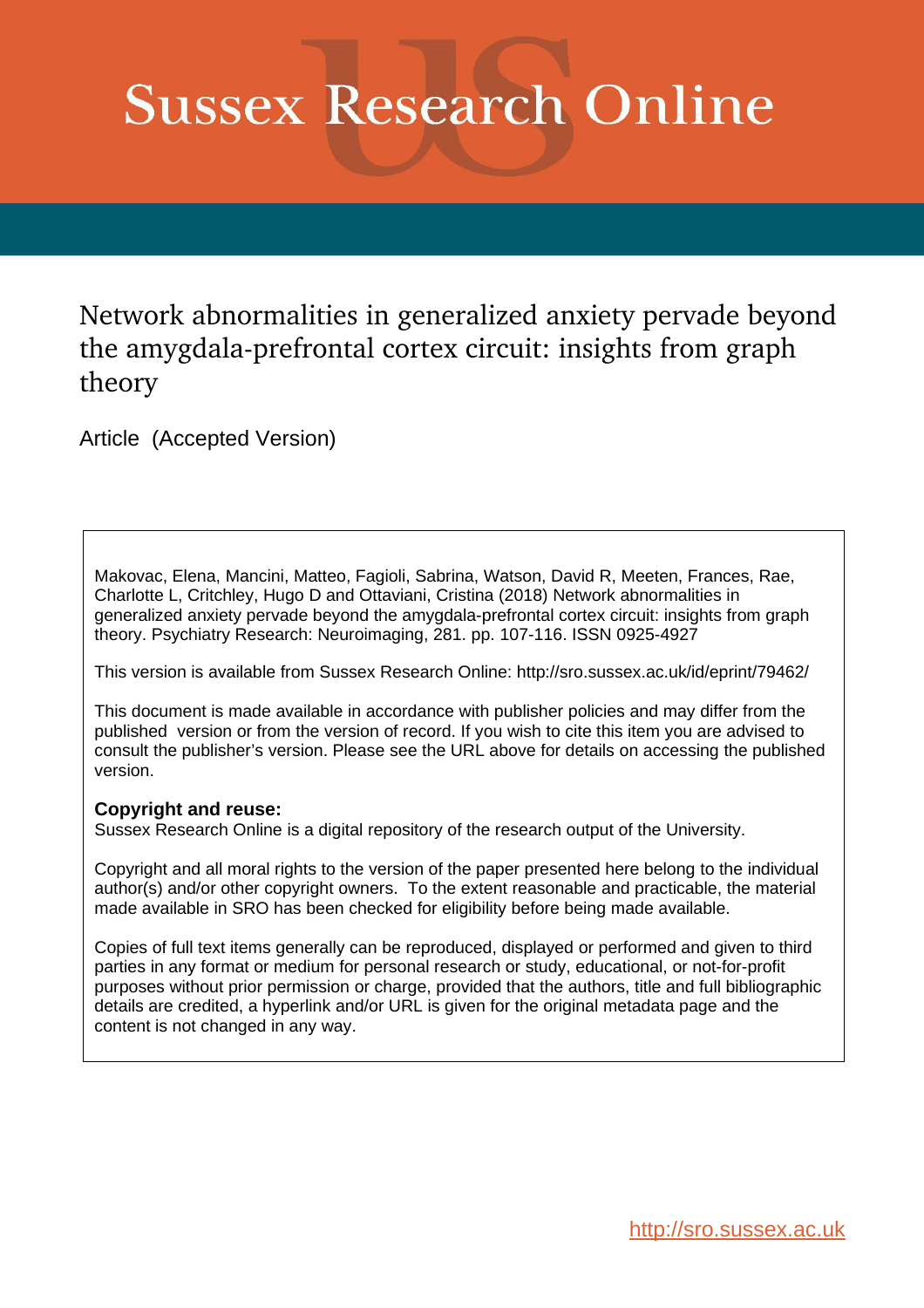# **Network abnormalities in generalized anxiety pervade beyond the amygdalaprefrontal cortex circuit: Insights from graph theory**

Elena Makovac<sup>a,b,c</sup>, Matteo Mancini<sup>c,d</sup>, Sabrina Fagioli<sup>c,e</sup>, David R. Watson<sup>b</sup>, Frances Meetenb,f, Charlotte L. Raeb,g, Hugo D. Critchleyb,g,h, and Cristina Ottavianic,i,\*

*a Centre for Neuroimaging Science, Kings College London, UK*

*b Clinical Imaging Sciences Centre, Brighton and Sussex Medical School, University of Sussex, UK*

*c Neuroimaging Laboratory, IRCCS Santa Lucia Foundation, Italy*

*d Centre for Medical Image Computing, University College London, UK*

*e Department of Education, University of Roma Tre, Rome, Italy*

*f Department of Psychology, Kings College London, UK*

*g Sackler Centre for Consciousness Science, University of Sussex, UK*

*h Psychiatry, BSMS Department of Neuroscience, Brighton and Sussex Medical School* 

*(BSMS), University of Sussex, UK*

*i Department of Psychology, Sapienza University of Rome, Italy*

\*Corresponding author at: Department of Psychology, Sapienza University of Rome, Via dei Marsi, 78, 00185, Rome, Italy. E-m[ail: cristina.ottaviani@uniroma1.it.](mailto:cristina.ottaviani@uniroma1.it) Phone: +39 06 49917632. Fax: +39 06 49917711.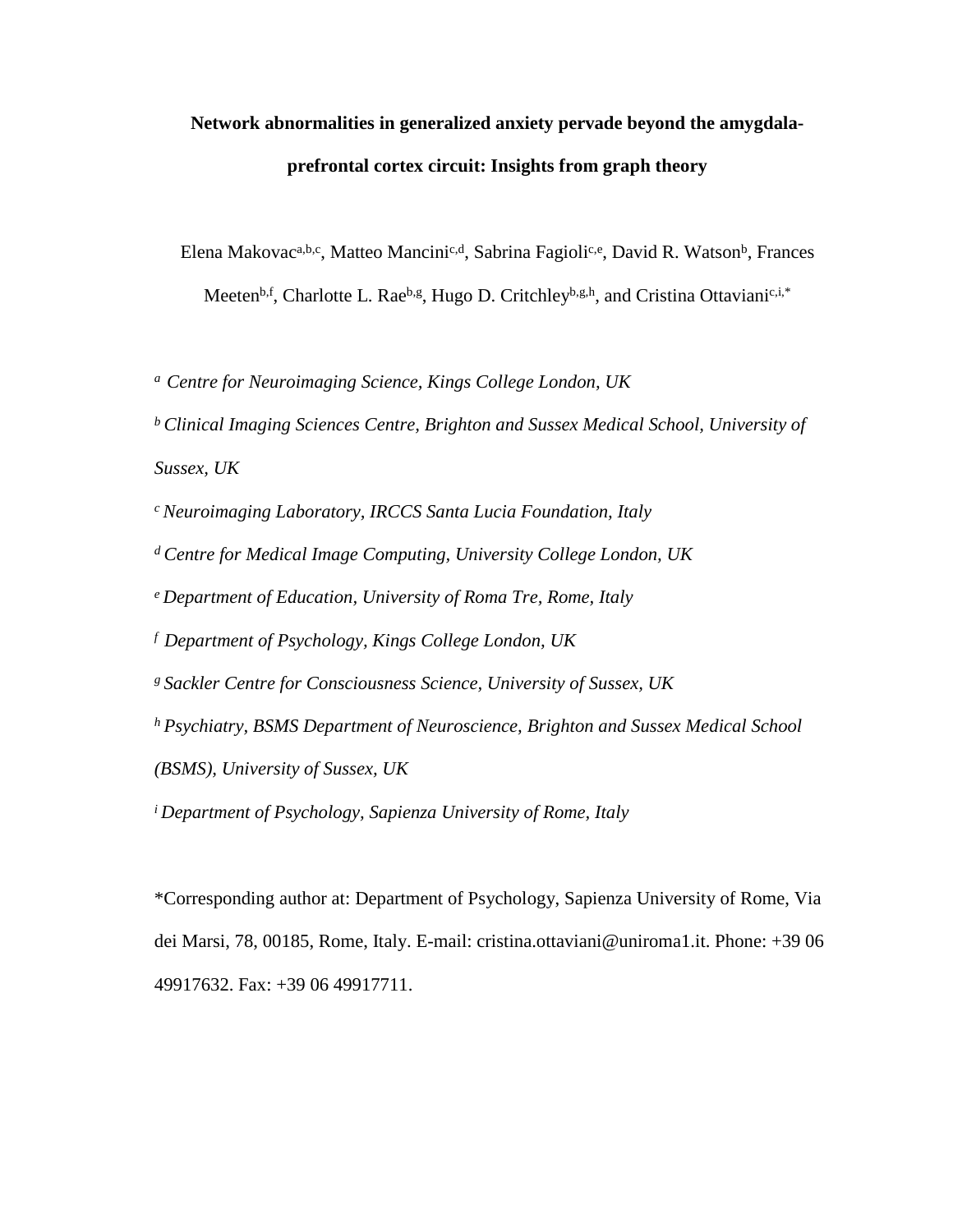# **Network abnormalities in generalized anxiety pervade beyond the amygdalaprefrontal cortex circuit: Insights from graph theory**

Generalized anxiety (GAD) has excessive anxiety and uncontrollable worry as core symptoms. Abnormal cerebral functioning underpins the expression and perhaps pathogenesis of GAD: Studies implicate impaired communication between the amygdala and the pre-frontal cortex (PFC). Our aim was to longitudinally investigate whether such network abnormalities are spatially restricted to this circuit or if the integrity of functional brain networks is globally disrupted in GAD.

We acquired resting-state functional magnetic resonance imaging data from 16 GAD patients and 16 matched controls at baseline and after 1 year. Using network modelling and graph-theory, whole-brain connectivity was characterized from local and global perspectives. Overall lower *global efficiency*, indicating sub-optimal brain-wide organization and integration, was present in patients with GAD compared to controls. The amygdala and midline cortices showed higher *betweenness centrality,* reflecting functional dominance of these brain structures. Third, lower betweenness centrality and lower degree emerged for PFC, suggesting weakened inhibitory control. Overall, network organization showed impairments consistent with neurobiological models of GAD (involving amygdala, PFC, and cingulate cortex) and further pointed to an involvement of temporal regions. Such impairments tended to progress over time and predict anxiety symptoms. A graph-analytic approach represents a powerful approach to deepen our understanding of GAD.

*Keywords:* Generalized Anxiety Disorder; Functional connectivity; Graph theory; Longitudinal; Global efficiency; Network-based statistics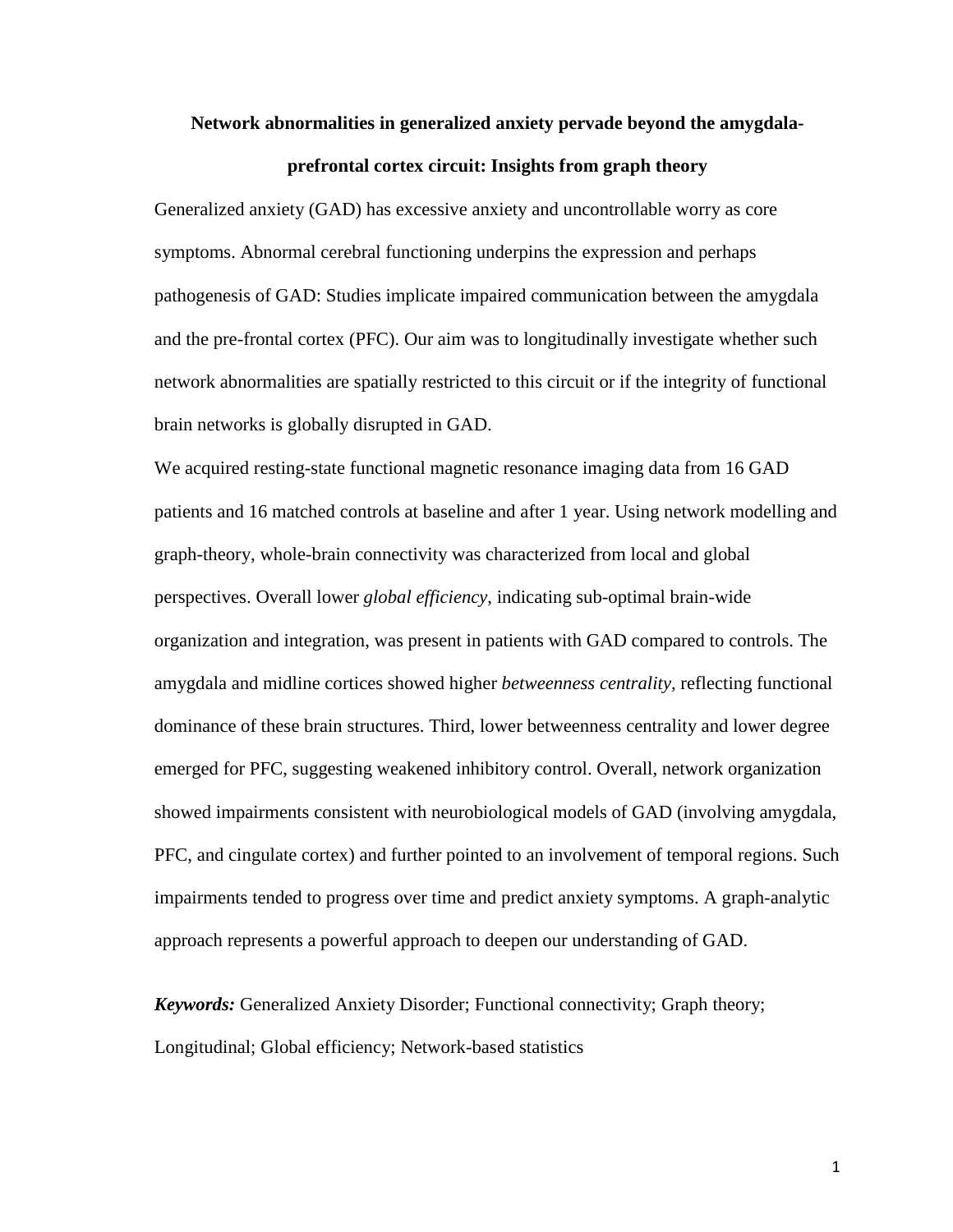#### **1. Introduction**

Generalized Anxiety Disorder (GAD) is a chronic condition characterized by excessive anxiety, in which uncontrollable anticipation of negative outcomes (i.e. worry) may develop as a response to manage emotional distress. GAD is the most frequent anxiety disorder in primary care, imposing an enormous human and economic burden on society (Hoffman et al., 2008). Abnormal cerebral functioning is evident and implicated in the pathogenesis of anxiety, with a clear role of the amygdala (Mochcovitch et al., 2014). Indeed, functional brain imaging studies show heightened activation of the amygdala across anxiety disorders when compared to healthy controls (HC). Similarly, enhanced amygdala reactivity correlates with trait anxiety in both clinical and healthy populations. Thus, hyper-responsiveness of the amygdala is putatively a trans-diagnostic neural correlate of dispositional anxiety (e.g. Etkin et al., 2009). The role of the amygdala in the pathophysiology of GAD is less clear, with some studies reporting over-reactivity (e.g. greater anticipatory amygdala activity preceding aversive and neutral stimuli; Nitschke et al., 2009), and others diminished activity of the amygdala, for example during the evaluation of angry faces [\(Blair et al., 2008\). S](https://www.sciencedirect.com/science/article/pii/S2213158213000326#bb0105)imilarly, other studies have failed to report a hyperactivation of the amygdala during the presentation of threatening stimuli in GAD (Monk et al., 2006; Palm et al., 2011). The results appear to be more coherent in pediatric GAD, where hyperactivation of the amygdala is evident during the elaboration of emotional stimuli and correlated with the severity of GAD symptoms (Monk et al., 2008; McClure et al., 2007).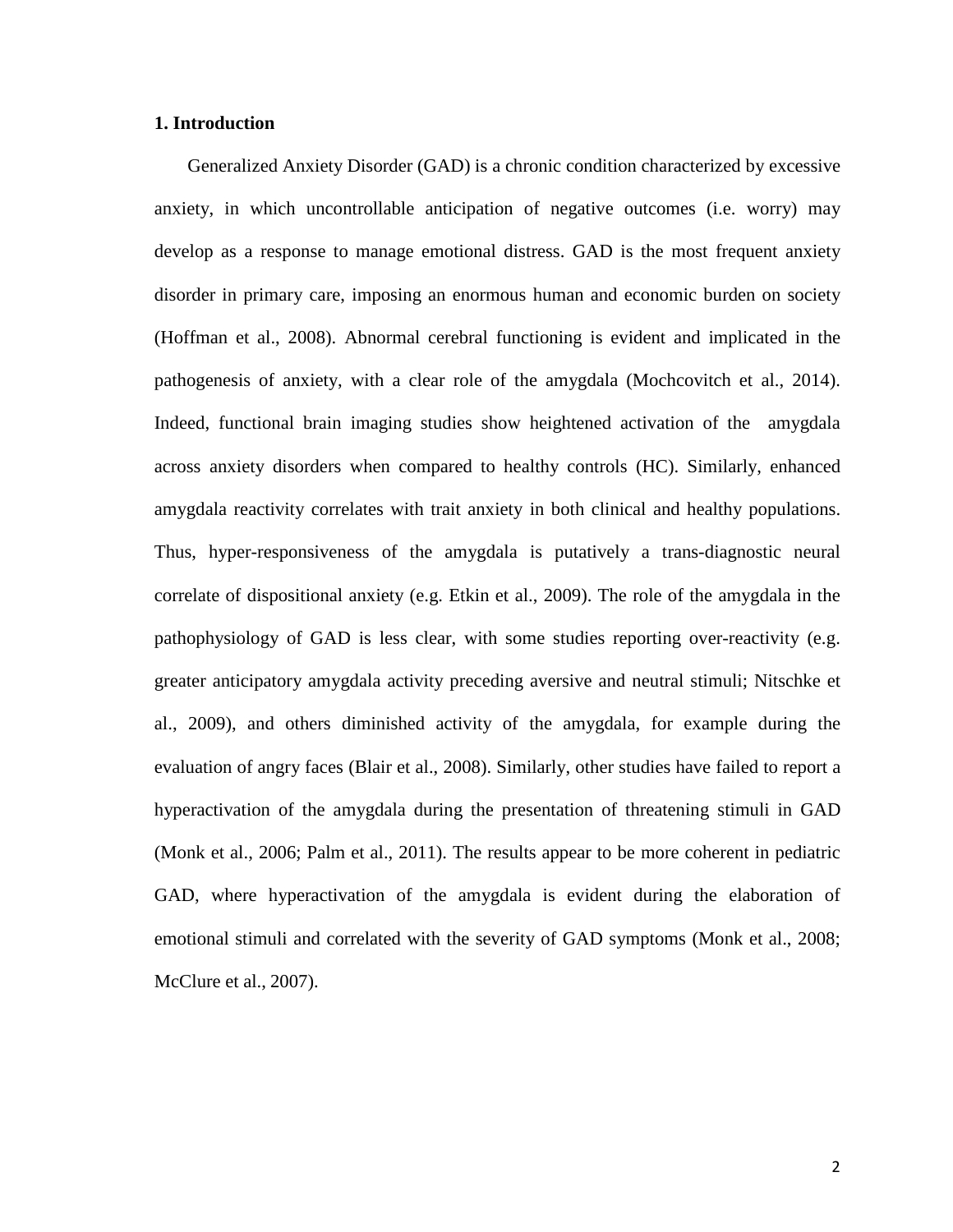On its own, the quantification of amygdala dysfunction yields limited insights to the pathophysiology of anxiety disorders in general and of GAD in particular (Paulus and Stein, 2006). In recent years, understanding of GAD pathophysiology has been enriched by the investigation of abnormal patterns of communication within and between brain networks, capitalizing upon resting state functional connectivity approaches (Sylvester et al., 2012). Moreover, resting-state connectivity tools can be successfully used to demonstrate functional differences and similarities in neural characteristics of distinct anxiety disorders (Peterson et al., 2014). Aberrant communication between amygdala and prefrontal cortex (PFC) emerges repeatedly as a signature of GAD (Makovac et al., 2016a; Mochcovitch et al., 2014). Crucially, in non-clinical populations, amygdala activity is tonically suppressed by inhibitory inputs from the PFC, enabling the efficient regulation of emotional states (Nomura et al., 2004). Therefore, the emotional dysregulation typical of GAD may plausibly reflect dysfunctional communication between PFC and amygdala, in which the failure of the PFC to down-regulate the amygdala in safe contexts leads to the maintenance of core symptoms of worry and anxiety (Etkin et al., 2009; Makovac et al., 2016a). Such a mechanism illustrates how specific patterns of network dysfunction can contribute to core deficits in cognitive and affective functioning that underlie the expression of clinical symptoms.

Nevertheless, focusing only on the communication between PFC and amygdala (as with focusing on amygdala activation alone) may be too reductive and obscure the recognition of more subtle abnormalities distributed across the brain, of potentially equivalent pathoaetiological significance. Indeed, GAD involves dysfunction of cognitive and emotion regulation processes relying on distributed brain regions spanning multiple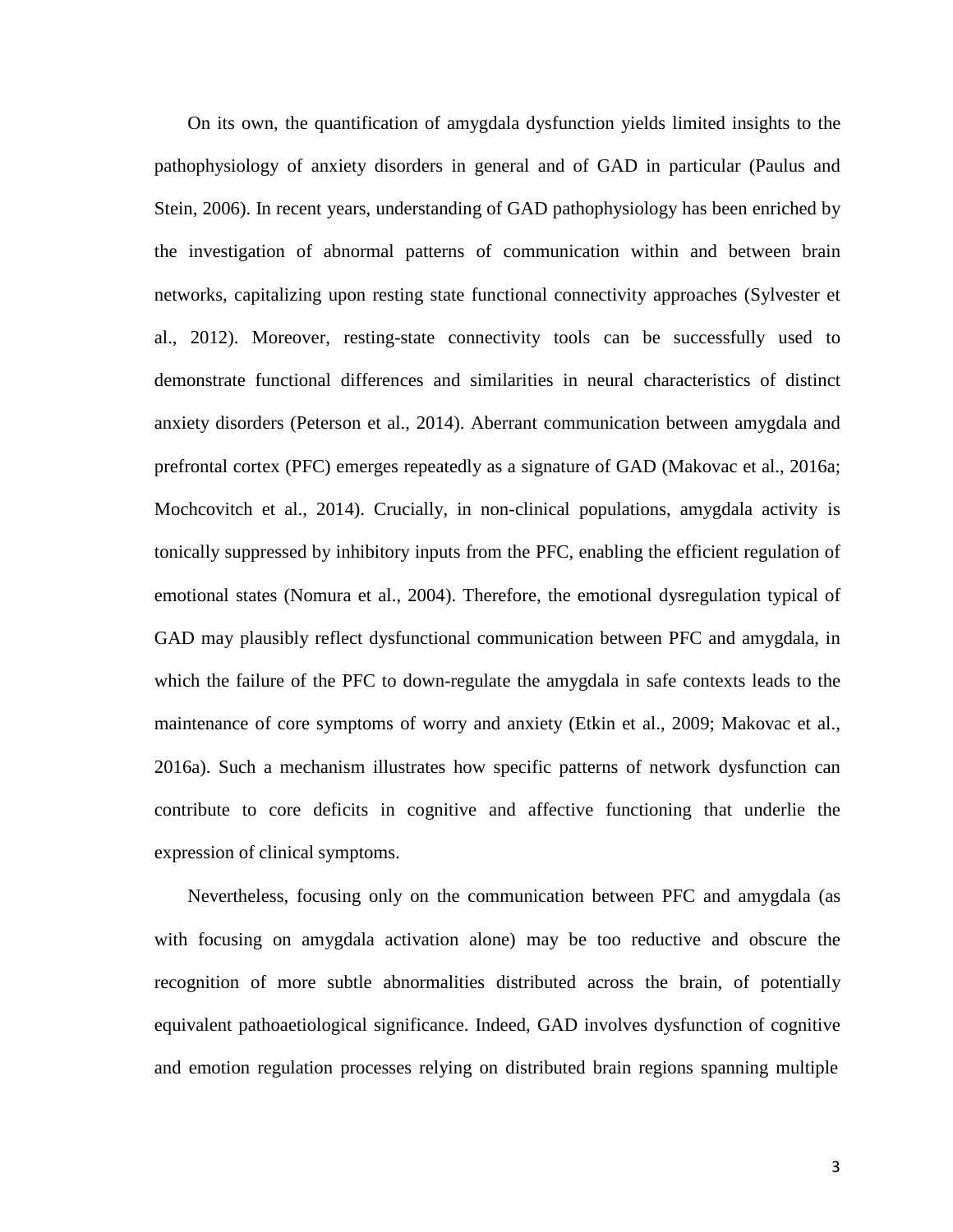lobes (Menon, 2011). For example, other studies have reported a crucial role of the communication between amygdala and temporal pole in GAD (Li et al., 2016). Similarly, recent data have pointed to an involvement of the communication between amygdala and temporal areas in the mediation of the negative affectivity that accompanies worry in GAD (Makovac et al., 2018).

A graph theory analytic approach permits a more global perspective on functional neural connectivity, as only large-scale brain network analytics can provide integrative models of cognitive and affective dysfunction in GAD (Menon, 2011). Within this network-modelling framework, brain regions are represented as *nodes* of a mathematical graph, and the functional couplings between them constitute its *edges* (Bullmore and Sporns, 2009; Rubinov and Sporns, 2010). Metrics from graph theory are employed to characterize specific network properties including segregation, i.e. the capability of specialized local processing, and integration, i.e. the capability of distributed global processing. Importantly, a consequence of network organization is that it supports spreading processes between connected regions. It follows that a localized brain dysfunction can cause pathological alterations within regions that are distant, yet functionally linked to the original site of dysfunction (Fornito et al., 2015).

Human 'neural connectomics' has yielded plausible biomarkers for Alzheimer's disease (Bergeron et al., 2016) and psychiatric disorders including schizophrenia (Kambeitz et al., 2016), social anxiety disorder (Yun et al., 2017), post-traumatic stress disorder (Lei et al., 2015), and major depression (Gong and He, 2015). Despite the promise of this approach, and the conceptualization of anxiety disorders as "dysfunction in brain networks" (Sylvester et al., 2012), to date no study has yet applied graph theory to whole

4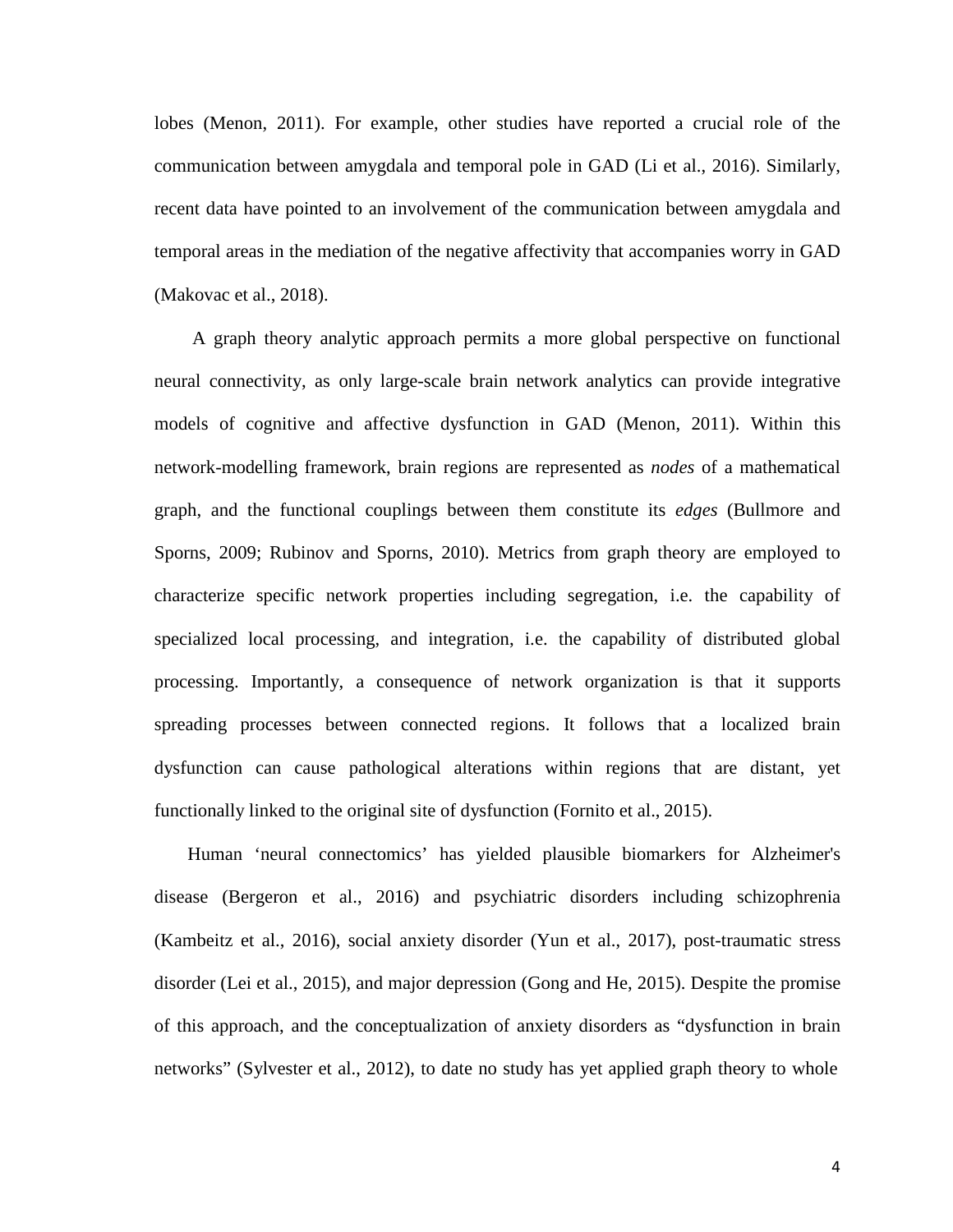brain network connectivity in GAD patients. The present paper addresses this need. We examined whole brain functional connectivity in GAD patients and HC by applying specific quantitative graph measures. We hypothesized that global and local brain network topological properties are disrupted in GAD compared to controls, and that these disruptions extend beyond the PFC-amygdala interactions proposed as a canonical circuit dysfunction. Given the absence of previous studies applying this approach in GAD, we opted for both a data- and theory-driven approach. The latter specifically involved the exploration of brain regions that have emerged as playing a significant role in prior studies on the neurobiology of GAD, i.e., regions within the PFC, and cingulate gyrus (e.g., Makovac et al., 2016; Via et al., 2018).

The progression of a clinical anxiety disorder is directly coupled to time dependent expression and modification of symptoms (van Beljouw et al.*,* 2010). Correspondingly, we tested for changes in organizational features of whole brain networks at two time points over a 1-year period. Abnormalities in global network organization have the capacity to be clinically important biomarkers for disease progression, for example mapping the transition to psychosis in an at-risk sample (Lord et al., 2012) or mirroring daily affective instability in remitted patients with major depressive disorder (Servaas et al., 2017). In a previous study, we found that longitudinal changes in dorsolateral PFC-amygdala functional connectivity mirrored changes in anxiety symptoms in GAD patients over time (Makovac et al., 2016b). Here, we aimed to extend these findings moving "from connectivity to connectomics".

## **2. Materials and methods**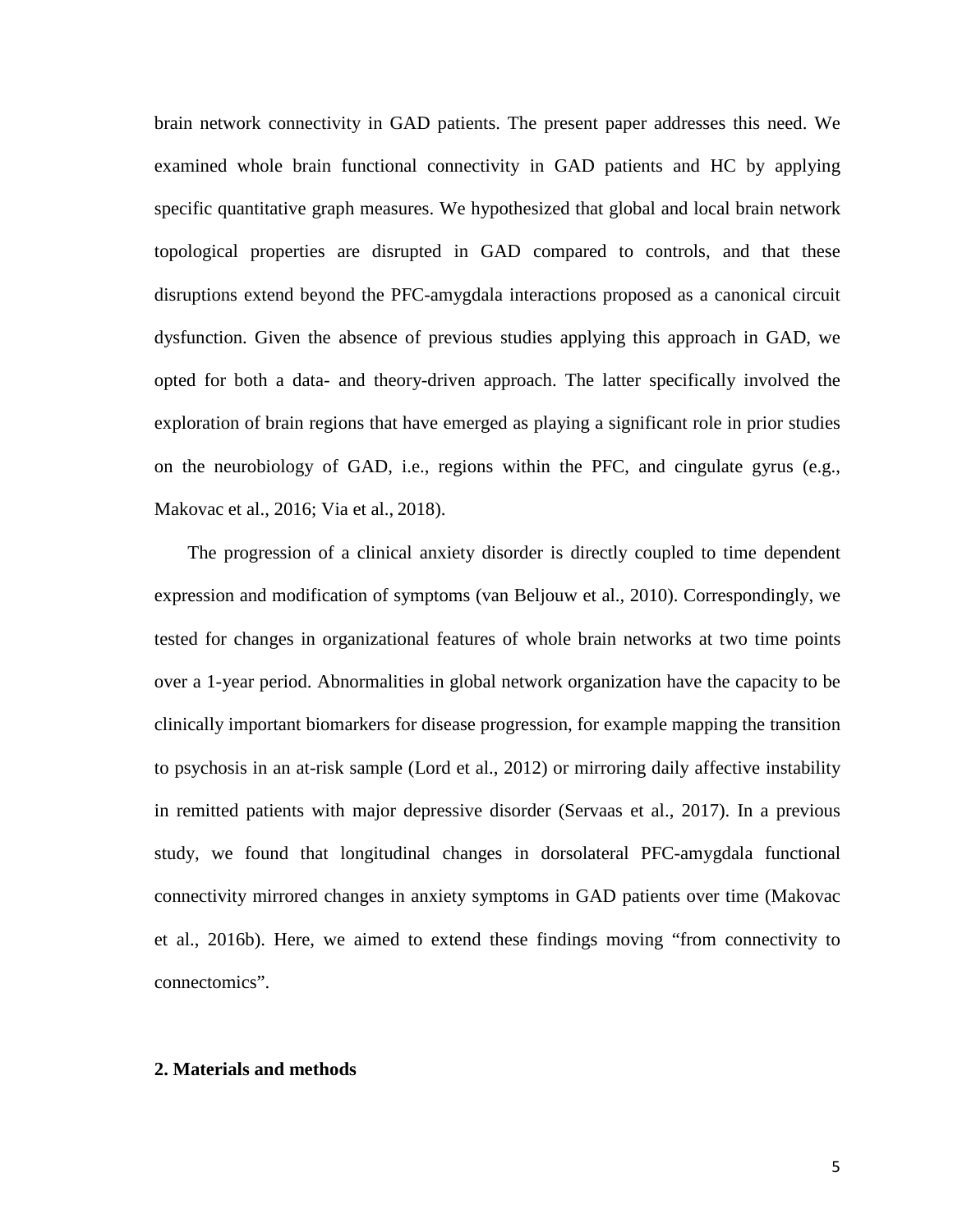#### *2.1. Participants*

The present study is based on a secondary analysis of data from a larger longitudinal fMRI study (Makovac et al., 2016b). The study was approved by the National Research Ethics Service for the UK National Health Service with university sponsorship granted via the Brighton and Sussex Medical School Research Governance and Ethics Committee. All participants provided written informed consent at both time points. The final sample undergoing both assessments encompassed 16 patients (14 women; mean age =  $29.6 \pm 7.5$ ) years) who met DSM-IV diagnostic criteria for GAD and 16 HC (13 women; mean age =  $28.1 \pm 10.1$  years). The average illness duration at time 0 was  $16.8 \pm 8.0$  years. Patients and controls were medication free, with the exception of two patients with GAD who used long-term medications (one citalopram, one pregabalin) at both sessions of the study. Wash-out was not applied. At time 0, forty individuals (19 GAD, 21 HC) were recruited by public advertisement; after one-year (time 1), eight participants had dropped-out from the study (3 GAD and 5 HC). All participants were right-handed and native English speakers. Exclusion criteria were: Age younger than 18 years, past head injury or neurological disorders, prior history of major medical or psychiatric disorder (other than GAD for the patient group), cognitive impairment, history of substance or alcohol abuse or dependence, diagnosis of heart disease, obesity, pregnancy, claustrophobia or other general magnetic resonance imaging (MRI) exclusions. None of our participants had a formal diagnosis of co-morbid major depressive disorder.

#### *2.2. Procedure*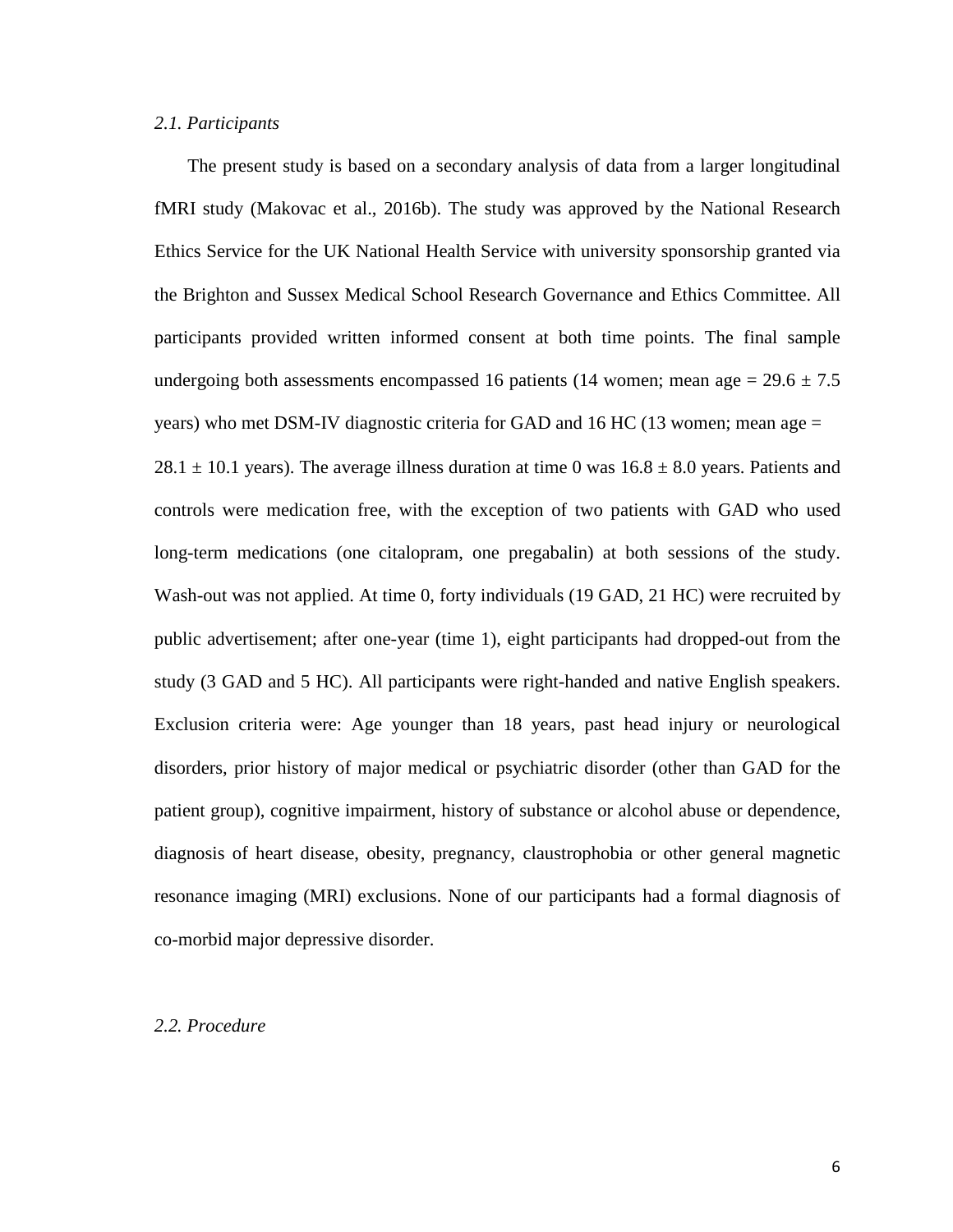At both time 0 and time 1, all participants underwent the Structured Clinical Interview for DSM-IV to confirm or exclude a current diagnosis of GAD. Then, participants completed a series of online questionnaires and underwent the MRI protocol. Participants completed the same procedure about 1 year later (time 1) (average time between sessions  $=$  $10.5 \pm 2.2$  months). The 1-year time frame was chosen for both practical and theoretical reasons. Given our small sample size and difficulties in recruiting anxious patients for a brain imaging study, we opted for a time frame that allowed us to detect changes in symptoms (DSM-5 criteria require a minimum of 6 month of persistent worry for the diagnosis of GAD), while at the same time minimising the risk of loosing patients at follow up.

## *2.3. Questionnaires*

A series of lifestyle (nicotine consumption, alcohol and caffeine intake, and physical activity) socio-demographic (age, years of education), and dispositional questionnaires (STAI, PSWQ) were administered at both time points (Makovac et al., 2016a).

The State Trait Anxiety Inventory (STAI; Spielberger, 1983) consists of two 20-item self-report measures to assess state ("I am tense") and trait ("I feel like a failure") levels of anxiety. Respondents indicate how they feel right now (state version) or how they generally feel (trait version) using four-point Likert scales.

The Penn State Worry Questionnaire, (PSWQ; Meyer et al., 1990), is a 16-item selfreport questionnaire mainly focused on future outcomes ("As soon as I finish one task, I start to worry about everything else I have to do") and commonly used to assess the dispositional tendency to engage in worrisome thoughts.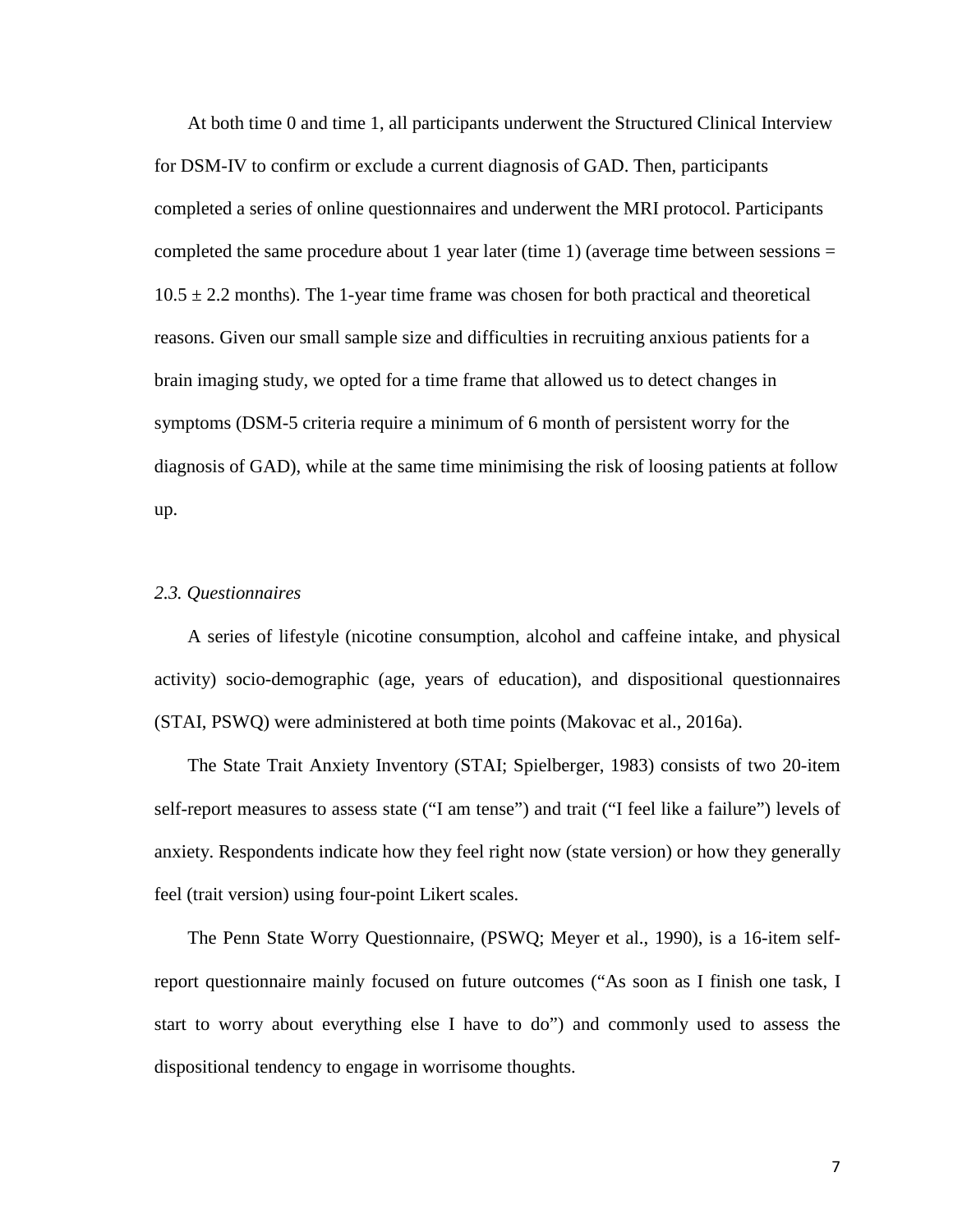## *2.4. fMRI Design*

At both time points, participants underwent a 5-min resting-state period, during which they were instructed to rest with their eyes open without thinking of anything in particular and not falling asleep. Previous studies have shown that the resting condition (i.e. eyes open vs eyes closed) can affect resting state fMRI reliability (e.g. Patriat et al., 2013). With the aim of replicability, we have opted for the most commonly used condition in this specific field of research: i.e., eyes open. At both time points, the resting-state periods were followed by a series of tasks beyond focus of the present paper and described elsewhere (Ottaviani et al., 2016).

#### *2.5. MRI Acquisition and Pre-processing*

MRI images were acquired on a 1.5-Tesla Siemens Magnetom Avanto scanner (Siemens AG, Munich, Germany). Functional datasets used T2\*weighted echoplanar imaging (EPI) sensitive to Blood oxygenation level dependent (BOLD) signal (TR =  $2.52s$ , TE = 43 ms, flip-angle 90 $^{\circ}$ , 34 slices, 3mm slice thickness, 192 mm FOV, voxel size 3 x 3 x 3 mm). T1 weighted (MPRAGE) volumes (0.9 mm isometric voxels, 192 sagittal slices, repetition time 11.4 ms, echo time 4.4 ms, inversion time 300 ms) were also acquired from each participant and visually reviewed to exclude the presence of macroscopic artefacts. T1 data were pre-processed using FreeSurfer (v. 5.3.0, https://surfer.nmr.mgh.harvard.edu) for tissue classification and whole-brain parcellation using the Desikan-Killiany atlas into 82 (14 subcortical, 68 cortical) anatomical regions (Desikan et al., 2006). Resting-state data were pre-processed using FSL (v. 5.0.7, https://fsl.fmrib.ox.ac.uk/fsl/). Briefly, the first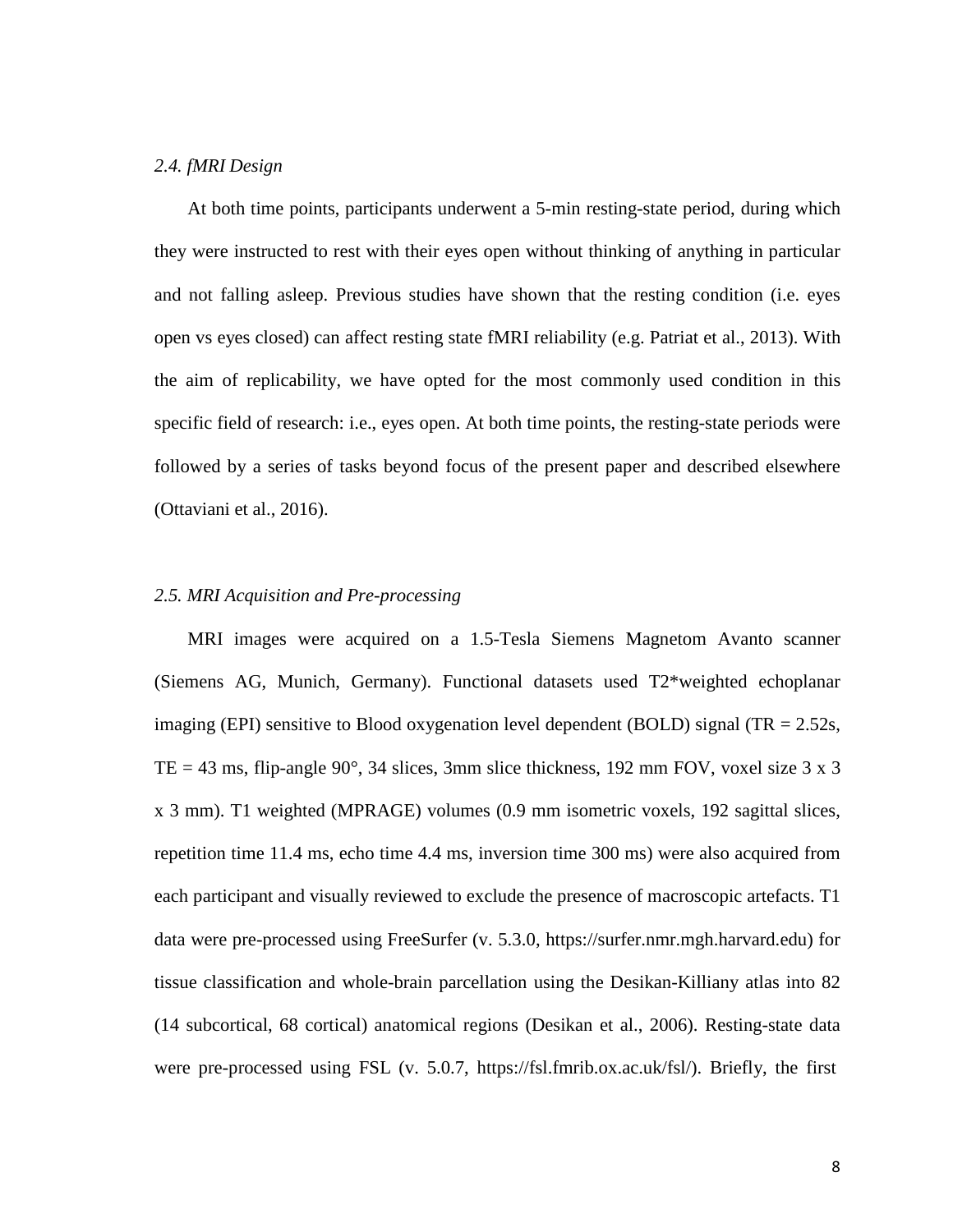four volumes were discarded to ensure field homogeneity, while the remaining volumes were corrected for ascendant slice-timing, entered to MCFLIRT to estimate motion parameters, and spatially smoothed using a Gaussian kernel with a width of 5 mm. AROMA was used to reject motion-related artefacts using an independent component approach based on MELODIC (Pruim et al., 2015). In line with recent papers (Alakörkkö et al., 2017; Chen and Calhoun, 2018; Liu et al., 2017), we limited the width of the spatial smoothing to reach a trade-off between avoiding overestimation and enhancing motion artefacts detection (Pruim et al., 2015). CSF and white matter signals were regressed out. Lastly, the clean data were co-registered using an inverse transformation from the EPI to the native space in order to match the parcellation scheme.

#### *2.6. Network Modelling*

The resulting pre-processed images were used for constructing the connectivity matrices. For each region, the average BOLD time-course was calculated using the maximum-overlap discrete wavelet transform (MODWT) such that a time-course was decomposed into specific frequency bands. Following previously published works (Bassett and Bullmore, 2006), we selected the coefficients of the second scale, which provided information on the frequency band 0.05-0.1 Hz. Then, for every possible pair of regions, the correlation between the wavelet coefficients and the related *p*-value were calculated and arranged in matrices. We then used false discovery rate (FDR) with  $p < 0.05$  on the obtained *p*-values to take into account multiple comparison and we built a connectivity matrix using only the correlation values that passed the FDR test (Bassett et al., 2011). We applied this statistical threshold to all the matrix elements regardless of the sign of the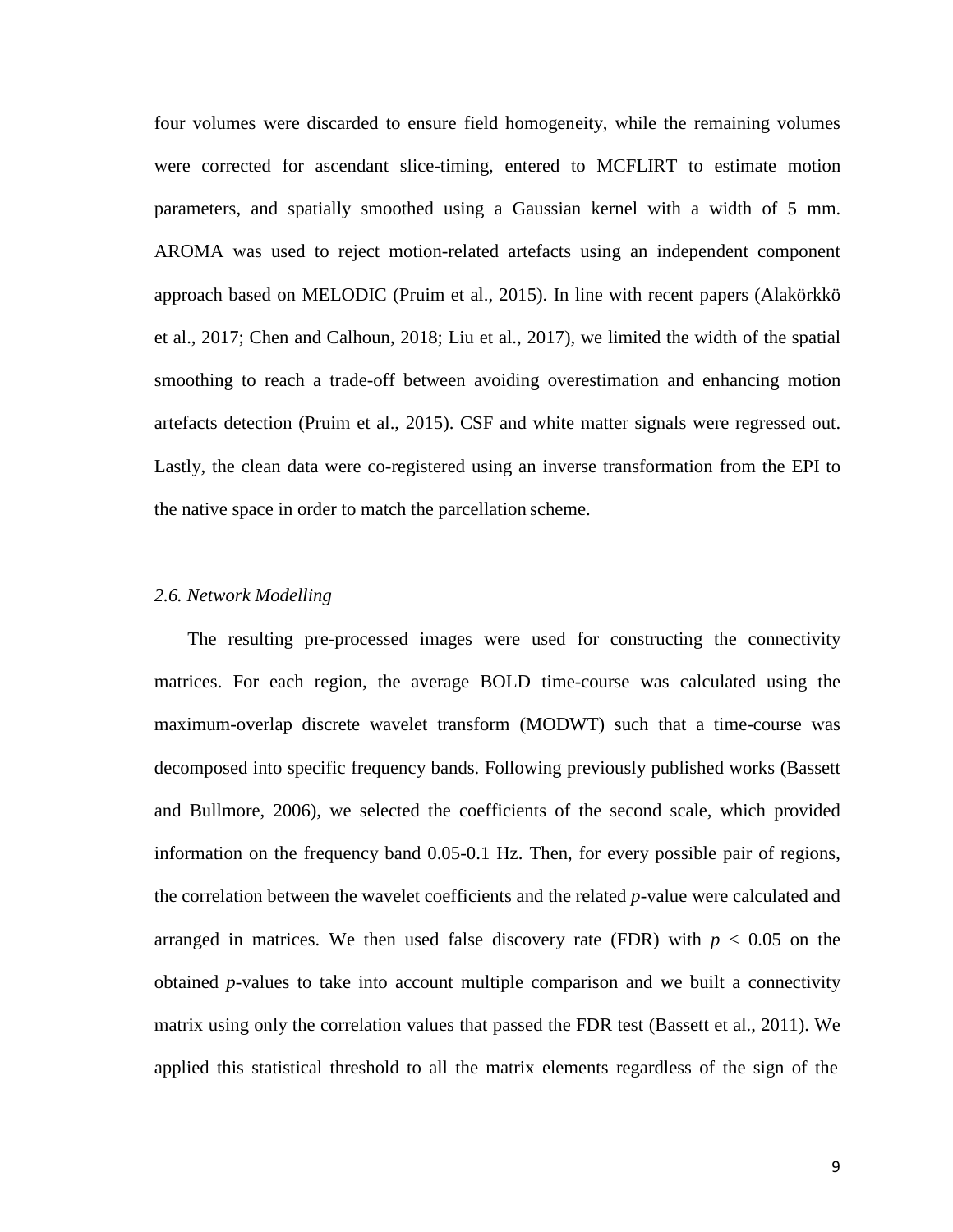correlation. In this way, we were able to describe brain networks by means of mathematical graphs, where each node represented a region from the Desikan-Killiany atlas and each edge the presence or absence of functional coupling.

#### *2.7. Network-Based Statistics*

To characterize differences edge-wise while taking into account multiple comparisons, we used a network-based statistics (NBS) approach for computing a mixed two-way ANOVA (Zalesky et al., 2010). Briefly, for every edge in the graph, the F-test was computed edge-wise with the appropriate design matrix. The resulting pseudo-adjacency matrix was binarized using an arbitrary threshold  $(F > 5)$  on the statistics (Smiths and Nichols, 2009), and the size of the largest connected component was calculated (here the size of a connected component is the number of its vertices). Using a permutation approach (10000 permutations), the matrices were randomly reassigned, and the statistics were iteratively re-computed as well as the size of the largest component. As a result, a p-value was obtained as the ratio between the number of random components larger than the real one and the total number of permutations computed. Using NBS results, we were able to define a sub-network (i.e. a subset of regions with the relative connections) showing significant differences between the considered groups and time-points.

#### *2.8. Graph Measures*

We characterized the obtained brain networks from the global and local perspectives using measures inherited from graph theory (Bullmore and Sporns, 2009). All the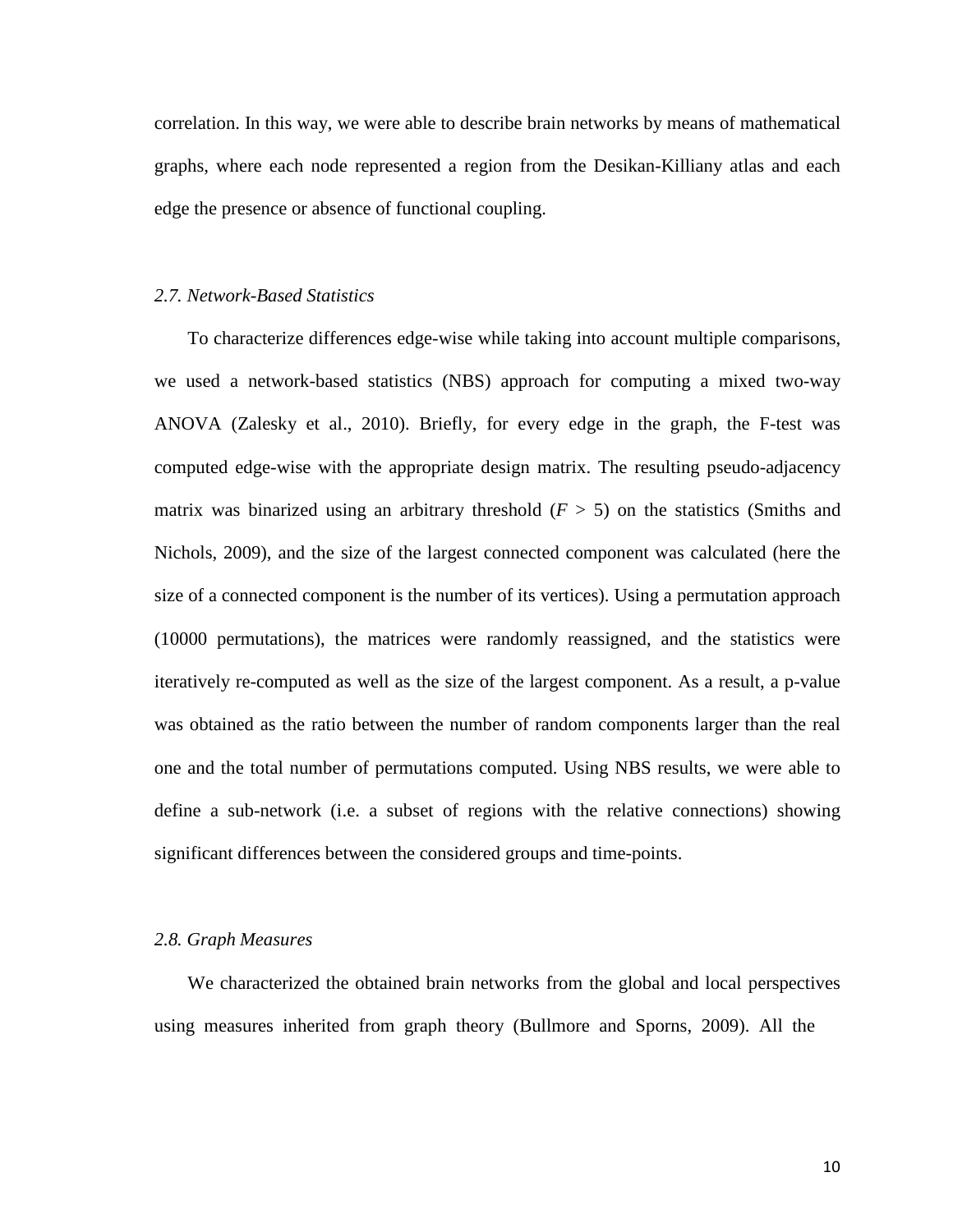mentioned measures were computed using MATLAB and Brain Connectivity Toolbox (v. 2017-15-01, https://sites.google.com/site/bctnet/).

As global measures, we calculated the *average clustering coefficient*, which quantifies how dense the connections are among neighbor nodes; the *global efficiency*, which is inversely related to the characteristic path length (i.e. the average length of all the shortest paths in a graph); and the *overall functional connectivity* (calculated as the average of all the non-zero elements). To take into account effects driven by differences in the number of connections, the *density* was also computed (van den Heuvel et al., 2017).

As local measures, we calculated for each node the *degree*, which is the number of connections; the *betweenness centrality*, which measures how much the node is involved in efficient paths; and the *local efficiency*, which is the inverse of the length of the shortest paths passing through a given node (Rubinov and Sporns, 2010).

#### *2.9. Statistical Analysis*

Data analysis was performed with SPSS 22.0 for Windows (SPSS Inc, USA). First, a series of  $t/\chi^2$  tests were performed to look at baseline differences in potential confounding variables (e.g., BMI, years of education) between patients with GAD and HC who completed the protocol at both time points (Makovac et al., 2016b).

Second, effects of Group, Time, and Group \* Time interaction on clinical scores (STAI, PSWQ) were examined by analyses of variance (ANOVA).

Third, effects of Group, Time, and Group \* Time interaction on region-to-region connectivity were identified using NBS. Given that NBS does not reveal the direction of effects, significant results were further explored using graph theory measures. Specifically,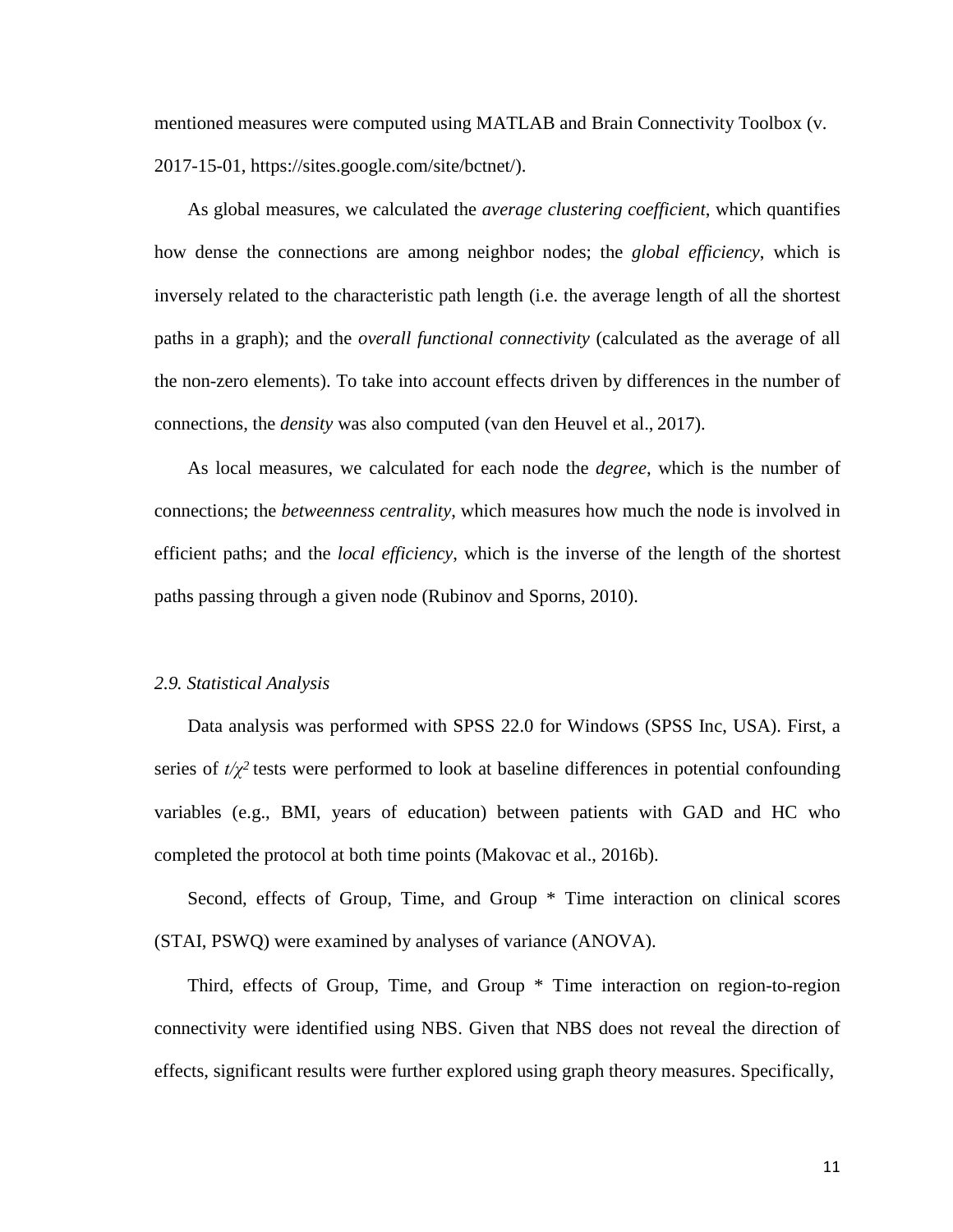we compared properties of the brain networks of patients with GAD and HC by overall mixed multivariate analyses of variance (MANOVA) separately for global and local measures to minimize the likelihood of type-I errors. The analyses were performed on a pool of regions of interest (ROI) selected on the basis of: a) existing theoretical and empirical knowledge (amygdala, PFC, posterior cingulate (PCC), rostral-anterior cingulate (ACC), and caudal-ACC of both hemispheres); and b) results of the NBS. Due to low statistical power, which reduces the chance to detect any true effect (Button et al., 2013), the univariate tests following the MANOVA analyses were not corrected for multiple comparisons.

In these analyses, the global (i.e., *average clustering coefficient*, *global efficiency*, and *overall functional connectivity*) or local (i.e., *betweenness centrality*, *local efficiency,* and *degree*) measures for each ROI were used as dependent variables. Group (GAD, HC) was used as between-subjects factor, and the time of assessment (time 0, time 1) was used as within-subjects factor. Preliminary checks were conducted to ensure that there was no violation of the assumptions of normality, linearity, and homogeneity of variances of the considered variables. Each individual overall MANOVA was followed by a series of posthoc ANOVAs to measure differences between groups (i.e., main effect) and selective modulation within patterns of connectivity by the time of assessment among groups (i.e., interaction term). The level of statistical significance used for these analyses was defined as  $p < 0.05$ .

Lastly, we explored the relationship between the global and local properties of the obtained brain network and the continuous measure of dispositional worry and anxiety in patients with GAD. Toward this aim, partial correlations (adjusting for age) were used to

12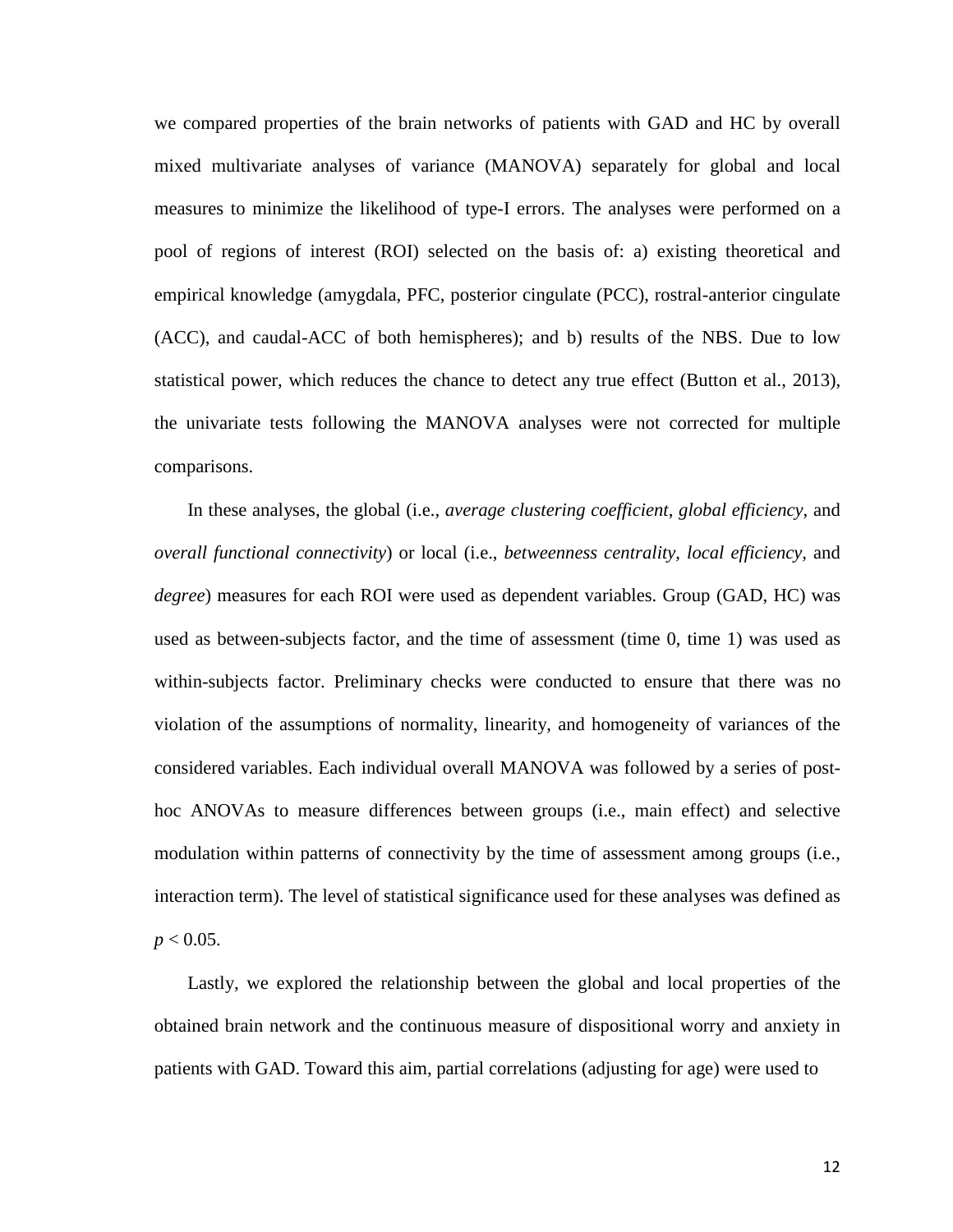examine the association between scores on the PSWQ and STAI and the measures of global and local connectivity that emerged as different between patients with GAD and HC at time 0 and time 1, separately. Given the high number of correlations, only those that survived Bonferroni correction are reported. Then, in order to verify the magnitude of the correlations over time, *t*-tests for dependent correlations were performed (Steiger, 1980).

#### **3. Results**

#### *3.1. Group Differences*

The groups did not differ in age, years of education, sex distribution, nicotine consumption, alcohol and caffeine intake, physical activity, or body-mass index (see Makovac et al., 2016b for demographics and clinical scores at time 0 and time 1). During the 1-year interscan gap, 1 patient with GAD started yoga-mindfulness and 2 of them started cognitive-behavioral therapy (CBT). Overall, results changed neither after exclusion of the two medicated patients, nor when the three patients who had begun CBT or yogamindfulness were excluded from the analyses, with one graph theory parameter exception for the latter (see section 3.6).

#### *3.2. Effects of Group, Time, and Group* \* *Time on clinicalscores*

0.001,  $\eta_p^2 = 0.48$  and Time,  $F(1,30) = 4.21$ ,  $p = 0.49$ ,  $\eta_p^2 = 0.13$  were observed, where As to the state version of the STAI, main effects of Group,  $F(1,30) = 27.30$ ,  $p <$ patients with GAD reported significantly higher scores compared to HC, independently of the time point (GAD = 46.92 (9.67); HC = 32.41 (8.06);  $p < 0.001$ ). Moreover, state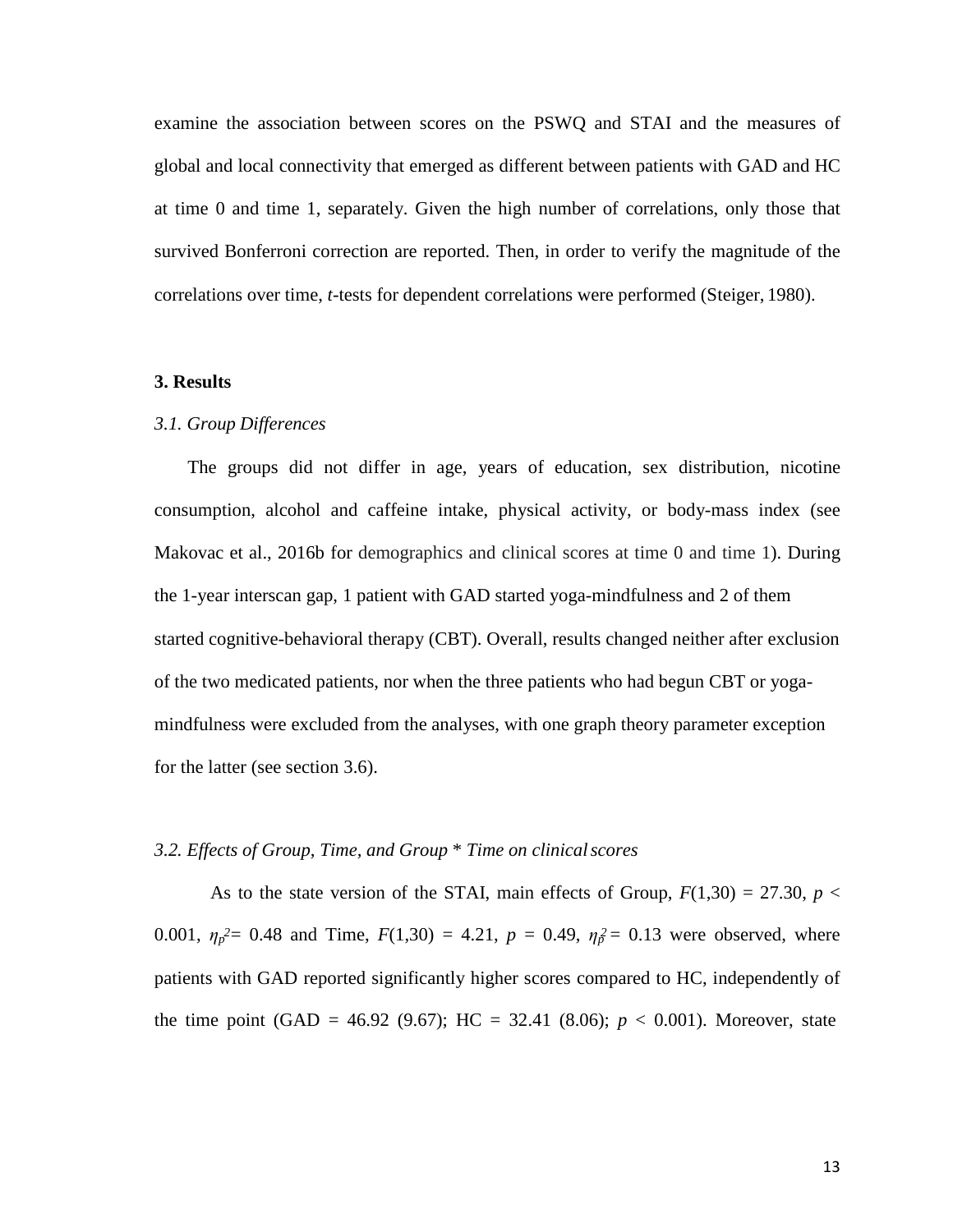anxiety was higher at time 1 (38.78 (1.48) compare to time 0 (38.78 (1.75)), irrespective of Group ( $p = 0.49$ ). We did not observe a significant Group x Time interaction.

 $2 < 0.001$ ,  $\eta_p \approx 0.57$  emerged, where patients with GAD had higher scores compared to HC As to the trait version of the STAI, only a main effect of Group,  $F(1,30) = 39.64$ , *p* (GAD = 52.58 (1.91); HC = 35.59 (1.91); *p* < 0.001).

 $F(1,28) = 46.74$ ,  $p < 0.001$ ,  $\eta_p^2 = 0.97$ , with GAD patients reporting higher scores The model with PSWQ as the outcome yielded only a significant effect of Group, compared to HC (GAD = 66.21 (2.75); HC = 40.50 (2.57);  $p < 0.001$ ).

#### *3.3. Network-Based Statistics*

No main effects of Group or Time emerged for region-to-region connectivity. NBS showed a significant Group \* Time interaction in a sub-network that included the following connections: right amygdala and left middle-temporal cortex; left superior-parietal cortex and left superior-temporal cortex; left superior-temporal and right superior-frontal cortex; right rostral middle-frontal and right superior-frontal cortex, left superior-parietal and right superior-temporal cortex (Fig. 1). Post-hoc univariate analysis on these connections did not highlight significant effects. However, we proceeded by exploring the global and local perspectives of the sub-network obtained with the NBS approach (section 2.8).

# *3.4. Effects of Group, Time, and Group* \* *Time on Global and Local Measures of Connectivity*

Significant findings deriving from global and local measures of connectivity are summarized in Table 1.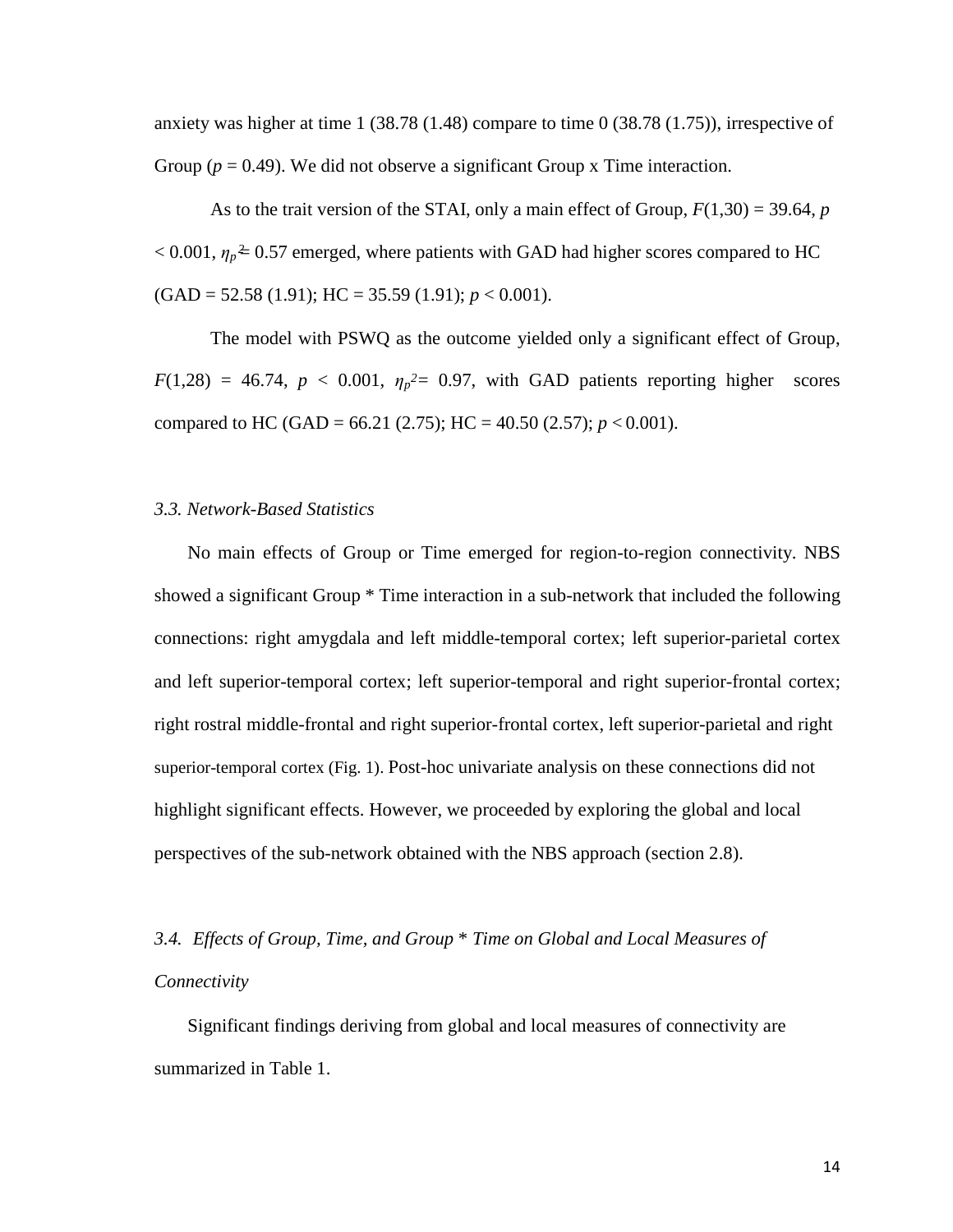#### *3.5. Global Measures of Connectivity*

*efficiency, F*(91,30) = 4.09,  $p = 0.052$ ,  $\eta_p^2 = 0.12$ ), with GAD showing lower *global* A main effect of Group, approaching statistical significance, was evident for *global efficiency* compared to HC (0.35  $\pm$  0.18 and 0.37  $\pm$  0.19, respectively). No significant Time x Group interactions were evident for any of the considered global measures. No main effects of Group or Time emerged for *average clustering coefficient* and *overall functional connectivity.*

#### *3.6. Local Measures of Connectivity*

*2* measures (*Wilki's*  $\Box = 0.63$ ,  $F = 3.00$ ,  $df = 5$ ,  $p = 0.028$ ,  $\eta_p^2 = 0.37$ ). A series of follow-up Significant Group \* Time interactions were identified for local measures of connectivity (Fig. 2). When testing the same regions obtained from the NBS, our MANOVA revealed significant Group \* Time interactions for *betweenness centrality*  2-way ANOVAs (Table 1) revealed a significant Group \* Time interaction for *betweenness centrality* in:

- *2* right amygdala ( $F(1,30) = 5.63$ ,  $p = 0.024$ ,  $\eta_p^2 = 0.16$ ), driven by an increase in *betweenness centrality* from time 0 (82.50  $\pm$  51.66) to time 1 (123.62  $\pm$  89.02) in GAD,  $t(15) = 2.45$ ,  $p = 0.027$ ,  $d = 0.56$ ;
- *2* left middle-temporal cortex  $(F(1,30) = 5.42, p = 0.027, \eta_p^2 = 0.15)$ , driven by a decrease in *betweenness centrality* from time 0 (150.89  $\pm$  56.89) to time 1 (108.43  $\pm$ 55.24) in GAD,  $t(15) = 2.38$ ,  $p = 0.031$ ,  $d = 0.75$ , and by a significant difference between HC (183.63  $\pm$  81.03) and GAD at time 1,  $t(15) = 3.33$ ,  $p = 0.005$ ,  $d = 1.08$ .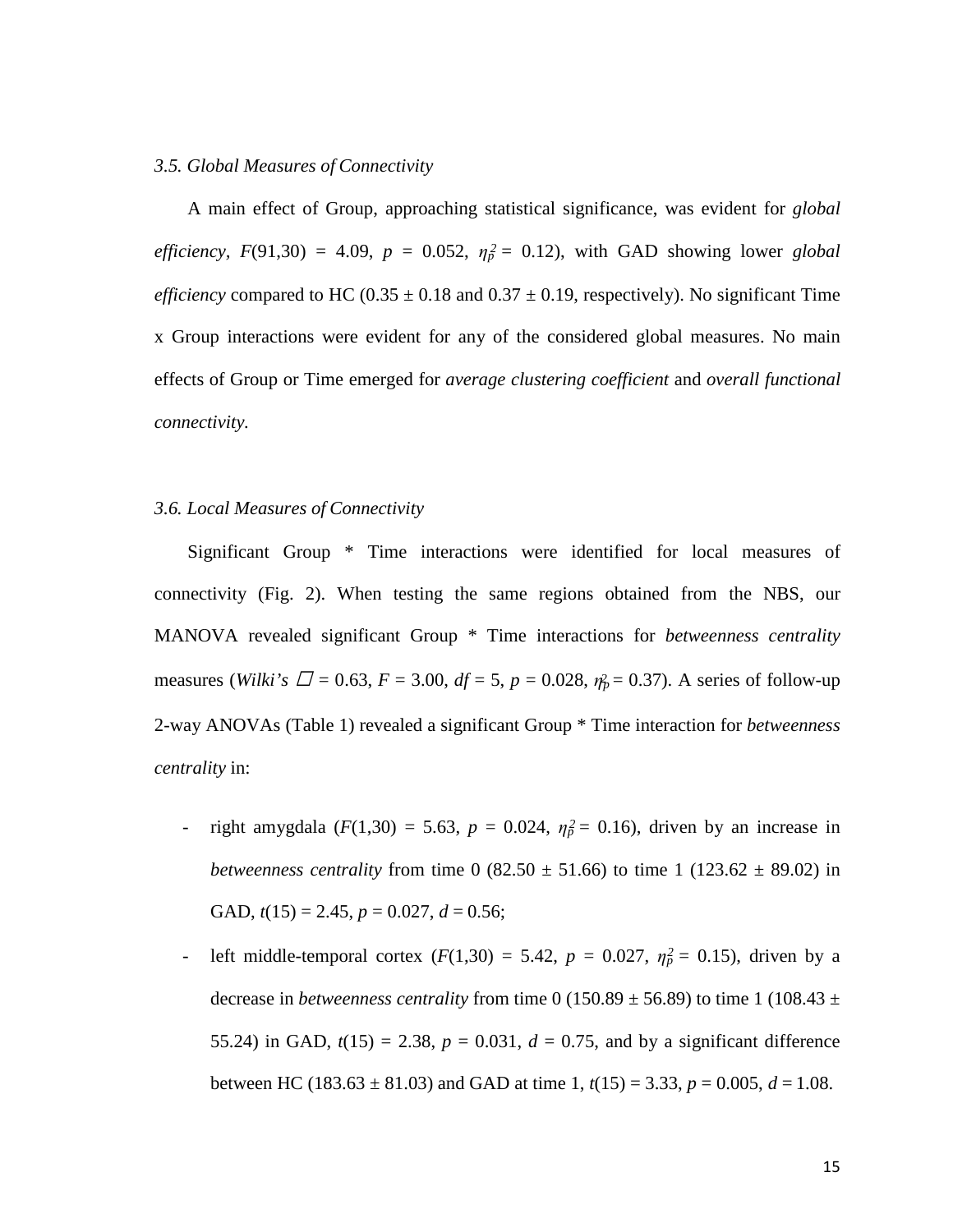*Wilki's*  $\Box$  = 0.26,  $F(1,13) = 3.89$ ,  $p = 0.004$ ,  $\eta_p^2 = 0.74$ . Follow-up ANOVAs (Table 1) When testing *a priori* (theory-driven) regions of the PFC and cingulate gyrus, this MANOVA revealed an overall Group \* Time interaction for *betweenness centrality,*  revealed a Group \* Time interaction in the following areas:

- *2* left lateral orbito-frontal cortex  $(F(1,30) = 6.67, p = 0.015, \eta_p^2 = 0.18)$  driven by a decrease in *betweenness centrality* from time 0 (180.79  $\pm$  108.89) to time 1 (98.93  $\pm$ 75.24) in HC,  $t(15) = 2.60$ ,  $p = 0.02$ ,  $d = 0.87$  and a significant difference between GAD and HC at time 0, where GAD showed lower *betweenness centrality* (106.77  $\pm$  64.19) compared to HC,  $t(15) = 2.46$ ,  $p = 0.03$ ,  $d = 0.82$ .
- *2* left PCC,  $(F(1,30) = 8.72, p = 0.006, \eta_p^2 = 0.23)$ , driven by a significant difference in *betweenness centrality* between GAD and HC at time 0 (GAD:  $59.13 \pm 42.87$  vs. HC:  $107.86 \pm 86.36$ ,  $t(15) = 2.11$ ,  $p = 0.052$ ,  $d = 0.71$ ), a significant increase in *betweenness centrality* in GAD from time 0 to time 1 (GAD time  $1 = 139.17 \pm 10^{-10}$ 75.77,  $t(15) = 3.22$ ,  $p = 0.006$ ,  $d = 1.30$ ), and a significant difference between patients with GAD and HC at time 1 (HC time  $1 = 95.03 \pm 43.82$ ,  $t(15) = 2.10$ ,  $p =$ 0.053, *d* = 0.71), where patients presented lower *betweenness centrality* at time 0 and higher *betweenness centrality* at time 1.
- *2* left rostral ACC (*F*(1,30) = 4.61, *p* = 0.040,  $\eta_p$  = 0.13), driven by a significant difference between GAD (158.83  $\pm$  97.33) and HC (102.69  $\pm$  46.67) at time 0, *t*(15)

 $= 2.14$ ,  $p = 0.049$ ,  $d = 0.73$ ), whereas no difference was observed at time 1 (GAD: 121.38 ± 72.72 vs. HC: 155.25 ± 99.78, *t*(15) = 1.12, *p* = 0.28, *d* = 0.38). This difference was no longer significant ( $p = 0.07$ ) when the three patients who had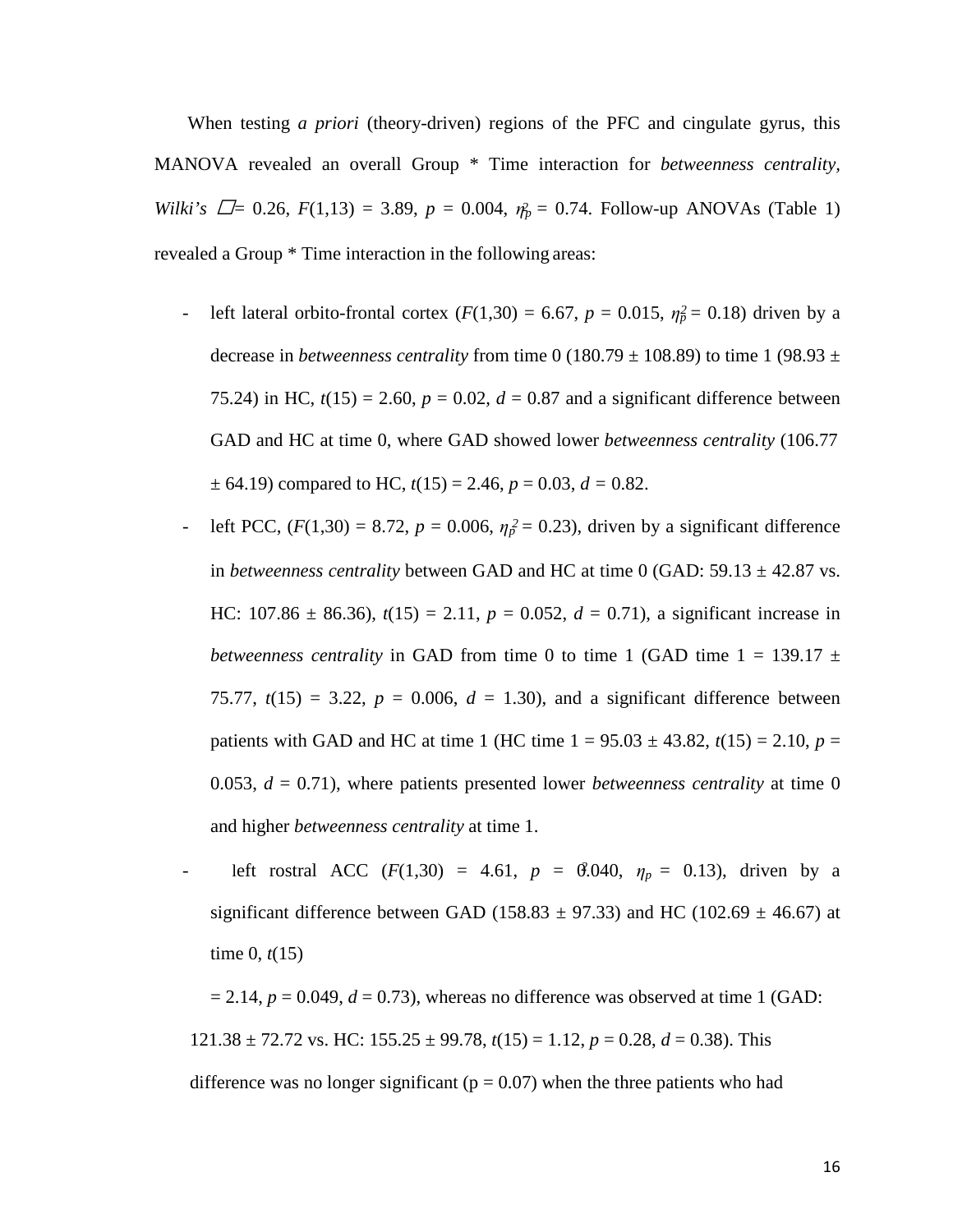begun CBT or yoga-mindfulness between time 0 and time 1 were removed from the analyses.

*z* the factor Group (*Wilki's*  $\Box$  = 0.56,  $F$  = 2.74,  $df$  = 24,  $p$  = 0.031,  $\eta_p^2$  = 0.44), driven by lower *frontal cortex,*  $F(1,30) = 6.50$ *,*  $p = 0.016$ *,*  $\eta_p^2 = 0.18$ *), left superior-parietal cortex (GAD:*  $27.97 \pm 10.67$  vs HC: 34.06  $\pm$  9.70,  $F(1,30) = 4.80$ ,  $p = 0.036$ ,  $\eta_p \approx 0.14$ ) and left middle-*2* temporal cortex (GAD: 26.86 ± 10.44 vs HC: 33.19 ± 9.72; *F*(1,30) = 4.36, *p* = 0.045, *ηp* = The MANOVA on the NBS regions for the *degree* measure revealed a main effect of *degree* in GAD (25.43  $\pm$  7.09) compared to HC (31.56  $\pm$  9.79) within the right superior-0.13).

# *3.6. Pattern of Variation Between Symptoms of Worry and Trait Anxiety and Global and Local Measures of Connectivity over Time*

At time 0, trait anxiety was negatively correlated with the measure of *degree*  $(r = -1)$ 0.79,  $p < 0.001$ ) within the left superior parietal lobe. Higher dispositional worry was associated with higher *betweenness centrality* of the right amygdala ( $r = 0.62$ ,  $p < 0.001$ ) and reduced local efficiency in the rostral ACC bilaterally (*rs* = -0.55, *ps* = 0.002). No other significant associations emerged for global and local measures of functional connectivity at time 0.

At time 1, increasing scores on both trait anxiety and dispositional worry were associated with reduced global efficiency ( $r = -0.59$ ,  $p = 0.002$  and  $r = -0.54$ ,  $p = 0.002$ , respectively) and poorer *local efficiency* within the right ACC ( $r = -0.69$ ,  $p < 0.001$  and  $r =$  $-0.66, p < 0.001$ , respectively).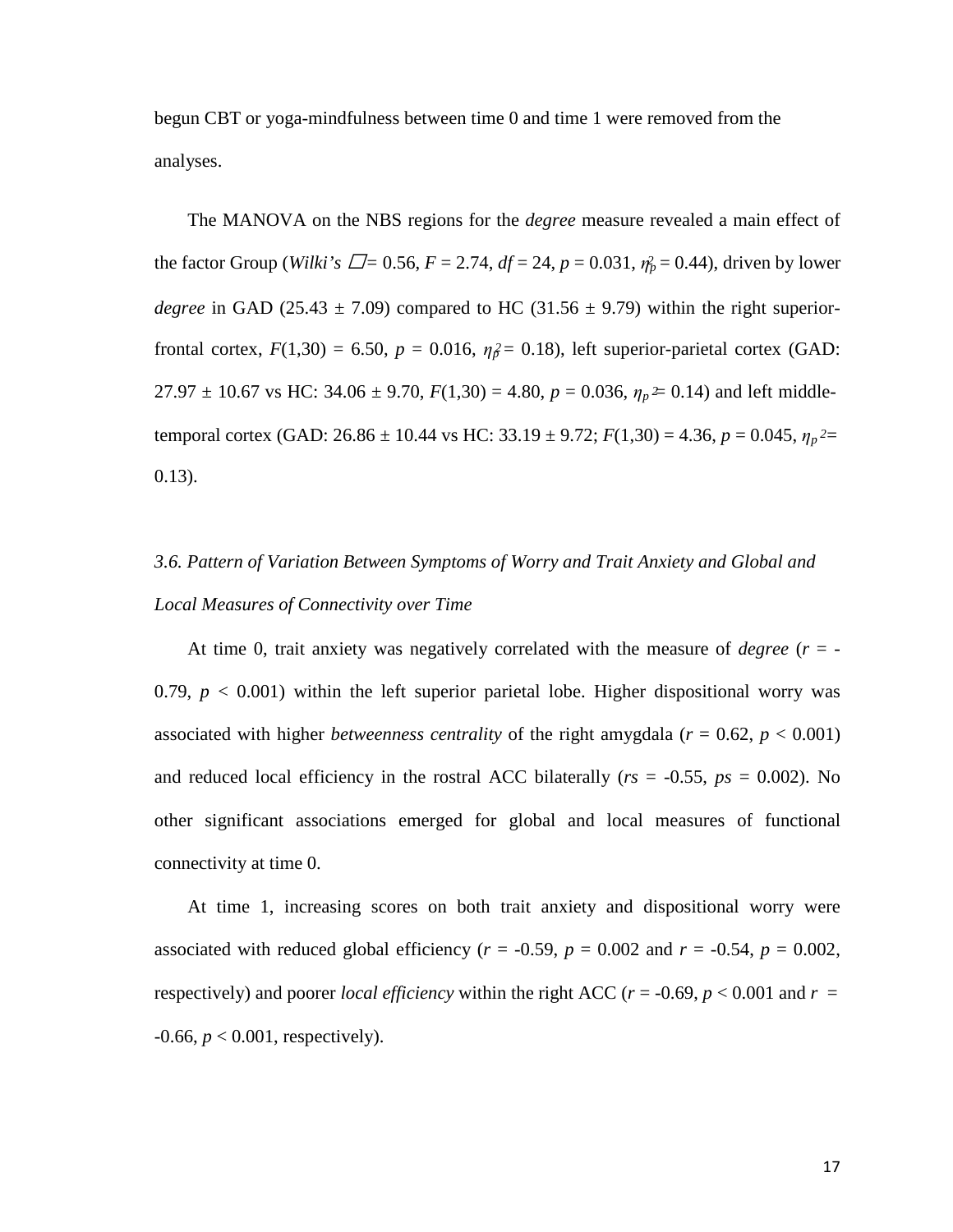#### **4. Discussion**

The present study investigated global and local properties of functional connectivity in patients with GAD and controls at two time points separated by approximately 1 year. We found evidence for both disrupted global, and local, network function in people with GAD. These disruptions remained or even increased in severity over time, and within key cortical midline structures, local dysfunction predicted anxiety symptoms. While in recent years whole brain functional connectivity has been extensively examined in social anxiety disorder (e.g., Xing et al., 2016; Yang et al., 2017; Zhu et al., 2017), this is the first study to our knowledge that applied NBS and graph theory to address the question of whether network abnormalities are spatially restricted to the PFC-amygdala circuit, or if the integrity of brain function is globally disrupted in adults with GAD. An exception is represented by one recent study that tested whether parameters from dynamic functional connectivity could reliably classify adolescents with GAD from healthy controls in the absence of other clinical measures (Yao et al., 2017). The results supported the potential of dynamic functional connectivity measures in DMN and particularly in the medial prefrontal cortex as a biomarker for adolescents with GAD.

Using data-driven NBS, we characterized altered collective patterns of brain function in terms of sub-networks (Zalesky et al., 2010). This approach highlighted an extended sub-network comprising pairs of regions whose functional coupling presented a Group-by-Time modulation, encompassing right amygdala alongside temporal, parietal, and frontal areas. Next, we applied graph analysis to regions-of-interest to quantify these interactions and estimate indicators of network efficiency in GAD and controls.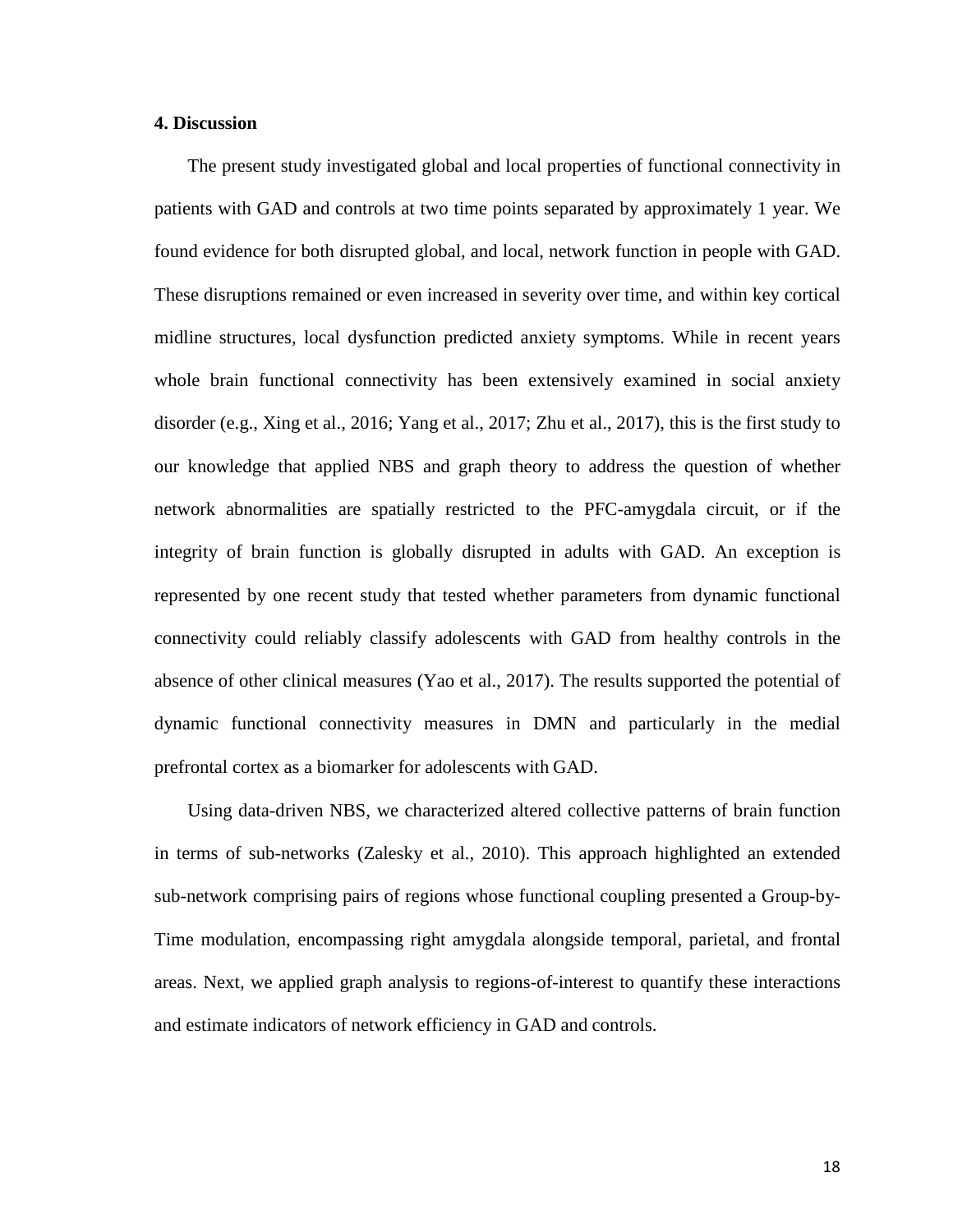Extending observations reported for other psychopathological conditions, e.g. bipolar disorders (Spielberg et al., 2016), major depressive disorder (Luo et al., 2015), addiction (Wang et al., 2015), and schizophrenia (Zhu et al., 2016), we observed overall lower *global efficiency* in patients with GAD compared to an age- and gender-matched HC group. Moreover, a reduction in global efficiency at time 1 was associated with higher levels of trait anxiety and dispositional worry. *Global efficiency* is an index of parallel information transfer averaged between all pairs of nodes in the network. *Global efficiency* therefore represents a general measure of integration and distributed processing capacity. Lower *global efficiency* thus suggests that the patterns of functional connectivity represent suboptimal organization and the most efficient pathways are disrupted. In our view, this is the most intriguing result of our study since decreased communication efficiency betrays a loss of normal inter-regional communications in patients with GAD, possibly underpinning impairments in cognitive control and inhibition over intrusive worrisome thoughts, linked to the attentional deficits that characterize the disorder.

Importantly, we showed that *overall functional connectivity* and small-world properties of the network (Watts and Strogatz, 1998), including *average clustering coefficient* were intact in GAD patients, reflecting intact functional segregation. Thus, decreased communication efficiency is not accounted for by overall dysconnectivity or aberrant segregation. To pursue these mechanistic insights further, we characterized the importance of determined nodes within the distributed whole brain network, i.e. drawing upon results of local measures of efficiency.

When considering local measures of efficiency, *betweenness centrality* emerged as a key variable expressing differences between patients with GAD and controls. *Betweenness*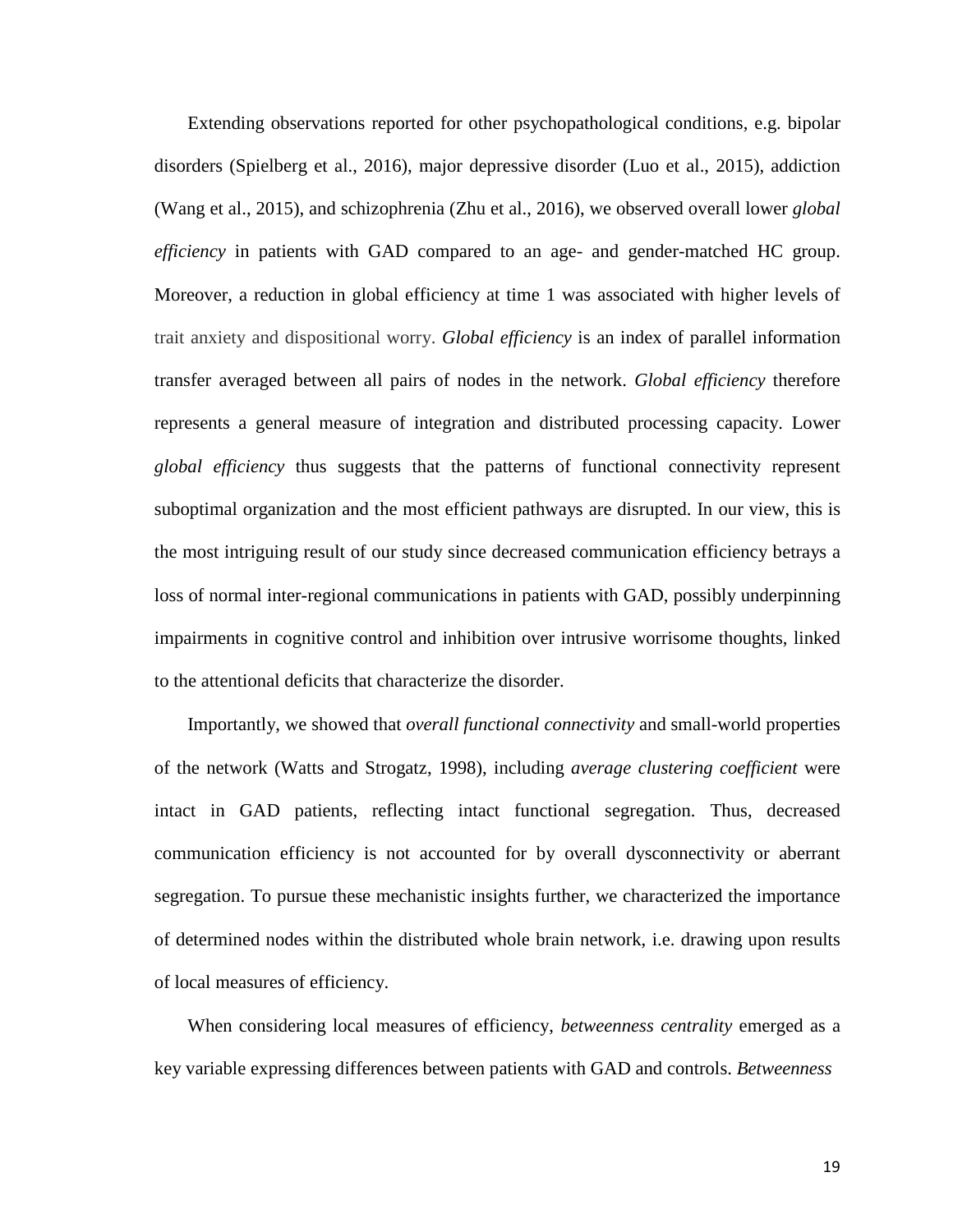*centrality* captures the influence that one node holds over the flow of information between all other nodes in the network. Therefore, the higher *betweenness centrality* in the right amygdala, rostral-ACC, and PCC observed in GAD compared to controls likely reflects the dominance of these structures in information transfer across the network (Sporns et al., 2007). We note that a number of differences emerged in betweenness centrality in a number of regions at time 0 and time 1, mostly in patients with GAD. Given the preliminary nature of the present study, it is difficult to establish whether these differences truly reflect the fact that GAD patients are more vulnerable to volatility of core nodes and efficient paths, or whether this is only due to the lack of stability of the index of betweenness centrality compared to the other graph-theory measures we examined (Segarra and Ribeiro, 2016).

Taken together, our results reinforce the evidence for the central role played by interactions of the amygdala with cortical midline structures (ACC and PCC) in patients with GAD, who seemingly over-recruit these regions (Sylvester et al., 2012). Amygdala hyperactivity in response to emotional stimuli occurs in children as well as in adults with GAD, and positively correlates with symptom severity, and predicts symptom change (Etkin et al., 2010). Similarly, one non-clinical study using a graph theoretical approach reported positive correlations between neuroticism and the *betweenness centrality* of bilateral amygdala (Gao et al., 2013). Cingulate cortex and adjacent PCC are implicated in the expression of the cognitive disturbances that are often observed in GAD (e.g. attentional difficulties) (Yang et al., 2015). The present study found an inverse association between dispositional worry and local efficiency in the rostral ACC bilaterally at time 0 and between both trait anxiety and dispositional worry and *local efficiency* within the right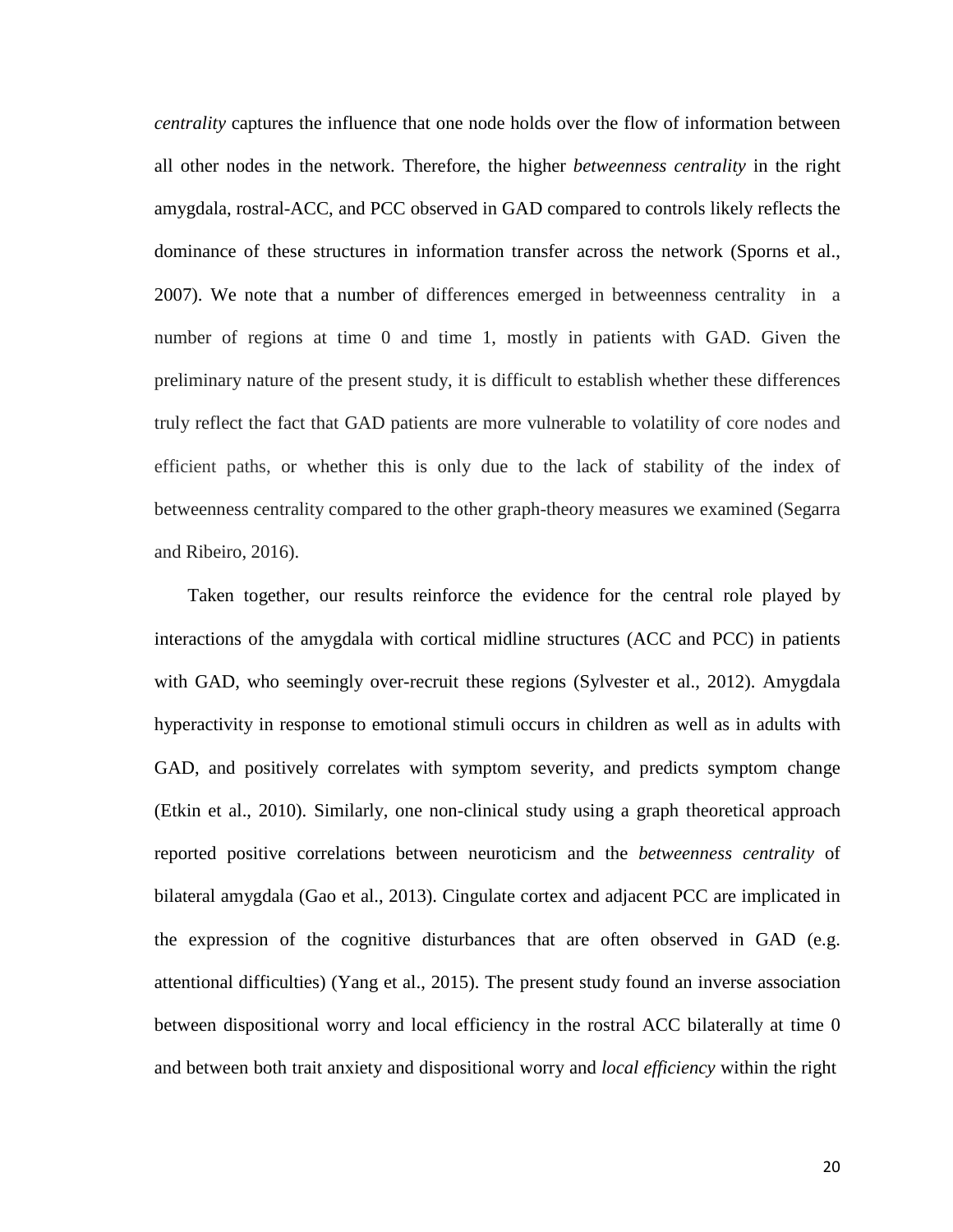ACC at time 1. Interestingly, the ACC is implicated in another key symptom of GAD: Autonomic dysregulation (Critchley et al., 2003; Makovac et al., 2016a). Interestingly patients with major depressive disorder also show increased betweenness centrality in ACC and PCC. This adds to the evidence implicating these midline structures in selfprocessing, which is putatively the pathopsychological basis of rumination in major depression (Luo et al., 2015). Both GAD and major depression share the psychiatric expression of perseverative cognition as a core symptom. Our current finding strengthens understanding of the functional neuroanatomical substrate for rumination and worry.

We showed that GAD patients exhibited lower *betweenness centrality* in left lateral orbito-frontal cortex across both time points, indicating that the influence that this structure exerts on the communication between other structures in a network (likely including the amygdala) is compromised. Importantly, the orbitofrontal cortex is involved in the progression of anxiety over time (Milad and Rauch, 2007), not least through its role in extinction learning (Gottfried and Dolan, 2004). Our present results mirror findings from functional imaging and seed-based functional connectivity studies, wherein an over-active amygdala (and cingulate) is frequently coupled with PFC region, consistent with a failure in inhibitory top-down control of systems giving rise to negative affect (Etkin et al., 2010; Makovac et al., 2016a). In our study, this interpretation was further supported by the lower *degree* observed in right superior-frontal cortex. Nodes with high *degree* have denser connections, and therefore represent dominant centers for information integration (i.e. hubs). In obsessive compulsive-disorder, local degree connectivity abnormalities are shown to converge with altered local metabolism and structural differences, indicating that this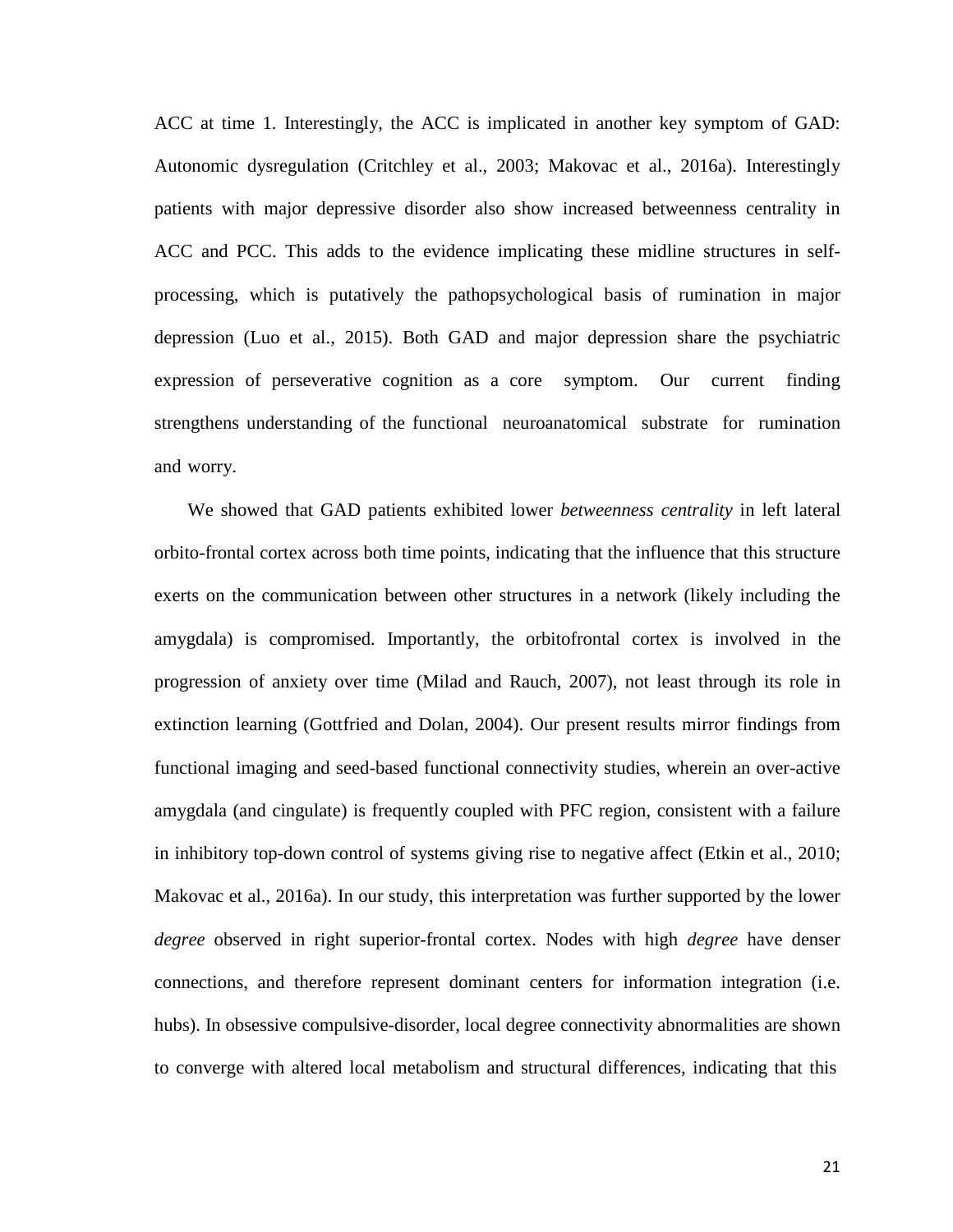measure can reliably index established alterations in network integrity or hub topography in neuropsychiatric populations (Beucke et al., 2013).

In patients with GAD, reduced degree was also locally significant in parietal and middle-temporal areas. Within left superior parietal lobe, measures of *degree* negatively correlated with trait anxiety in GAD, supporting the correspondence of this measure with clinical symptoms. The superior parietal lobe is involved in sustaining attention (Corbetta et al., 1993). Moreover, lesions to this region suggest it has a key role in sensorimotor integration, by actively maintaining an internal representation of one's own body (Wolpert et al., 1998). Speculatively, core symptoms of GAD, including difficulty in maintaining attention and altered interoceptive states could be associated with compromised connectivity and efficiency in the left superior parietal lobe.

Interestingly, the left middle-temporal cortex was also characterized by lower *betweenness centrality*, which showed a significant decrease over time in GAD only. Overall, this means that in GAD this structure has both weaker intra-communication and communication with other structures in the brain, replicating recent results in social anxiety disorder, where this alteration was proportional to the functional impairment severity (Yun et al., 2017). The medial temporal lobe plays a crucial role in mediating emotional processes such as sensitivity to threatening cues (Davidson, 2004). This brain area may be particularly sensitive to early experiences of deprivation and neglect, as shown for example by reduced medial temporal lobe volume in anxious youths with a history of neglect (De Bellis, 2005). Indeed, Maheu and colleagues showed that these adverse experiences have an impact on the functional integrity of the medial temporal lobe (Maheu et al., 2010). We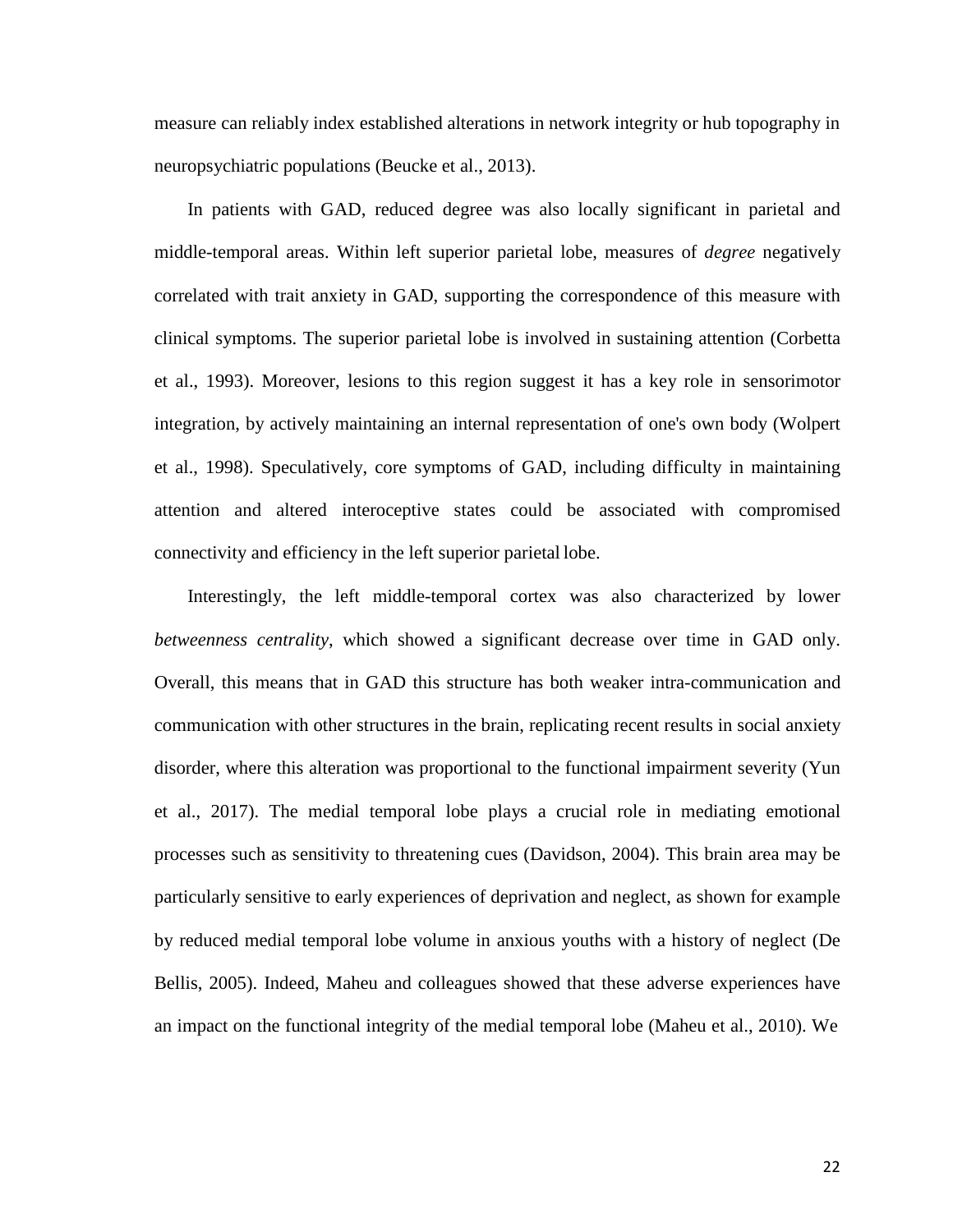do not have data on early experiences in the present sample; therefore we can only speculate on the possible environmental contributions to such impairments inGAD.

Present results from NBS suggest a sub-network comprising coupling of right amygdala and left middle-temporal cortex; graph theory highlights an increased influence of the amygdala (high *betweenness centrality*) and a decreased influence of the left middletemporal cortex (low *betweenness centrality*) in the network in GAD patients only over the 1 year period. A stronger positive coupling between amygdala and middle temporal gyrus is observed in bipolar patients during the depressed phase of the illness compared to controls (Cerullo et al., 2002). Moreover, studies suggest that emotional events are better remembered compared to neutral events, in part because of the interaction between amygdala and hippocampus within medial temporal lobe (Dolcos et al., 2004). Again, it is possible that the enhanced role of the amygdala in the network that we observed in GAD is responsible for the negative emotional valence of spontaneous cognition in this population. In line with this hypothesis, higher dispositional worry was associated with higher *betweenness centrality* of the right amygdala in participants with GAD at time 0.

A limitation of the present study is that the sample size was relatively small, due to difficulties in recruiting unmedicated patients with GAD. This might be a problem, especially in studies involving complex network modelling (Kolaczyk and Krivitsky, 2015). Second, our study is correlational and looks at spontaneous changes in whole-brain functional connectivity over time, thus incorporating significant within-subject variability over time as a potential confound (Bijsterbosch et al., 2017). More generally, test-retest reliability of fMRI results is limited. However, precautions can be taken to improve the significance of longitudinal imaging data in psychiatric research (e.g., Fournier et al., 2014). For example, we carefully avoided using global signal regression, which is known to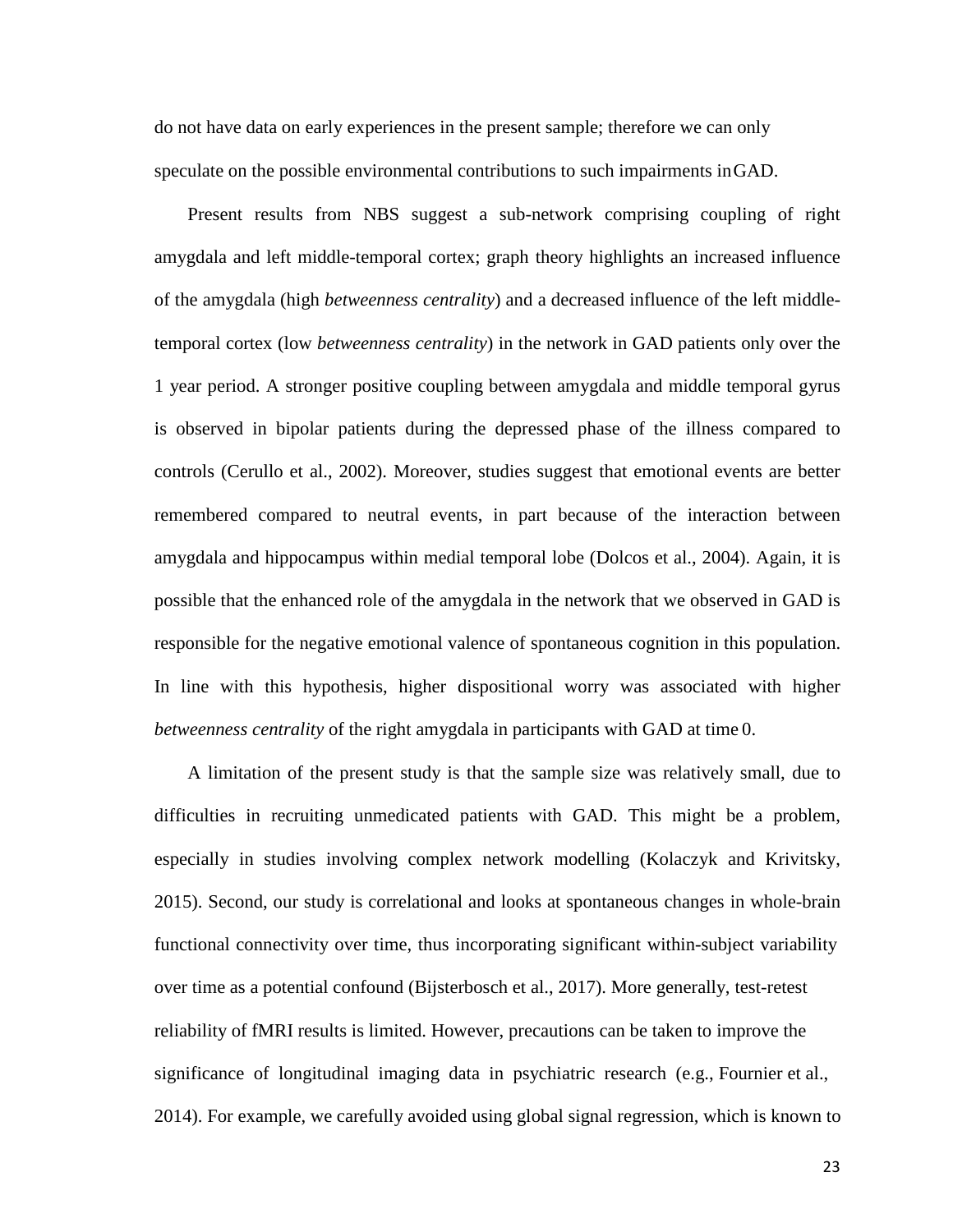decrease the reliability of graph measures derived from resting state data (Andellini et al., 2015). We acknowledge that the clinical relevance of our results might have been greater if these metrics were highly stable in HC and more variable in patients with GAD. However, Figure 2 shows region characterized by stronger fluctuation in patients compared to HC and regions characterized by fluctuations of the same entity but in opposite directions between the two groups. In interpreting the results, it is also important to bear in mind that our measures do not allow the quantification of the directional causality of interactions among brain regions. Third, the univariate tests following the MANOVA analyses were not corrected for multiple comparisons. Although this decision was made to avoid the risk of type II errors, the lack of adjustment needs to be acknowledged as a limitation of the study. Fourth, resting-state functional brain connectivity is not static (Chang and Glover, 2010), therefore it is possible that resting state periods longer than 5 minutes would have better captured dynamic network topology changes. A systematic review of the literature on the test-retest reliability of resting state fMRI studies report that 5 minutes is the minimum length to obtain adequate reliability (Zuo and Xing, 2014). However, reliability and similarity can be greatly improved by increasing the scan lengths from 5 minutes up to 13 minutes (Birn et al., 2013). We opted for relatively short periods due to difficulties in keeping patients with GAD in the scanner, and to decrease the likelihood of dropouts at follow up. Replication with longer scan lengths, or using simultaneous multislice acquisitions to acquire more data in the same period of time, is warranted to fully ascertain the meaningfulness of the present results. The final limitation regards the parcellation scheme used in order to define the nodes of the structural or functional network. Unforunately, there is no consensus at the moment on a meaningful definition of regional parcellation (Grayson et al., 2017). The two main strategies are given by either using

24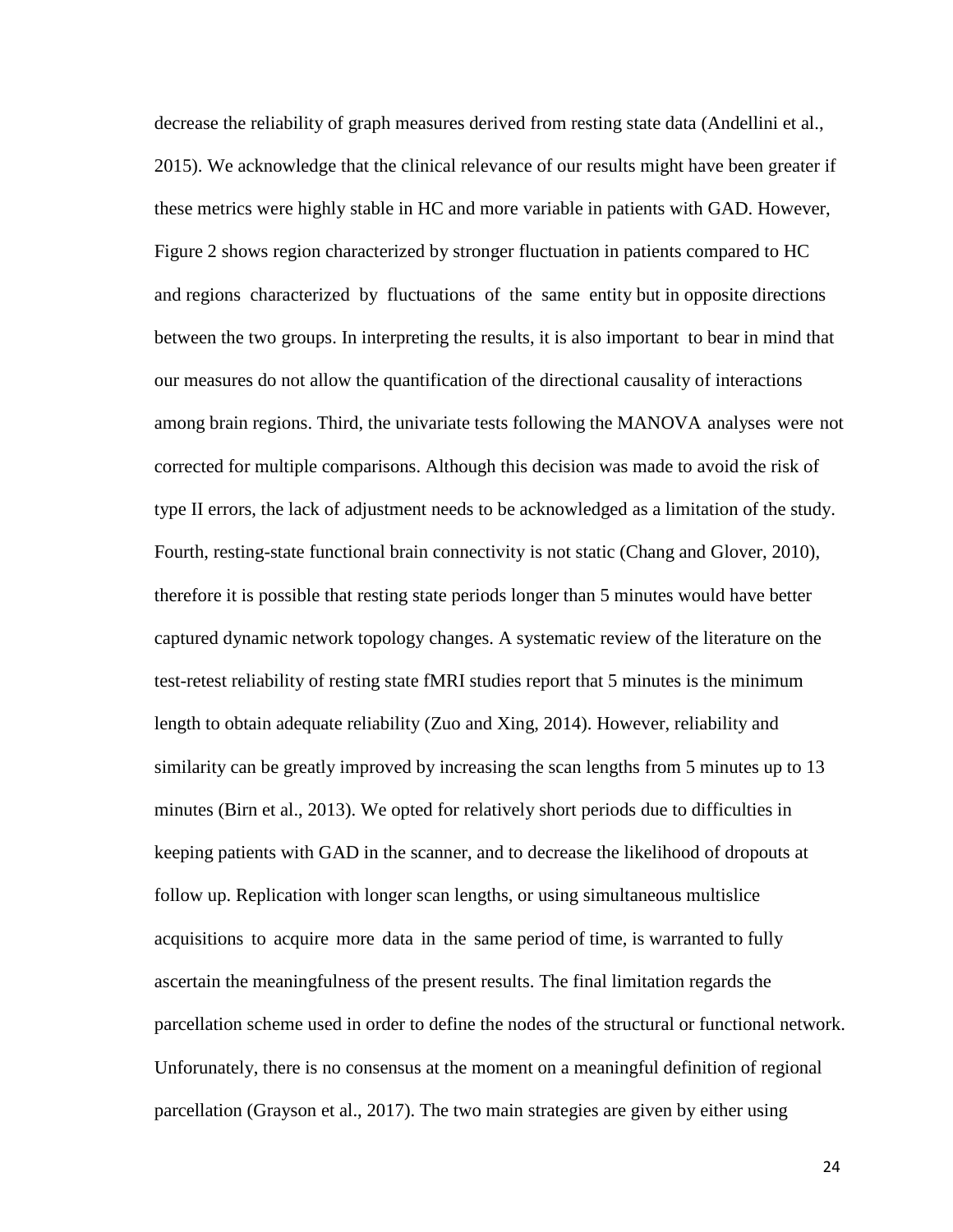anatomical landmarks or data-driven clustering (de Reus and van den Heuvel, 2013). In this study, we opted for the Desikan-Killiany atlas (Desikan et al., 2006), which is based on sulcal and gyral anatomy. Our choice is motivated mainly by the more intuitive neurobiological interpretation (Arslan et al. 2017) and the large adoption of this atlas in connectomic studies (van den Heuvel et al., 2017). An important additional consideration to bear in mind is the effect of spatial resolution: although it would be desirable to be able to discriminate between different parts of an anatomical structure, it has been shown that higher parcellation resolution leads to less reproducible metrics (Fornito et al., 2010; Bassett et al., 2011; Cammoun et al., 2012), an obvious pitfall for a longitudinal study.

Limitations notwithstanding, this is the first study that evaluates alterations in GAD at global and local levels, and their evolution over time. By applying a data-driven approach the present study showed network alterations in local and whole-brain connectivity in patients with GAD. Global efficiency changes reflect that activity gets 'stuck in hubs or sub-networks' in this population. In terms of local changes, there are several specific circuits beyond amygdala-PFC that have hitherto been neglected. We identify lower degree (i.e. reduction of within-circuit communication) within specific circuits that include the middle-temporal cortex, which is involved in sensitivity to threatening cues, and within superior-parietal cortex, which supports sustained attention and aspects of internal body representation. Also in GAD, structures that are implicated in the core symptoms of autonomic dysregulation and intrusive worrisome thoughts appear to become more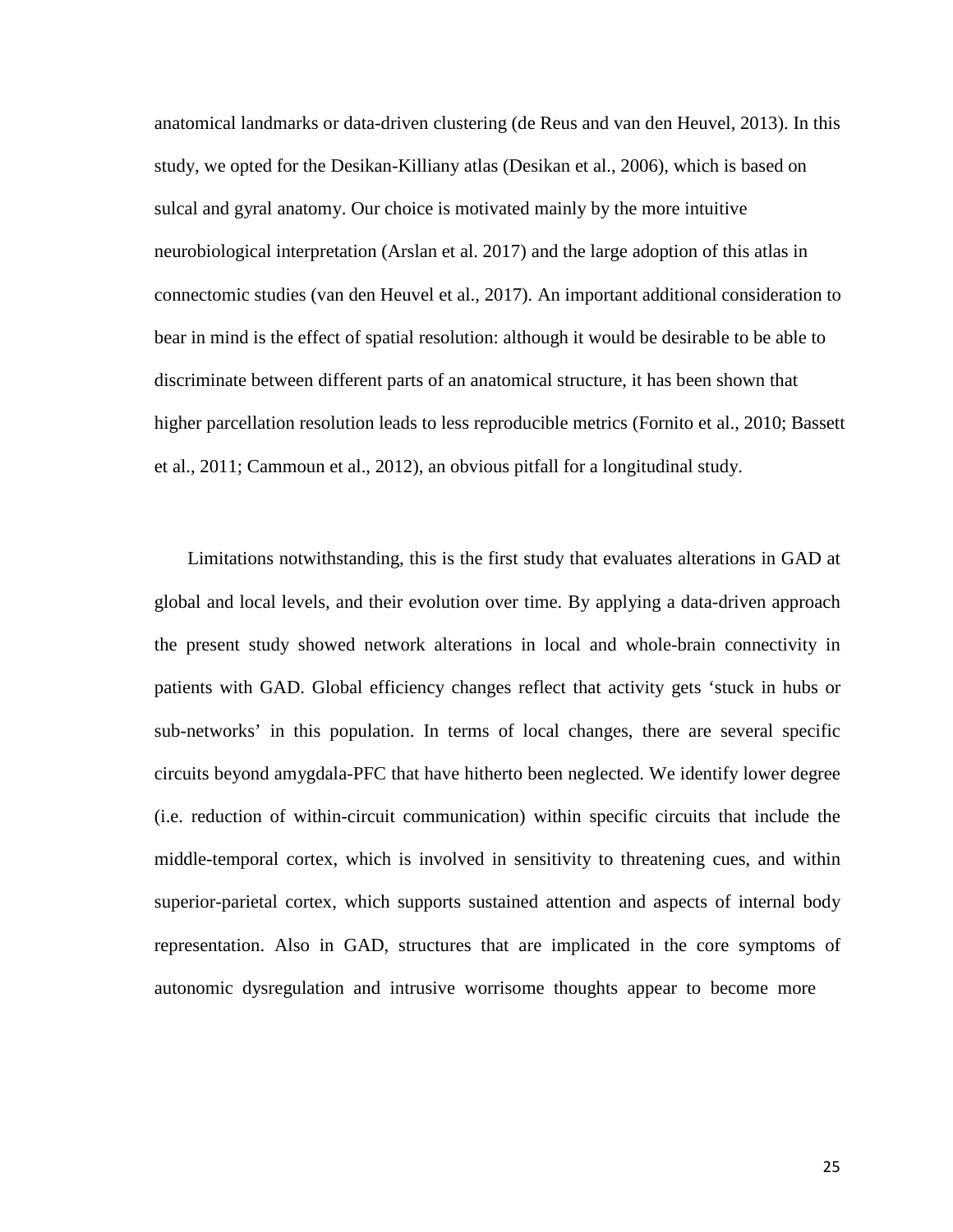dominant as network nodes, at the expense of prefrontal areas, possibly accounting for inhibitory deficits. Most of these alterations progressed over time in GAD and correlated with subjective reports of anxiety. Importantly, our results are coherent with neurobiological models of GAD and add another aspect to our understanding of the disorder. The fact that we found alterations in same areas/circuits only in our patient group at both time points highlights the clinical relevance of such regions for GAD and opens avenues for future investigations specifically aimed at targeting them. However, as it is the case for most neuroimaging measures, the inference at individual level remains challenging. Following the increasing interest in multivariate-pattern analyses (MVPA) in recent years, and its potential in allowing inferences at the level of the individual rather than the group, we speculatively hypothesise that the MVPA approach could be applied to graph measures, improving its clinical applicability.

Current results also leave a series of open questions for future use of graph theory in this population: Do people with GAD have altered neural structure that causes global efficiency differences? Is there a genetic contribution? Is there a contribution of developmental life experience? The present demonstration of altered global, and local, processing in GAD provides a foundation upon which graph theory can be used to gain deeper insight to these questions, in the ultimate aim to translate this knowledge into clinical practice, preventing alterations in, and restoring lost, network function. In fact, despite the recent advances in neuroimaging research, the classification of psychiatric disorders still relies on clinical interview assessments. We believe that graph theory measures (especially those extracted from specific nodes of interest) hold great potential as biomarkers of the disease and predictors of treatment outcome.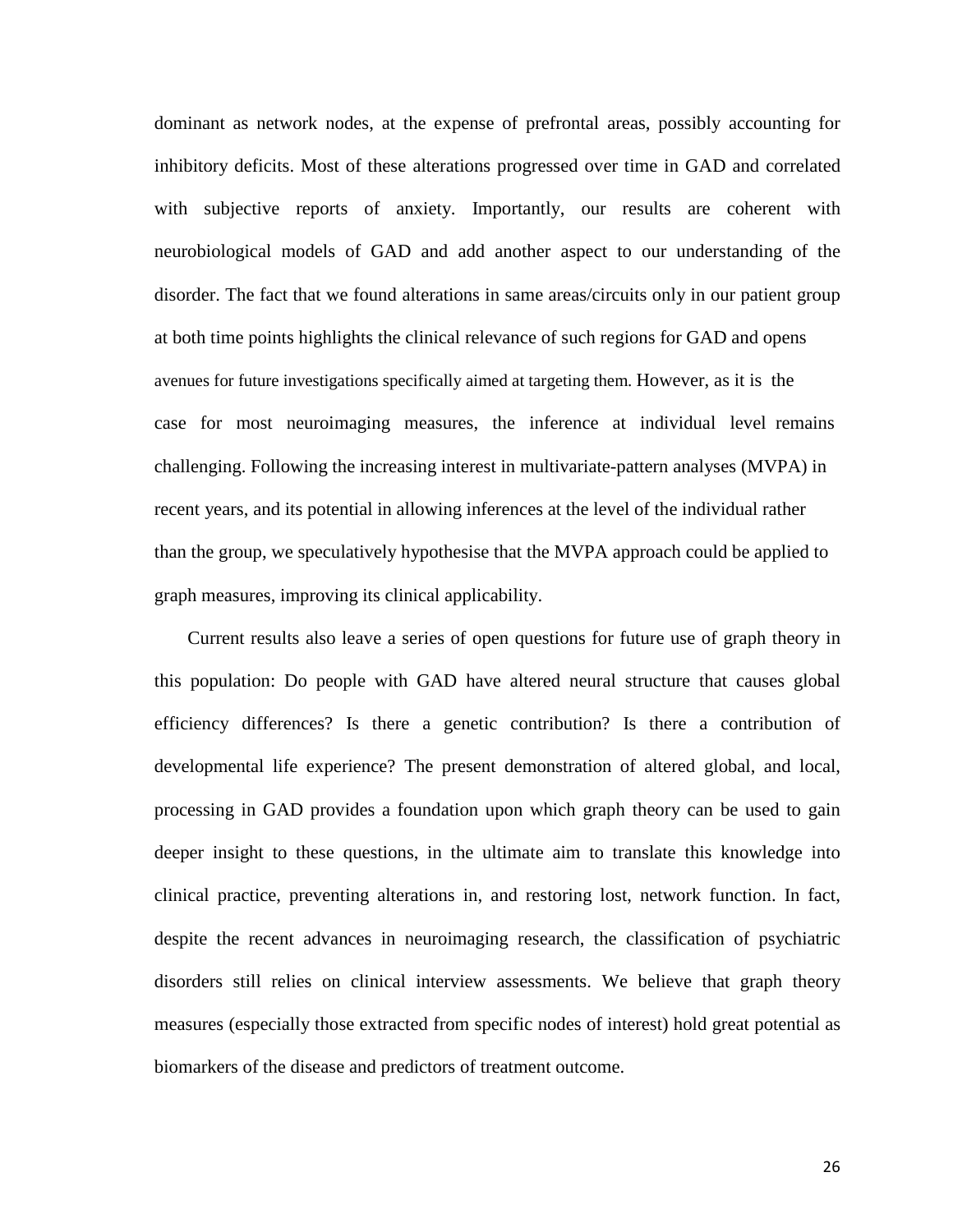# **Funding**

This work was supported by the Italian Ministry of Health (GR-2010-2312442; GR2011- 02348232).

## **Authors' contributions**

CO, HDC, EM, and MM contributed to the conception and design of the study. EM and DRW conducted the study. EM and MM carried out the imaging analysis, data interpretation, and drafted the manuscript. CLR and SF advised on the data analysis, contributed to the interpretation of the data, and revised the manuscript for important intellectual content. All authors gave final approval of the version to be published.

#### **Conflict of interest**

The authors report no biomedical financial interests or potential conflicts of interest.

#### **Ethics approval**

The study was approved by the National Research Ethics Service for the UK National Health Service with university sponsorship granted via the Brighton and Sussex Medical School Research Governance and Ethics Committee.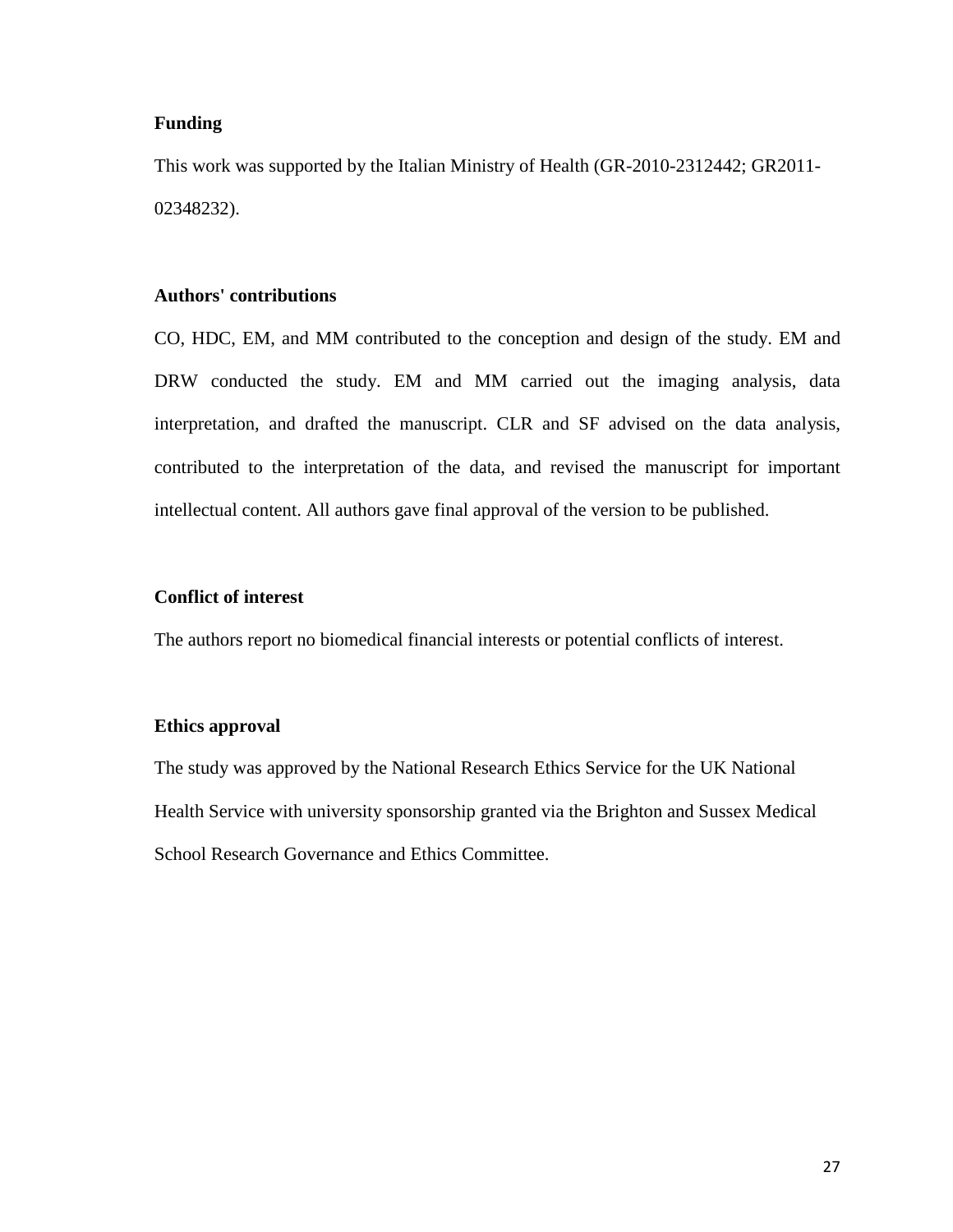## **References**

- Alakörkkö, T., Saarimäki, H., Glerean, E., Saramäki, J., Korhonen, O., 2017. Effects of spatial smoothing on functional brain networks. Eur. J. Neurosci. 46, 2471–2480.
- Andellini, M., Cannatà, V., Gazzellini, S., Bernardi, B., Napolitano, A., 2015. Test-retest reliability of graph metrics of resting state MRI functional brain networks: A review. J. Neurosci. Methods. 253, 183–192.
- Arslan, S., Ktena, S.I., Makropoulos, A., Robinson, E.C., Rueckert, D., et al., 2018. Human brain mapping: A systematic comparison of parcellation methods for the human cerebral cortex. Neuroimage 170, 5–30.
	- Bassett, D.S., Bullmore, E., 2006. Small–world brain networks. Neuroscientist 12, 512– 523.
- Bassett, D.S., Brown, J.A., Deshpande, V., Carlson, J.M., Grafton, S.T., 2011. Conserved and variable architecture of human white matter connectivity. Neuroimage 54, 1262– 1279.
	- Bassett, D.S., Wymbs, N.F., Porter, M.A., Mucha, P.J., Carlson, J.M., et al., 2011. Dynamic reconfiguration of human brain networks during learning. Proc. Natl. Acad. Sci. U S A 108, 7641–7646.
	- Bergeron, D., Bensaïdane, R., Laforce, R., 2016. Untangling Alzheimer's Disease clinicoanatomical heterogeneity through selective network vulnerability – an effort to understand a complex disease. Curr. Alzheimer Res. 13, 589–596.
	- Beucke, J.C., Sepulcre, J., Talukdar, T., Linnman, C., Zschenderlein, K., Endrass, T., et al., 2013. Abnormally high degree connectivity of the orbitofrontal cortex in obsessive– compulsive disorder. JAMA Psychiatry 70, 619–629.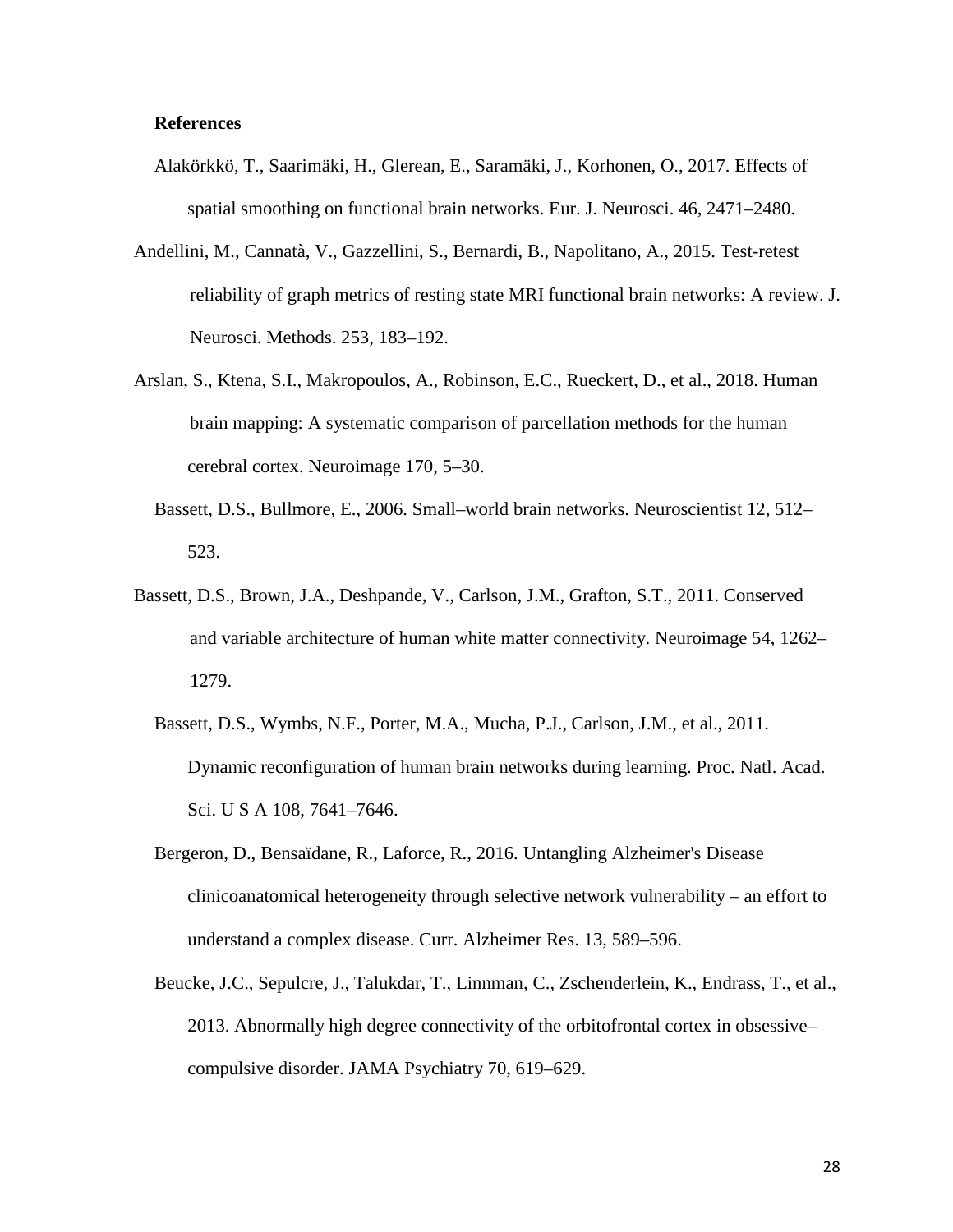- Bijsterbosch, J., Harrison, S., Duff, E., Alfaro-Almagro, F., Woolrich, M., Smith, S., 2017. Investigations into within- and between-subject resting-state amplitude variations. Neuroimage 159, 57–69.
- Birn, R.M., Molloy, E.K., Patriat, R., Parker, T., Meier, T.B., Kirk, G.R., et al., 2013. The effect of scan length on the reliability of resting-state fMRI connectivity estimates. Neuroimage 83, 550–558.
- Blair, K., Shaywitz, J., Smith, B.W., Rhodes, R., Geraci, M., Jones, M., et al., 2008. Response to emotional expressions in generalized social phobia and generalized anxiety disorder: evidence for separate disorders. Am. J. Psychiatry 165, 1193–1202.
- Bullmore. E., Sporns, O., 2009. Complex brain networks: graph theoretical analysis of structural and functional systems. Nat. Rev. Neurosci. 10, 186–198.
- Button, K.S., Ioannidis, J.P.A., Mokrysz, C., Nosek, B.A., Flint, J., Robinson, E.S.J., et al., 2013. Power failure: Why small sample size undermines the reliability of neuroscience. Nat. Rev. Neurosci. 14, 365–376.
- Cammoun, L., Gigandet, X., Meskaldji, D., Thiran, J.P., Sporns, O., et al., 2012. Mapping the human connectome at multiple scales with diffusion spectrum MRI. J. Neurosci. Methods 203, 386–397.
- Cerullo, M.A., Fleck, D.E., Eliassen, J.C., Smith, M.S., DelBello, M.P., Adler, C.M., et al., 2012. A longitudinal functional connectivity analysis of the amygdala in bipolar I disorder across mood states. Bipolar Disord. 14, 175–184.
- Chang, C., Glover, G.H., 2010. Time-frequency dynamics of resting-state brain connectivity measured with fMRI. Neuroimage 50, 81–98.

Chen, Z., Calhoun, V., 2018. Effect of spatial smoothing on task fMRI ICA and functional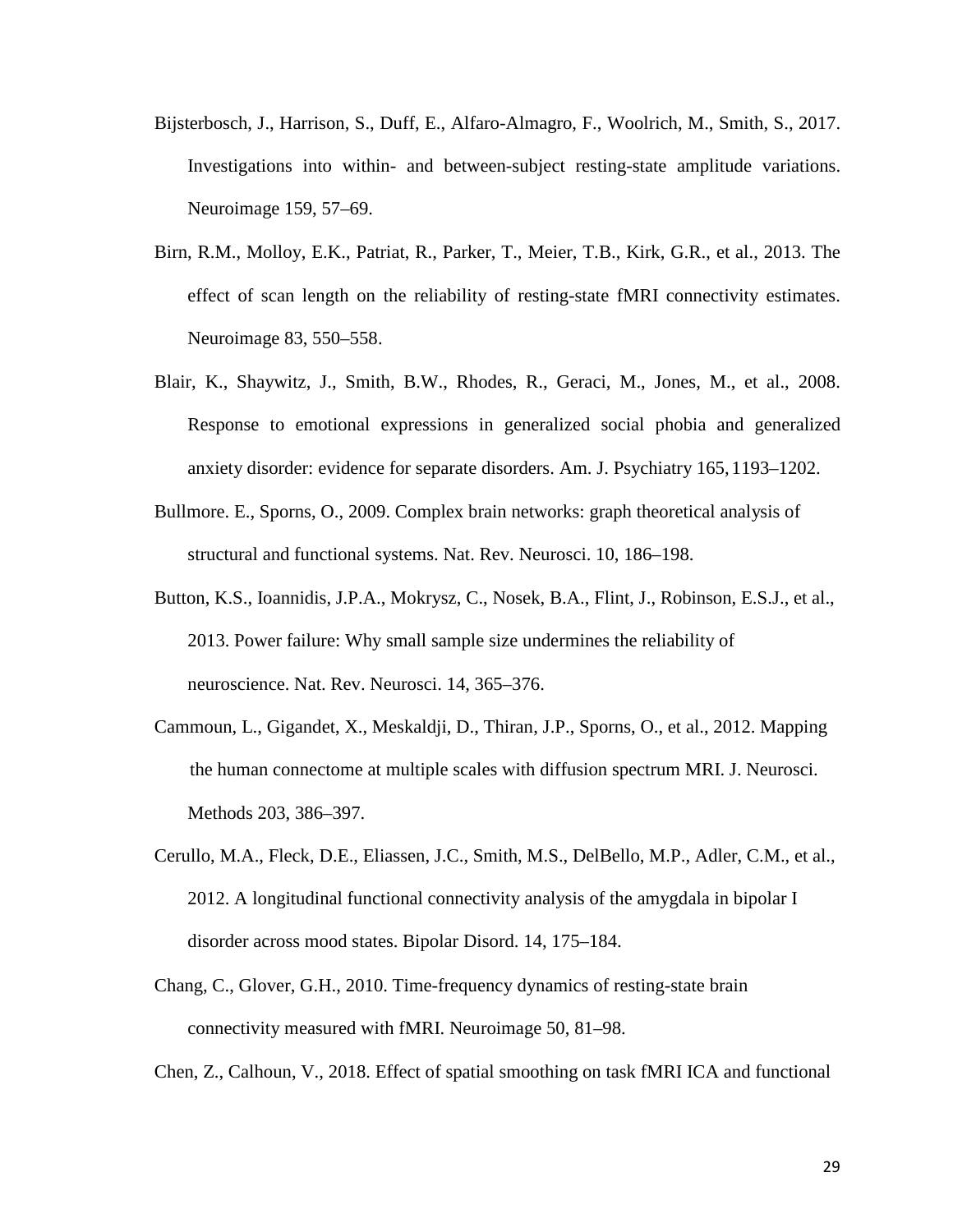connectivity. Front. Neurosci. 12, 15.

- Corbetta, M., Miezin, F.M., Shulman, G.L., Petersen, S.E., 1993. A PET study of visuospatial attention. J. Neurosci. 13, 1202–1226.
- Critchley, H.D., Mathias, C.J., Josephs, O., O'Doherty, J., Zanini, S., Dewar, B.K., et al., 2003. Human cingulate cortex and autonomic control: converging neuroimaging and clinical evidence. Brain 126, 2139–2152.
- Davidson, R.J., 2004. Well–being and affective style: Neural substrates and biobehavioural correlates. Philos. Trans. R. Soc. Lond. B Biol. Sci. 359, 1395–1411.
- De Bellis, M.D., 2005. The psychobiology of neglect. Child Maltreat. 10, 150–172.
- de Reus, M.A., van den Heuvel, M.P., 2013.The parcellation-based connectome: limitations and extensions. Neuroimage 80, 397–404.
- Desikan, R.S., Ségonne, F., Fischl, B., Quinn, B.T., Dickerson, B.C., Blacker, D., et al., 2006. An automated labeling system for subdividing the human cerebral cortex on MRI scans into gyral based regions of interest. Neuroimage 31, 968–980.
- Dolcos, F., LaBar, K.S., Cabeza, R., 2004. Interaction between the amygdala and the medial temporal lobe memory system predicts better memory for emotional events. Neuron 42, 855–863.
- Etkin, A., Prater, K.E., Hoeft, F., Menon, V., Schatzberg, A.F., 2010. Failure of anterior cingulate activation and connectivity with the amygdala during implicit regulation of emotional processing in generalized anxiety disorder. Am. J. Psychiatry 167, 545–554.
- Etkin, A., Prater, K.E., Schatzberg, A.F., Menon, V., Greicius, M.D., 2009. Disrupted amygdalar subregion functional connectivity and evidence of a compensatory network in generalized anxiety disorder. Arch. Gen. Psychiatry 66, 1361–1372.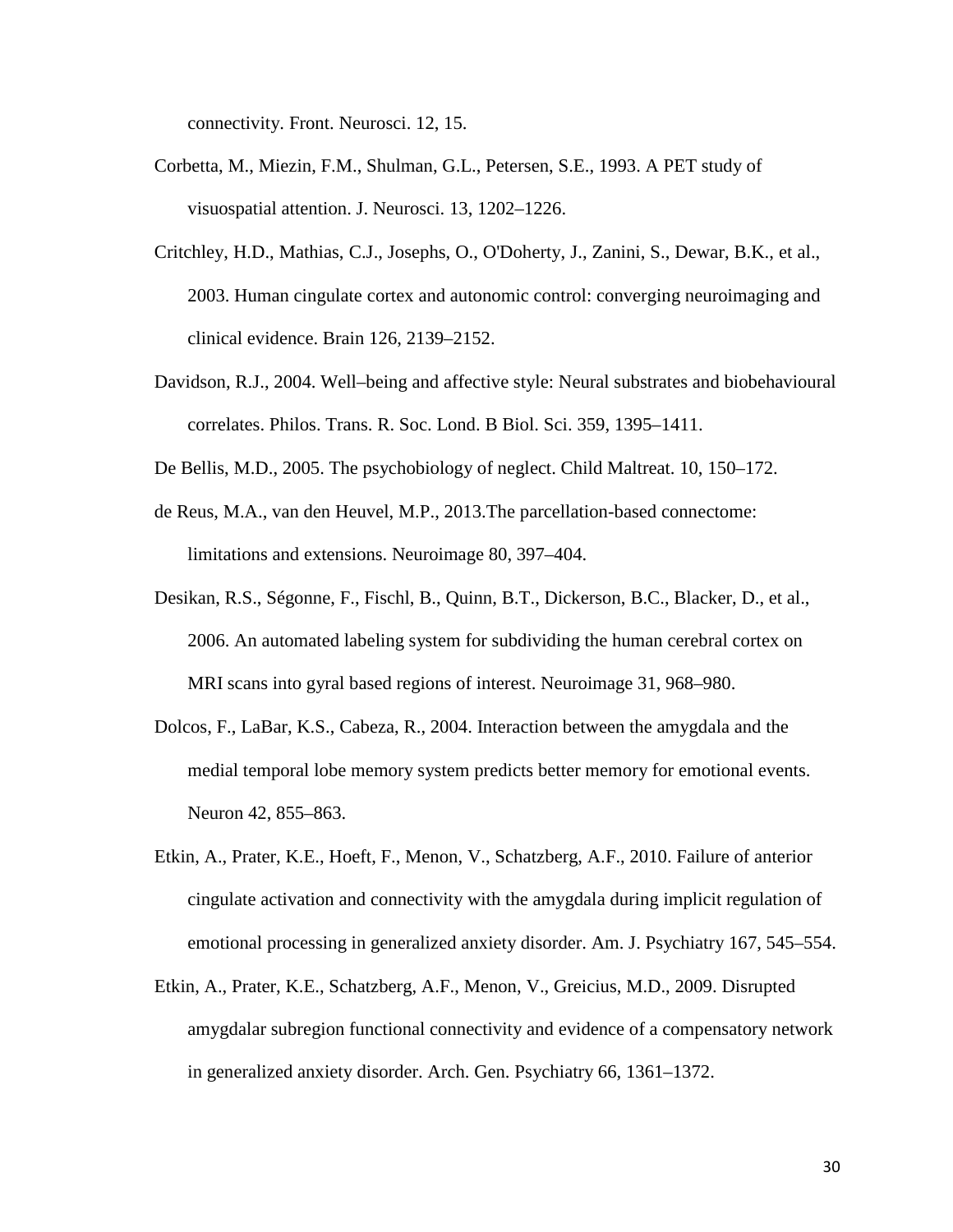- Fornito, A., Zalesky, A., Breakspear, M., 2015. The connectomics of brain disorders. Nat. Rev. Neurosci. 16, 159–72.
- Fornito, A., Zalesky, A., Bullmore, E.T., 2010. Network scaling effects in graph analytic studies of human resting-state FMRI data. Front. Syst. Neurosci. 4, 22.
- Fournier, J.C., Chase, H.W., Almeida, J., Phillips, M.L., 2014. Model specification and the reliability of fmri results: Implications for longitudinal neuroimaging studies in psychiatry. PLoS ONE, 9, e105169.
- Gao, Q., Xu, Q., Duan, X., Liao, W., Ding, J., Zhang, Z., et al., 2013. Extraversion and neuroticism relate to topological properties of resting-state brain networks. Front. Hum. Neurosci. 257.
- Grayson, D.S., Fair, D.A., 2017. Development of large-scale functional networks from birth to adulthood: A guide to the neuroimaging literature. Neuroimage 160, 15–31.
- Gong, Q., He, Y., 2015. Depression, neuroimaging and connectomics: a selective overview. Biol. Psychiatry 77, 223–235
- Gottfried, J.A., Dolan, R.J., 2004. Human orbitofrontal cortex mediates extinction learning while accessing conditioned representations of value. Nat. Neurosci. 7, 1144–1152.
- Hoffman, D.L., Dukes, E.M., Wittchen, H.U., 2008. Human and economic burden of generalized anxiety disorder. Depress. Anxiety 25, 72–90.
- Kambeitz, J., Kambeitz-Ilankovic, L., Cabral, C., Dwyer, D.B., Calhoun, V.D., van den Heuvel, M.P., et al., 2016. Aberrant functional whole–brain network architecture in patients with schizophrenia: a meta–analysis. Schizophr. Bull. 42, S13–S21.
- Kolaczyk, E.D., Krivitsky, P.N., 2015. On the question of effective sample size in network modeling: an asymptotic inquiry. Stat. Sci. 30, 184–198.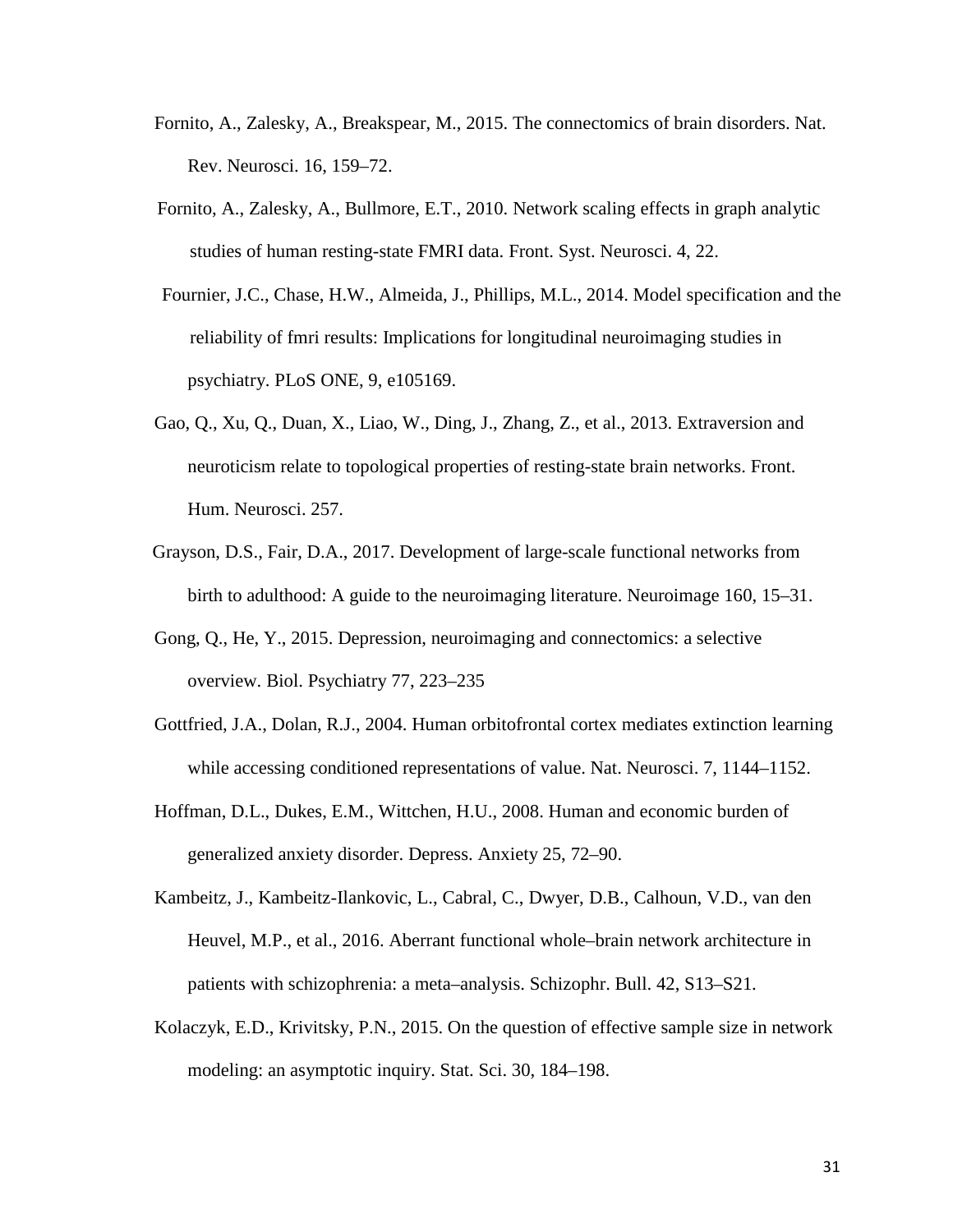- Lei, D., Li, K., Li, L., Chen, F., Huang, X., Lui, S., et al., 2015. Disrupted functional brain connectome in patients with posttraumatic stress disorder. Radiology 276, 818–827.
- Li, W., Cui, H., Zhu, Z., Kong, L., Guo, Q., Zhu, Y., et al., 2016. Aberrant functional connectivity between the amygdala and the temporal pole in drug-free generalized anxiety disorder. Front. Hum. Neurosci. 10, 549.
- Liu, P., Calhoun, V., Chen, Z., 2017. Functional overestimation due to spatial smoothing of fMRI data. J. Neurosci. Meth. 291, 1–12.
- Lord, L.D., Allen, P., Expert, P., Howes, O., Broome, M., Lambiotte, R., et al., 2012. Functional brain networks before the onset of psychosis: A prospective fMRI study with graph theoretical analysis. Neuroimage Clin. 1, 91–98.
- Luo, Q., Deng, Z., Qin, J., Wei, D., Cun, L., Qiu, J., et al., 2015. Frequency dependant topological alterations of intrinsic functional connectome in major depressive disorder. Sci. Rep. 5, 9710.
- Maheu, F.S., Dozier, M., Guyer, A.E., Mandell, D., Peloso, E., Poeth, K., et al., 2010. A preliminary study of medial temporal lobe function in youths with a history of caregiver deprivation and emotional neglect. Cogn. Affect. Behav. Neurosci. 10, 34– 49.
- Makovac, E., Meeten, F., Watson, D.R., Herman, A., Garfinkel, S.N. D., Critchley, H.D., et al. (2016a). Alterations in amygdala–prefrontal functional connectivity account for excessive worry and autonomic dysregulation in generalized anxiety disorder. Biol. Psychiatry 80, 786–795.
- Makovac, E., Smallwood, J., Watson, D.R., Meeten, F., Critchley, H.D., Ottaviani, C, 2018. The verbal nature of worry in generalized anxiety: Insights from the brain.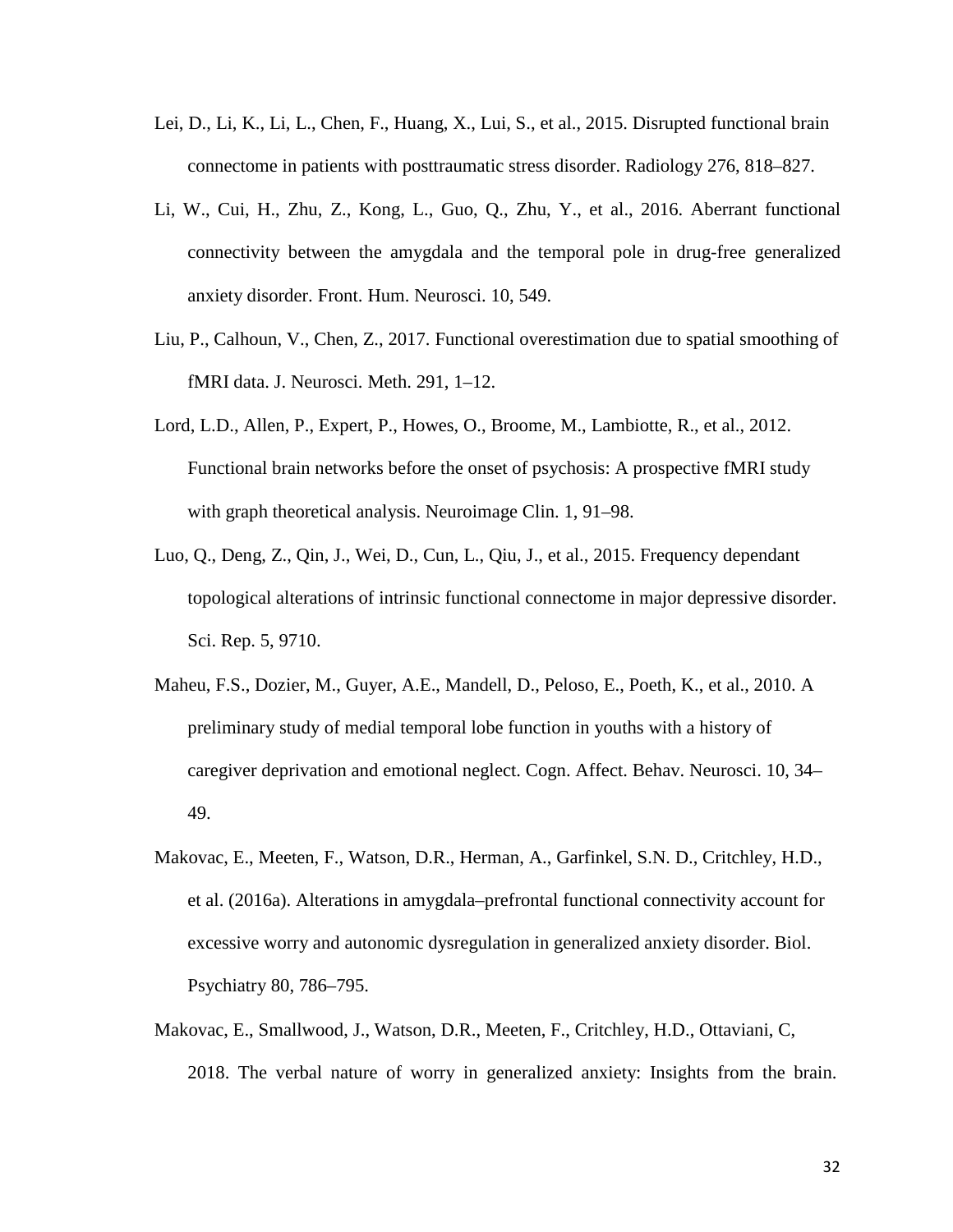NeuroImage: Clinical 17, 882–892.

- Makovac, E., Watson, D.R., Meeten, F., Garfinkel, S.N., Cercignani, M., Critchley, H.D., et al., 2016b. Amygdala functional connectivity as a longitudinal biomarker of symptom changes in generalized anxiety. Soc. Cogn. Affect. Neurosci. 11, 1719–1728.
- McClure, E.B., Adler, A., Monk, C.S., Cameron, J., Smith, S., Nelson, E.E., et al., 2007. fMRI Predictors of treatment outcome in pediatric anxiety disorders. Psychopharmacology 191, 97–105.
- Meyer, T.J., Miller, M.L., Metzger, R.L., Borkovec, T.D., 1990. Development and validation of the Penn State Worry Questionnaire. Behav. Res. Ther. 28, 487–495.
- Menon, V., 2011. Large-scale brain networks and psychopathology: a unifying triple network model. Trends Cogn. Sci. 15, 483–506.
- Milad, M.R., Rauch, S.L., 2007. The role of the orbitofrontal cortex in anxiety disorders. Ann. N Y Acad. Sci. 1121, 546–561.
- Mochcovitch, M.D., da Rocha Freire, R.C., Garcia, R.F., Nardi, A.E., 2014. A systematic review of fMRI studies in generalized anxiety disorder: evaluating its neural and cognitive basis. J. Affect. Disord. 167, 336–342.
- Monk, C.S., Nelson, E.E., McClure, E.B., Mogg, K., Bradley, B.P., Leibenluft, E., et al., 2006. Ventrolateral prefrontal cortex activation and attentional bias in response to angry faces in adolescents with generalized anxiety disorder. Am. J. Psychiatry 163, 1091–1097.
- Monk, C.S., Telzer, E.H., Mogg, K., Bradley, B.P., Mai, X., Louro, H.M., Chen, G., McClure-Tone, E.B., Ernst, M., Pine, D.S., 2008. Amygdala and ventrolateral prefrontal cortex activation to masked angry faces in children and adolescents with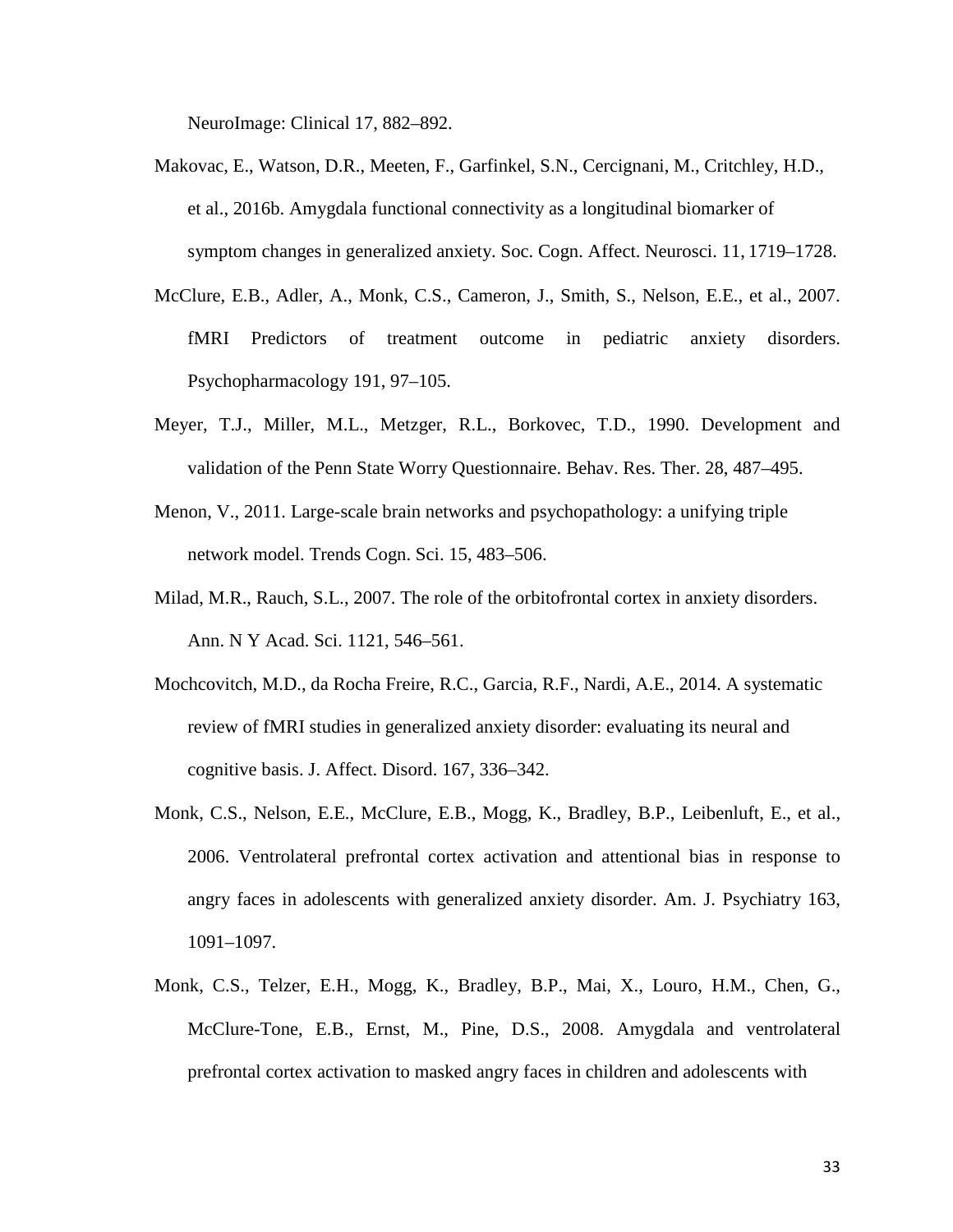generalized anxiety disorder. Arch. Gen. Psychiatry. 65, 568–576.

- Nitschke, J.B., Sarinopoulos, I., Oathes, D.J., Johnstone, T., Whalen, P.J., Davidson, R.J., Kalin, N.H., 2009. Anticipatory activation in the amygdala and anterior cingulate in generalized anxiety disorder and prediction of treatment response. Am. J. Psychiatry. 166, 302–310.
- Nomura, M., Ohira, H., Haneda, K., Iidaka, T., Sadato, N., Okada, T., et al., 2004. Functional association of the amygdala and ventral prefrontal cortex during cognitive evaluation of facial expressions primed by masked angry faces: an event–related fMRI study. NeuroImage 21, 352–363.
- Ottaviani, C., Watson, D.R., Meeten, F., Makovac, E., Garfinkel, S.N., Critchley, H.D., 2016. Neurobiological substrates of cognitive rigidity and autonomic inflexibility in generalized anxiety disorder. Biol. Psychol. 119, 31–41.
- Palm, M.E., Elliott, R., McKie, S., Deakin, J.F., Anderson, I.M., 2011. Attenuated responses to emotional expressions in women with generalized anxiety disorder. Psychol. Med. 41, 1009–1018.
- Patriat, R., Molloy, E.K., Meier, T.B., Kirk, G.R., Nair, V.A., Meyerand, M.E., et al., 2013. The effect of resting condition on resting-state fMRI reliability and consistency: a comparison between resting with eyes open, closed, and fixated. Neuroimage, 78, 463– 473.
- Paulus, M.P., Stein, M.B., 2006. An insular view of anxiety. Biol. Psychiatry 60, 383–387.
- Peterson, A., Thome, J., Frewen, P., Lanius, R.A., 2014. Resting-state neuroimaging studies: a new way of identifying differences and similarities among the anxiety disorders? Can. J. Psychiatry, 59, 294–300.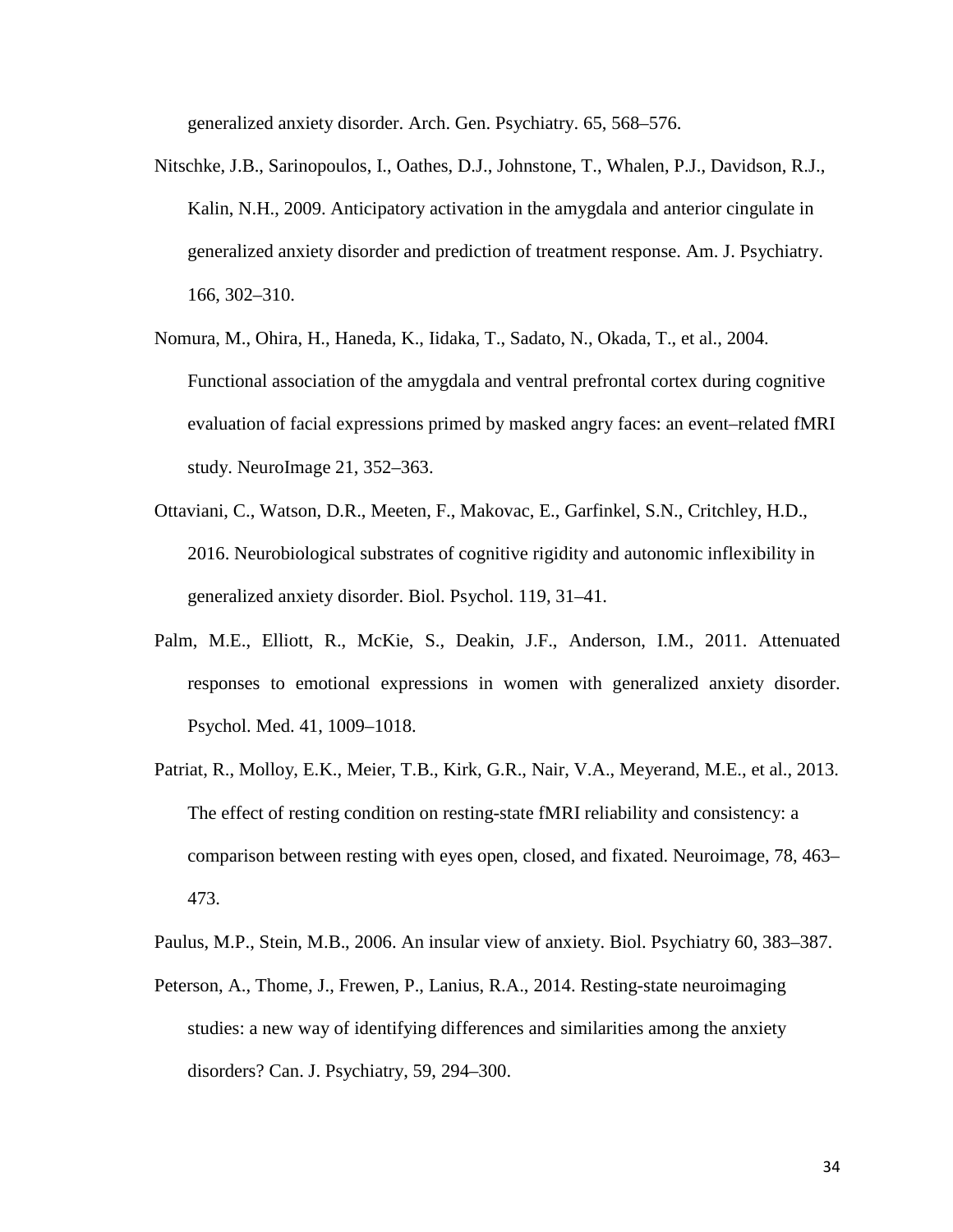- Pruim, R.H., Mennes, M., Buitelaar, J.K., Beckmann, C.F., 2015. Evaluation of ICA– AROMA and alternative strategies for motion artifact removal in resting state fMRI. Neuroimage 112, 278–287.
- Rubinov, M., Sporns, O., 2010. Complex network measures of brain connectivity: uses and interpretations. Neuroimage 52, 1059–1069.
- Segarra, S., Ribeiro, A., 2016. Stability and continuity of centrality measures in weighted graphs. IEEE Trans. Sig. Process. 64, 543 – 555.
- Servaas, M.N., Riese, H., Renken, R.J., Wichers, M., Bastiaansen, J.A., Figueroa, C.A., et al., 2017. Associations between daily affective instability and connectomics in functional subnetworks in remitted patients with recurrent Major Depressive Disorder. Neuropsychopharmacology 42, 2583–2592.
- Smiths, S.M., Nichols, T.E., 2009. Threshold-free cluster enhancement: addressing problems of smoothing, threshold dependence and localisation in cluster inference. Neuroimage 44, 83–98.
- Spielberg, J.M., Beall, E.B., Hulvershorn, L.A., Altinay, M., Karne, H., Anand, A., 2016. Resting state brain network disturbances related to hypomania and depression in medication–free bipolar disorder. Neuropsychopharmacology 41, 3016–3024.
- Spielberger, C.D., 1983. State–Trait Anxiety Inventory. A comprehensive bibliography. Palo Alto: Consulting Psychologists Press.
- Sporns, O., Honey, C.J., Kötter, R., 2007. Identification and classification of hubs in brain networks. PLoS One 2, e1049.
- Steiger, J.H., 1980. Tests for comparing elements of a correlation matrix. Psychol. Bull. 87, 245–251.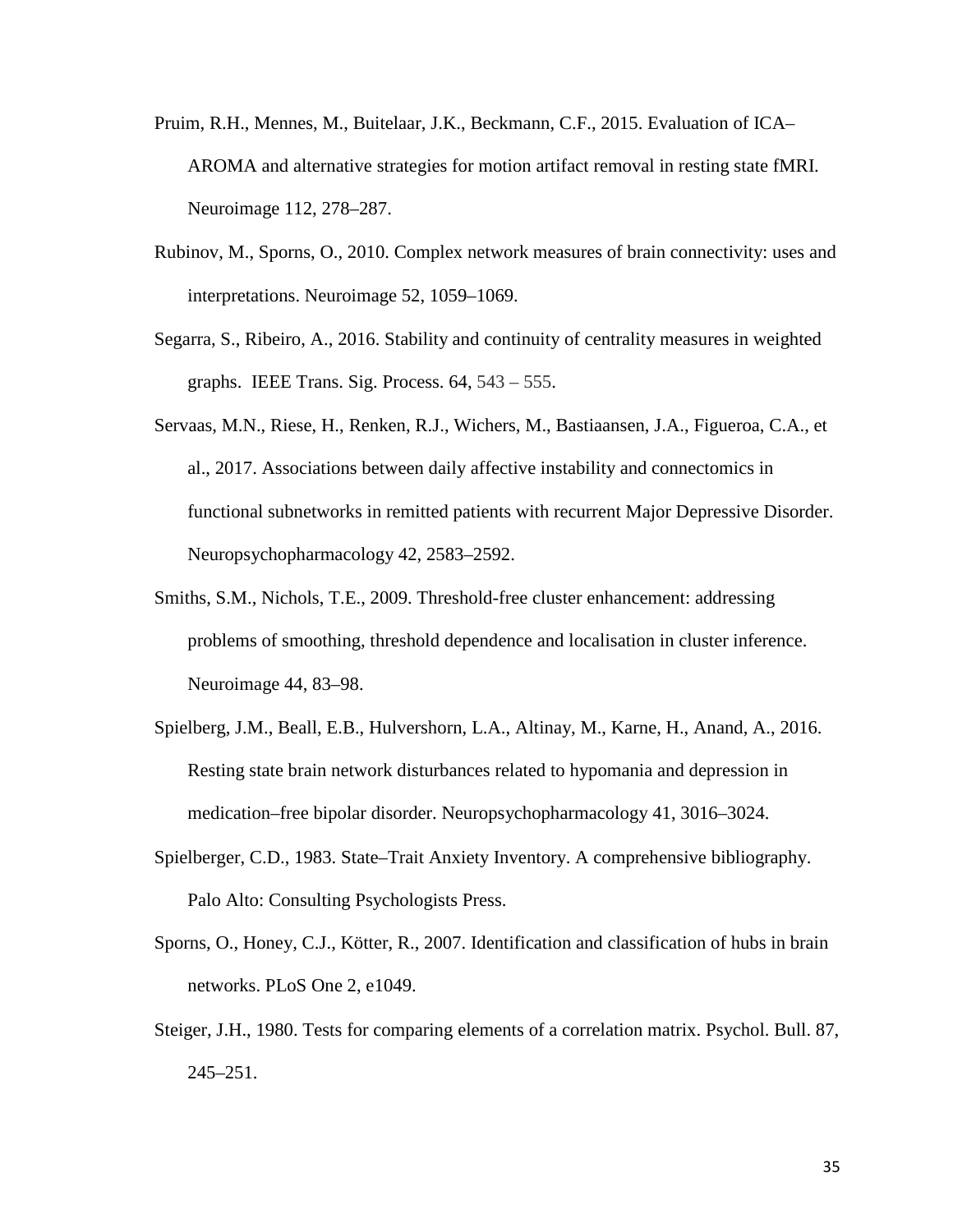- Sylvester, C.M., Corbetta, M., Raichle, M.E., Rodebaugh, T.L., Schlaggar, B.L., Sheline, Y.I., et al., 2012. Functional network dysfunction in anxiety and anxiety disorders. Trends Neurosci. 35, 527–535.
- van Beljouw, I.M., Verhaak, P.F., Cuijpers, P., van Marwijk, H.W., Penninx, B.W., 2010. The course of untreated anxiety and depression, and determinants of poor one–year outcome: a one–year cohort study. BMC Psychiatry 10, 86.
- van den Heuvel, M.P., de Lange, S.C., Zalesky, A., Seguin, C., Yeo, B.T.T., Schmidt, R., 2017. Proportional thresholding in resting–state fMRI functional connectivity networks and consequences for patient–control connectome studies: Issues and recommendations. Neuroimage 152, 437–449.
- Via, E., Fullana, M.A., Goldberg, X., Tinoco-González, D., Martínez-Zalacaín, I., Soriano-Mas, C., et al., 2018. Ventromedial prefrontal cortex activity and pathological worry in generalised anxiety disorder. Br. J. Psychiatry 1–7.
- Wang, Z., Suh, J., Li, Z., Li, Y., Franklin, T., O'Brien, C. et al., 2015. A Hyper–connected but less efficient small–world network in the substance–dependent brain. Drug Alcohol Depend. 152, 102–108.
- Watts, D.J., Strogatz, S.H., 1998. Collective dynamics of "small–world" networks. Nature 393, 440–442.
- Wolpert, D.M., Goodbody, S.J., Husain, M., 1998. Maintaining internal representations: the role of the human superior parietal lobe. Nat. Neurosci. 1, 529–533.
- Xing, M., Tadayonnejad, R., MacNamara, A., Ajilore, O., DiGangi, J., Phan, K.L., et al., 2016. Resting-state theta band connectivity and graph analysis in generalized social anxiety disorder. Neuroimage Clin. 13, 24–32.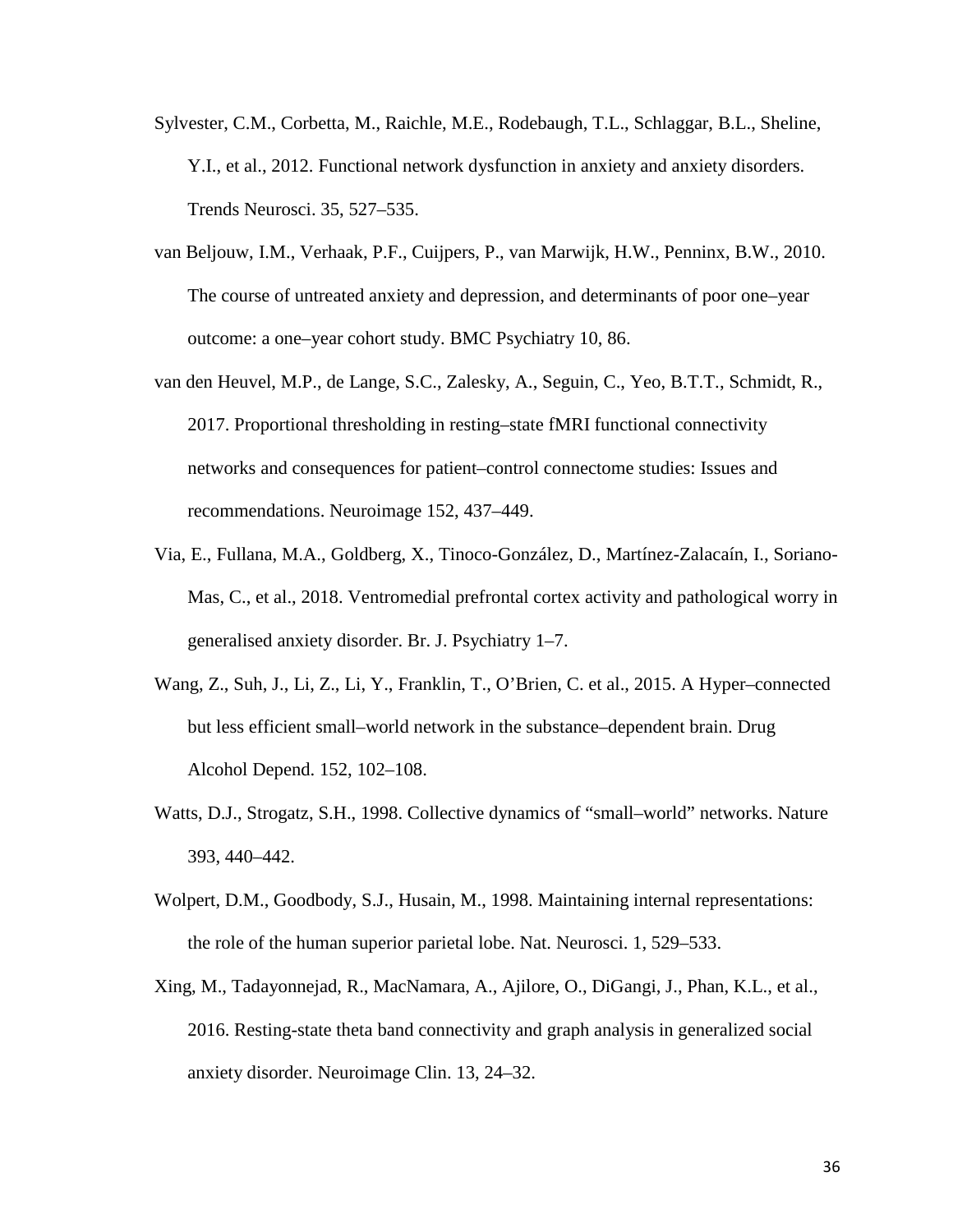Yang, X., Liu, J., Meng, Y., Xia, M., Cui, Z., Wu, X., et al., 2017. Network analysis reveals disrupted functional brain circuitry in drug-naive social anxiety disorder. Neuroimage. Advance online publication.

https://doi.org/10.1016/j.neuroimage.2017.12.011.

- Yang, Y., Zhang, X., Zhu, Y., Dai, Y., Liu, T., Wang, Y., 2015. Cognitive impairment in generalized anxiety disorder revealed by event–related potential N270. Neuropsychiatr. Dis. Treat. 11, 1405–1411.
- Yao, Z., Liao, M., Hu, T., Zhang, Z., Zhao, Y., Zheng, F., et al., 2017. An effective method to identify adolescent generalized anxiety disorder by temporal features of dynamic functional connectivity. Front. Hum. Neurosci. 11, 492.
- Yun, J.Y., Kim, J.C., Ku, J., Shin, J.E., Kim, J.J., Choi, S.H., 2017. The left middle temporal gyrus in the middle of an impaired social–affective communication network in social anxiety disorder. J. Affect. Disord. 214, 53–59.
- Zalesky, A., Fornito, A., Bullmore, E.T., 2010. Network–based statistic: identifying differences in brain networks. Neuroimage 53, 1197–1207.
- Zhu, H., Qiu, C., Meng, Y., Yuan, M., Zhang, Y., Ren, Z., et al., 2017. Altered topological properties of brain networks in social anxiety disorder: a resting-state functional MRI study. Sci. Rep. 7, 43089.
- Zhu, J., Wang, C., Liu, F., Qin, W., Li, J., Zhuo, C., 2016. Alterations of functional and structural networks in schizophrenia patients with auditory verbal hallucinations. Front. Hum. Neurosci. 10, 114.
- Zuo, X.N., Xing, X.X., 2014. Test-retest reliabilities of resting-state FMRI measurements in human brain functional connectomics: a systems neuroscience perspective.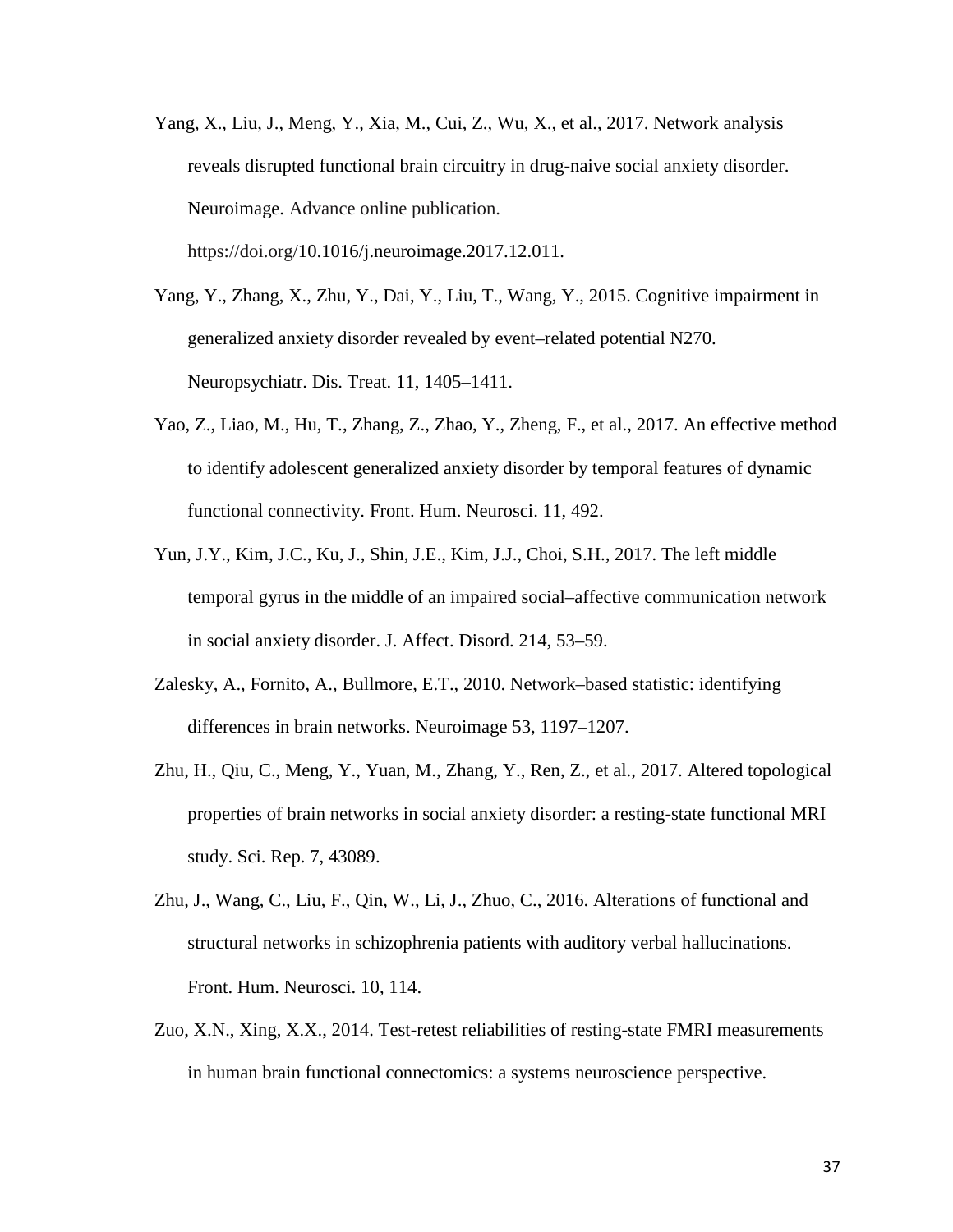Neurosci. Biobehav. Rev. 45, 100–118.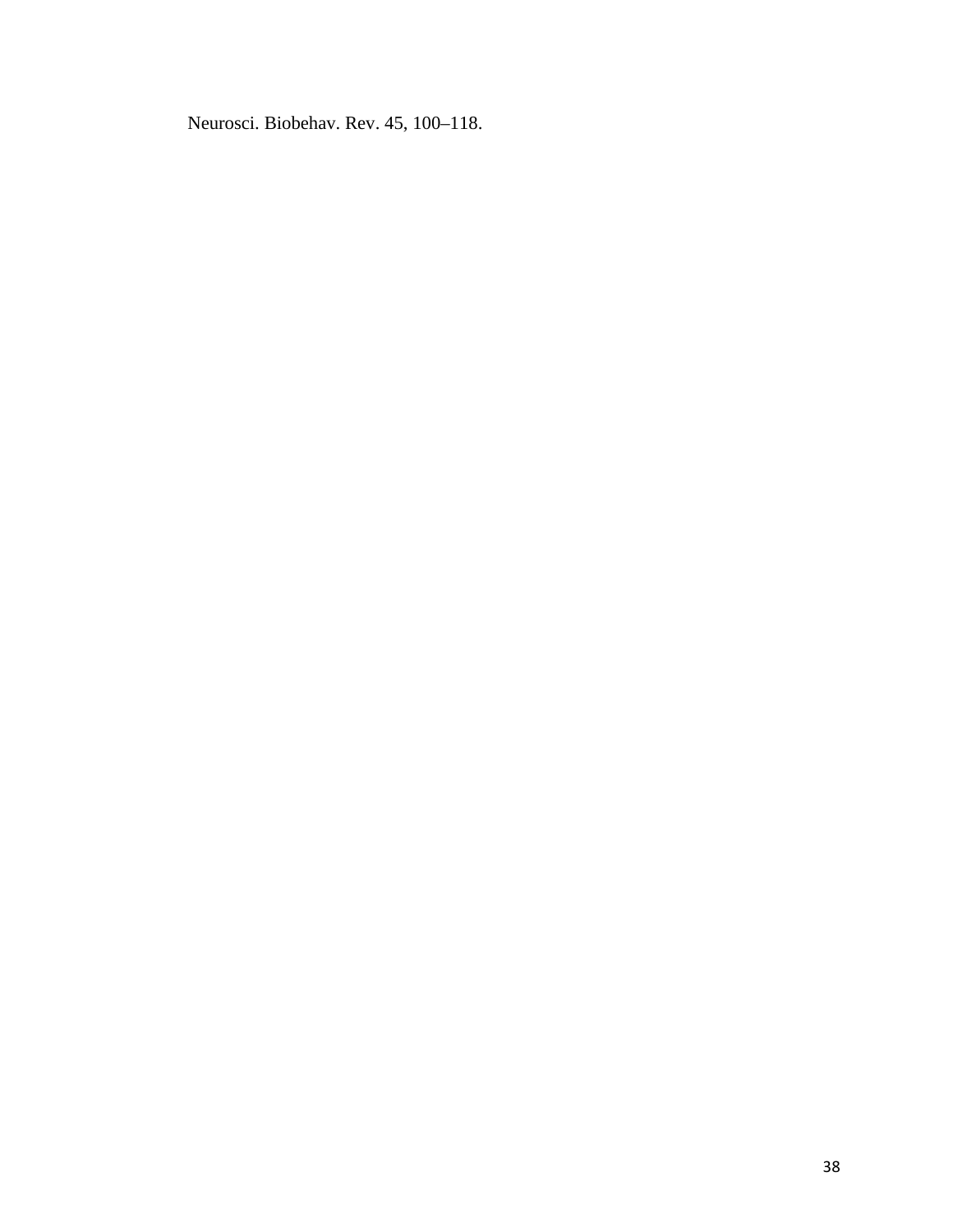**Table 1.** Significant Results for Graph Theory Measures.

|                                     | <b>T0-T1</b>             | T0                                                | T1                       |
|-------------------------------------|--------------------------|---------------------------------------------------|--------------------------|
| <b>Global measures</b>              |                          |                                                   |                          |
| Global efficiency                   |                          | $GAD\blacktriangleright$ $GAD\blacktriangleright$ |                          |
| <b>Local measures</b>               |                          |                                                   |                          |
| <b>Betweenness centrality</b>       |                          |                                                   |                          |
| R amygdala                          | <b>GAD个</b>              |                                                   |                          |
| L middle-temporal cortex            | $GAD\blacktriangleright$ |                                                   | GAD                      |
| L lateral orbito-frontal cortex     | $HC\blacktriangleright$  | GAD                                               |                          |
| L posterior cingulate cortex        |                          | GADA GAD $\blacklozenge$ GADA                     |                          |
| L rostral anterior cingulate cortex |                          | <b>GADA</b>                                       |                          |
| Degree                              |                          |                                                   |                          |
| R superior-frontal cortex           |                          | $GAD\blacktriangleright$ $GAD\blacktriangleright$ |                          |
| L superior-parietal cortex          |                          | $GAD\blacktriangleright$ $GAD\blacktriangleright$ |                          |
| L middle-temporal cortex            |                          | $GAD\blacktriangleright$                          | $GAD\blacktriangleright$ |

*Note.* L = Left; R = Right; GAD = Generalized Anxiety Disorder; HC = Healthy Controls;  $T0-T1 =$  within-group differences between time 0 and time 1;  $T0 =$  between-group differences at time 0; T1 = between-group differences at time 1;  $\bf{\hat{P}}$  = increase;  $\bf{\hat{V}}$  = decrease.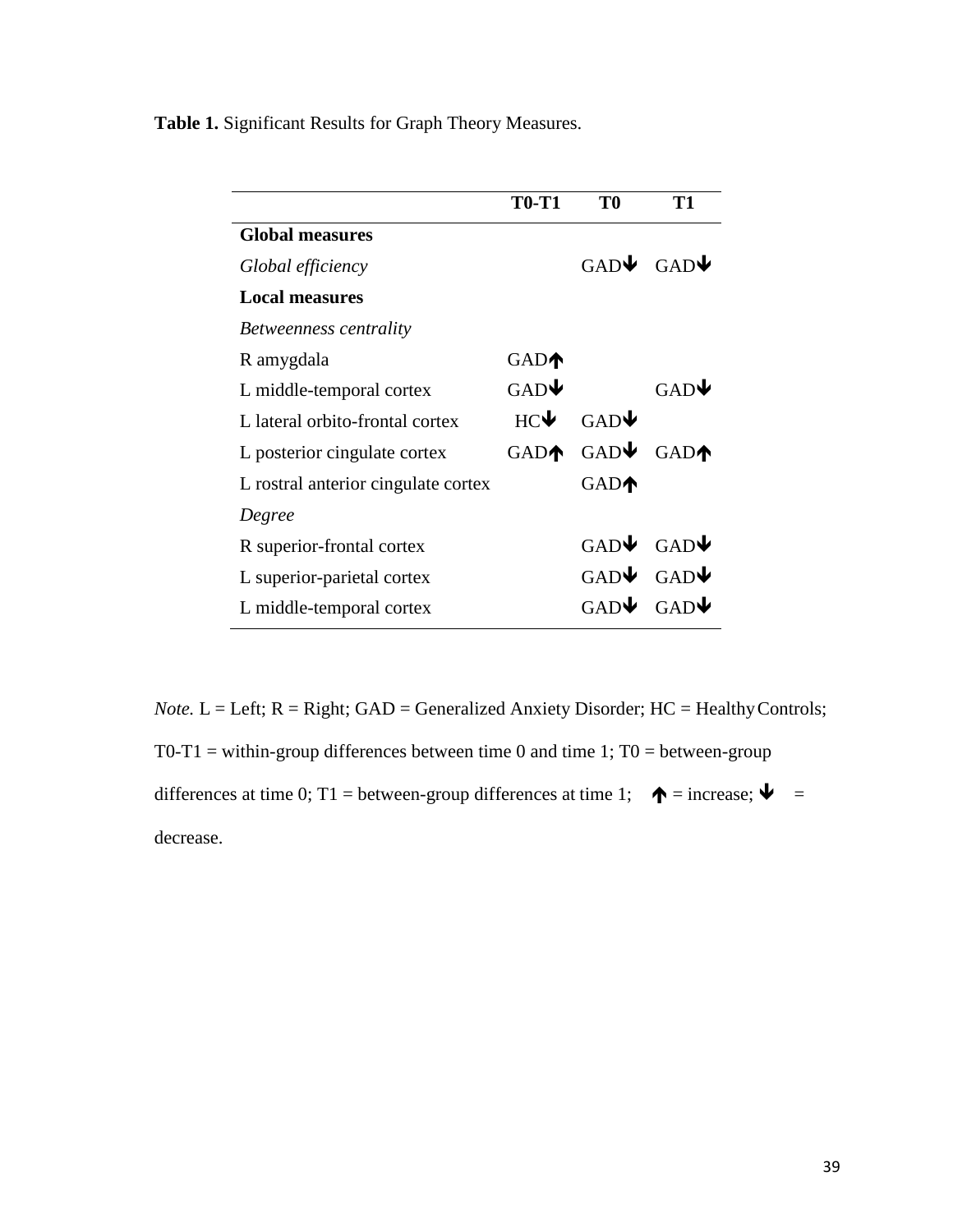# **Figure captions**

Fig. 1. Graphical representation of the affected sub-network identified by means of Network-Based Statistics (NBS), reporting a significant Group \* Time modulation. The sub-network included the following connections: right amygdala and left middle-temporal cortex, left superior-parietal cortex and left superior-temporal cortex, left superior-temporal and right superior-frontal cortex, right rostral middle-frontal and right superior-frontal cortex, left superior-parietal and right superior-temporal cortex.

SPC: superior parietal cortex; STC: superior temporal cortex; SFC: superior frontal cortex; MTC: middle temporal cortex; MFC\_ros: rostral middle frontal cortex; AMYG: amygdala.

**Fig. 2.** Effects of Group, Time, and Group \* Time interaction on graph-theory local measures.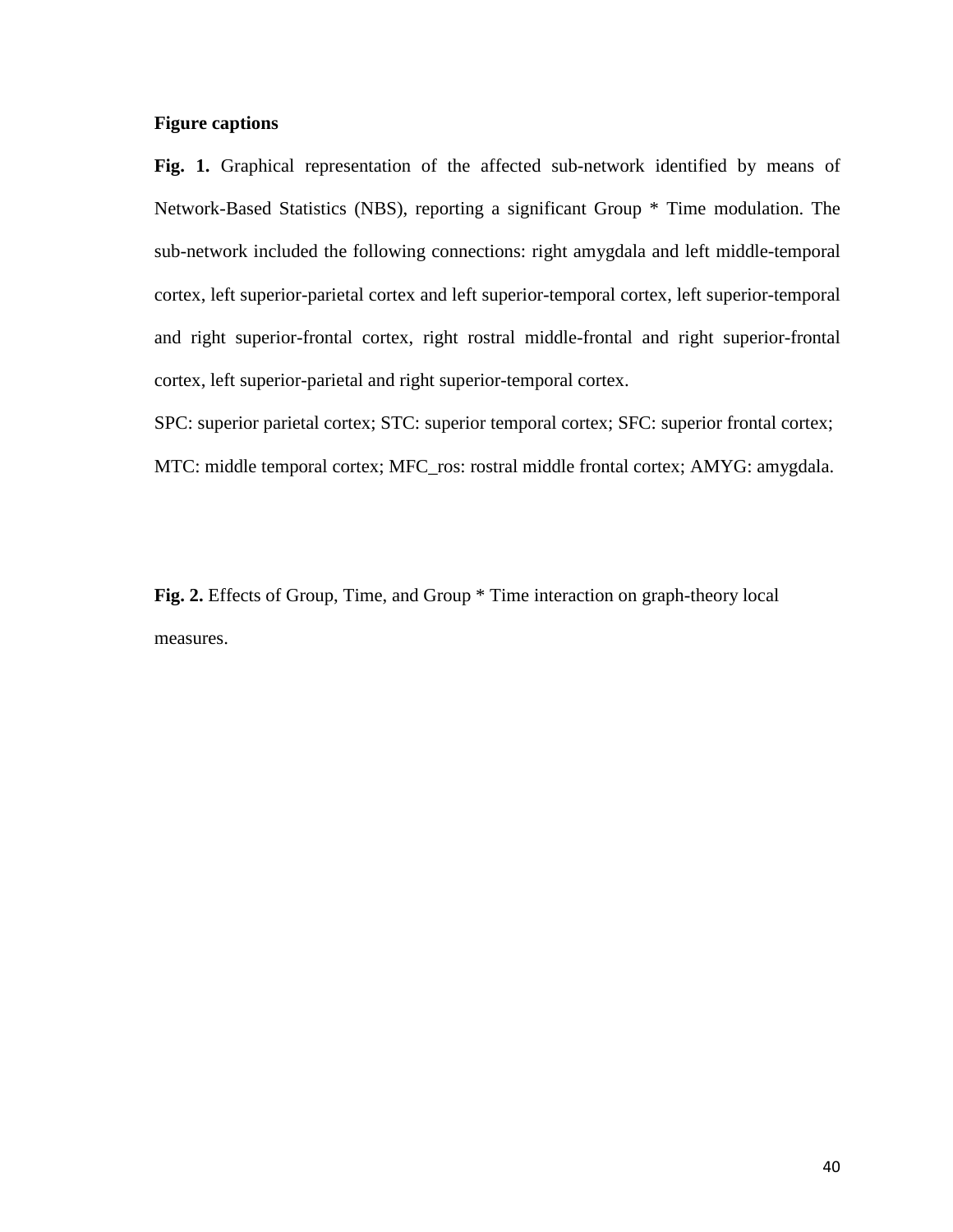